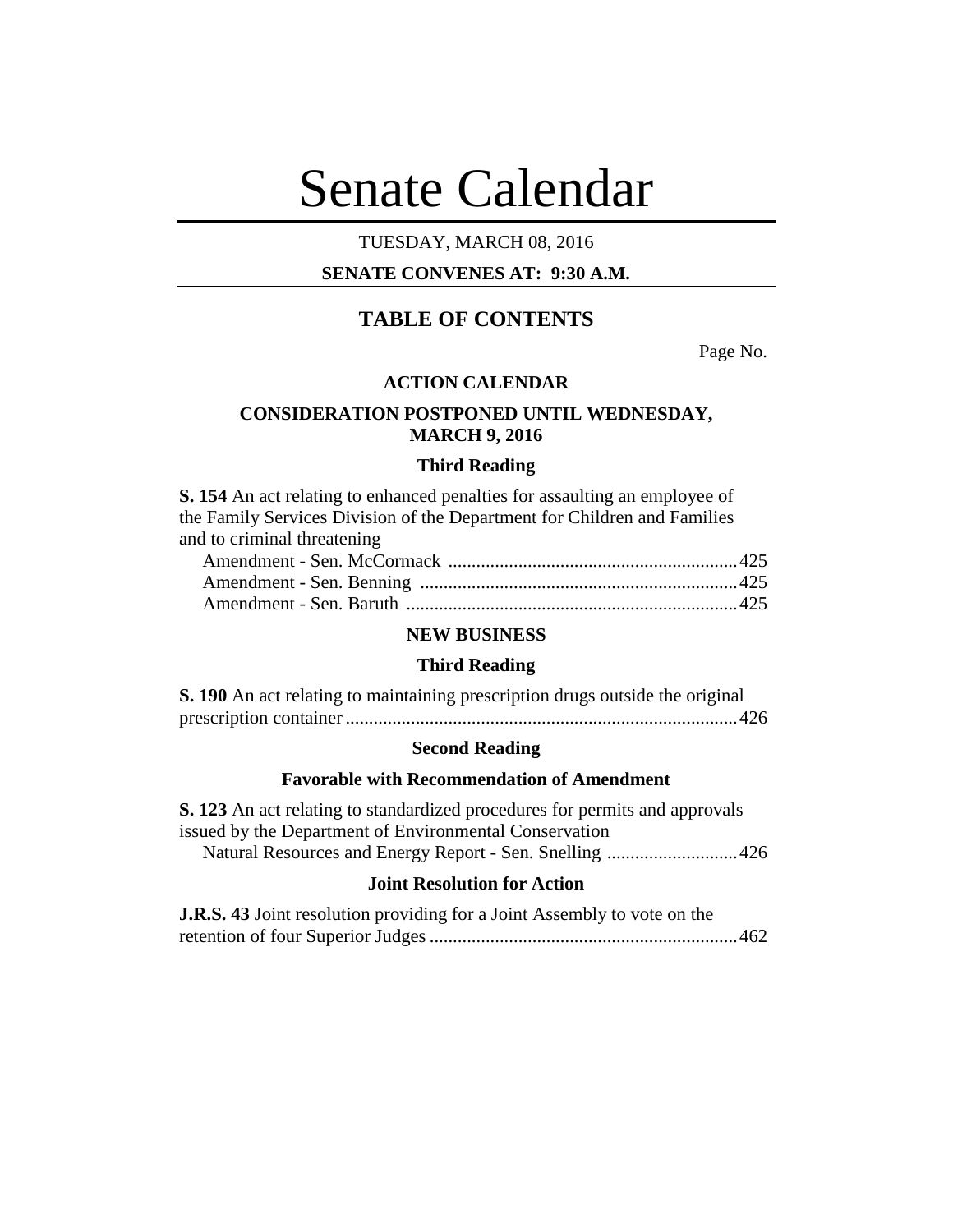# **NOTICE CALENDAR**

# **Second Reading**

## **Favorable with Recommendation of Amendment**

| S. 180 An act relating to increasing General Fund appropriations to the                                   |
|-----------------------------------------------------------------------------------------------------------|
| <b>Vermont State Colleges</b>                                                                             |
| <b>S. 214</b> An act relating to transfer of Exchange plan administration to health<br>insurance carriers |
| <b>S. 225</b> An act relating to miscellaneous changes to laws related to motor<br>vehicles               |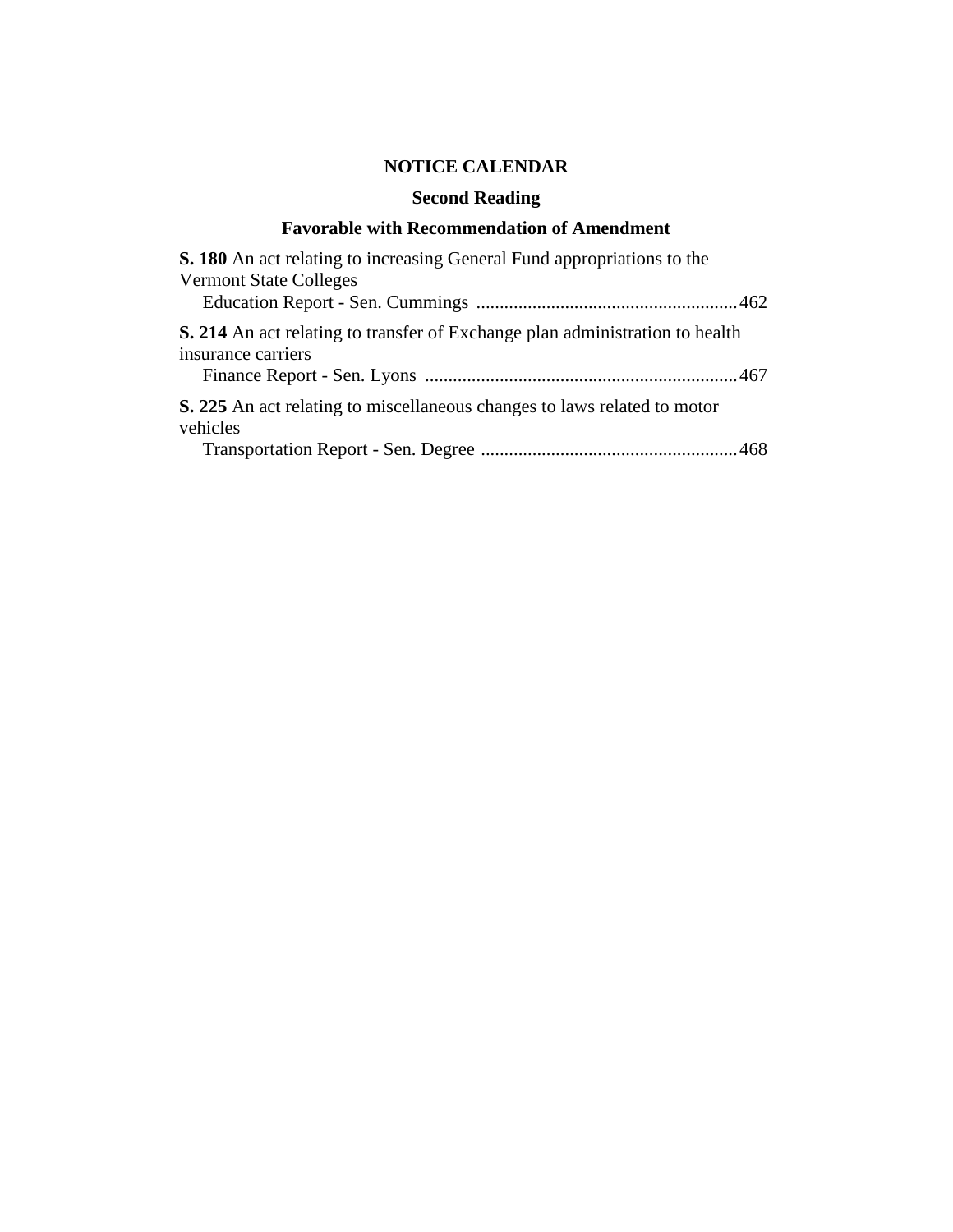#### **ORDERS OF THE DAY**

#### **ACTION CALENDAR**

## **CONSIDERATION POSTPONED UNTIL WEDNESDAY, MARCH 9, 2016**

#### **Third Reading**

## **S. 154.**

An act relating to enhanced penalties for assaulting an employee of the Family Services Division of the Department for Children and Families and to criminal threatening.

## **Amendment to S. 154 to be offered by Senator McCormack before Third Reading**

Senator McCormack moves to amend the bill as follows:

First: In Sec. 2, 13 V.S.A. § 1702, by striking out subsection (c) in its entirety and inserting a new subsection (c) as follows:

 $(c)(1)$  A person who violates subsection (a) of this section with the intent to prevent another person from reporting to the Department for Children and Families the suspected abuse or neglect of a child shall be imprisoned not more than two years or fined not more than \$1,000.00, or both.

(2) A person who violates subsection (a) of this section with the intent to influence the decision, opinion, recommendation, vote, or other exercise of discretion of a public servant shall be imprisoned not more than two years or fined not more than \$1,000.00, or both.

Second: In Sec. 2, 13 V.S.A. § 1702, in subsection (d), by inserting a subdivision (3) as follows:

(3) "Public servant" shall mean the holder of any public office and any employee of the State.

## **Amendment to S. 154 to be offered by Senator Benning before Third Reading**

Senator Benning moves that the bill be amended in Sec. 2, 13 V.S.A. § 1702, by inserting a subsection (f) as follows:

(f) It shall be an affirmative defense to a charge under this section that the person did not have the ability to carry out the threat. The burden shall be on the defendant to prove the affirmative defense by a preponderance of the evidence.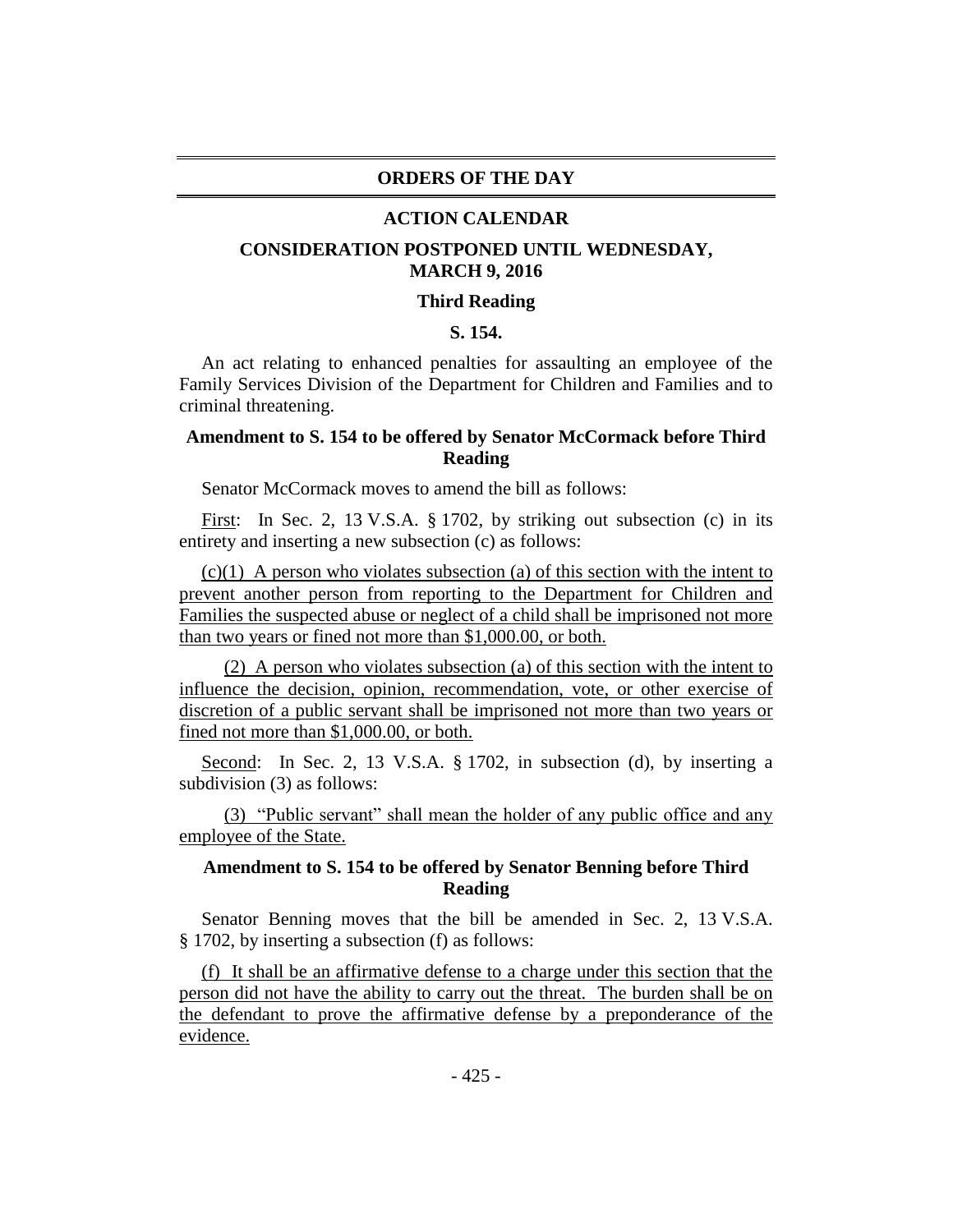## **Amendment to S. 154 to be offered by Senator Baruth before Third Reading**

Senator Baruth moves to amend the bill in Sec. 2, 13 V.S.A. § 1702, by striking out subsection (a) in its entirety and inserting a new subsection (a) as follows:

(a) A person shall not:

(1) intentionally threaten another person by words or conduct that are repeated or serious in nature; and

(2) as a result of the threat or threats, intentionally place the other person in reasonable apprehension of death or serious bodily injury.

#### **NEW BUSINESS**

#### **Third Reading**

#### **S. 190.**

An act relating to maintaining prescription drugs outside the original prescription container.

#### **Second Reading**

#### **Favorable with Recommendation of Amendment**

## **S. 123.**

An act relating to standardized procedures for permits and approvals issued by the Department of Environmental Conservation.

## **Reported favorably with recommendation of amendment by Senator Snelling for the Committee on Natural Resources & Energy.**

The Committee recommends that the bill be amended by striking out all after the enacting clause and inserting in lieu thereof the following:

\* \* \* Environmental Conservation; Standard Procedures \* \* \*

Sec. 1. 10 V.S.A. chapter 170 is added to read:

## CHAPTER 170. DEPARTMENT OF ENVIRONMENTAL CONSERVATION; STANDARD PROCEDURES;

Subchapter 1. General Provisions

## § 7701. PURPOSE

The purpose of this chapter is to establish standard procedures for public notice, public meetings, and decisions relating to applications for permits issued by the Department of Environmental Conservation.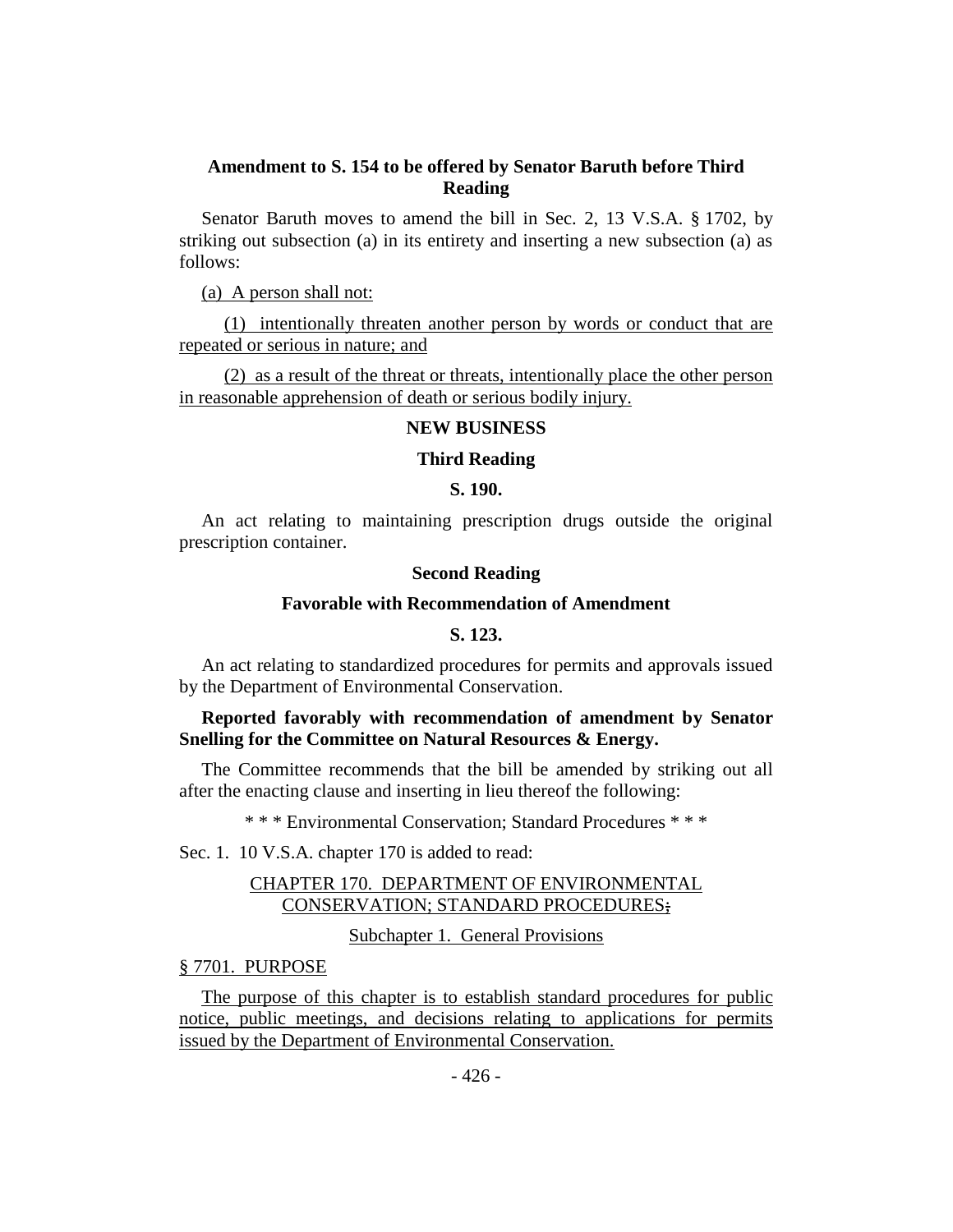## § 7702. DEFINITIONS

As used in this chapter:

(1) "Adjoining property owner" means a person who owns land in fee simple, if that land:

(A) shares a property boundary with a tract of land where proposed or actual activity regulated by the Department is located; or

(B) is adjacent to a tract of land where such activity is located and the two properties are separated only by a river, stream, or public highway.

(2) "Administrative amendment" means an amendment to an individual permit, general permit, or notice of intent under a general permit that corrects typographical errors, changes the name or mailing address of a permittee, or makes other similar changes to a permit that do not require technical review of the permitted activity or the imposition of new conditions or requirements.

(3) "Administrative record" means the application and any supporting data furnished by the applicant; all information submitted by the applicant during the course of reviewing the application; the draft permit or notice of intent to deny the application; the fact sheet and all documents cited in the fact sheet, if applicable; all comments received during the public comment period; the recording or transcript of any public meeting or meetings held; any written material submitted at a public meeting; the response to comments; the final permit; any document used as a basis for the final decision; and any other documents contained in the permit file.

(4) "Administratively complete application" means an application for a permit for which all initially required documentation has been submitted, and any required permit fee, and the information submitted initially addresses all application requirements but has not yet been subjected to a complete technical review.

(5) "Agency" means the Agency of Natural Resources.

(6) "Clean Air Act" means the federal statutes on air pollution prevention and control, 42 U.S.C. § 7401 et seq.

(7) "Clean Water Act" means the Federal Water Pollution Control Act, 33 U.S.C. § 1251 et seq.

(8) "Commissioner" means the Commissioner of Environmental Conservation or the Commissioner's designee.

(9) "Department" means the Department of Environmental Conservation.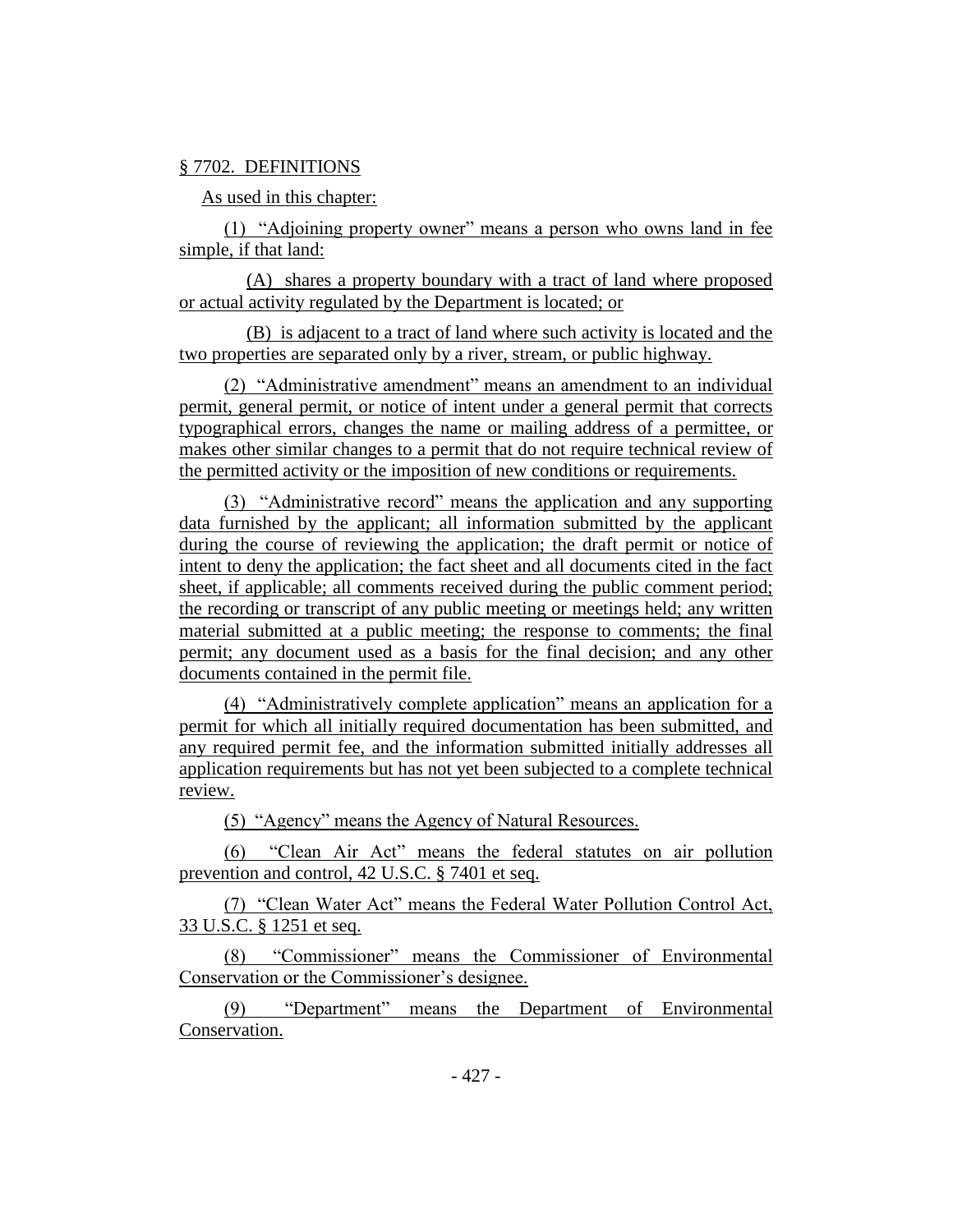(10) "Document" means any written or recorded information, regardless of physical form or characteristics, which the Department produces or acquires in the course of reviewing an application for a permit.

(11) "Environmental notice bulletin" or "bulletin" means the website and e-mail notification system required by 3 V.S.A. § 2826.

(12) "Fact sheet" means a document that briefly sets forth the principal facts and the significant factual, legal, methodological, and policy questions considered in preparing a draft decision.

(13) "General permit" means a permit that applies to a class or category of discharges, emissions, disposal, facilities, or activities within a common geographic area, including the entire State or a region of the State.

(14) "Individual permit" means a permit that authorizes a specific discharge, emission, disposal, facility, or activity that contains terms and conditions that are specific to the discharge, emission, disposal, facility, or activity.

(15) "Major amendment" means an amendment to an individual permit or notice of intent under a general permit that necessitates technical review.

(16) "Minor amendment" means an amendment to an individual permit or notice of intent under a general permit that requires a change in a condition or requirement, does not necessitate technical review, and is not an administrative amendment.

(17) "Notice of intent under a general permit" means an authorization issued by the Secretary to undertake an action authorized by a general permit.

(18) "Permit" includes any permit, certification, license, registration, determination, or similar form of permission required from the Department by law.

(19) "Person" shall have the same meaning as under section 8502 of this title.

(20) "Person to whom notice is federally required" means a person to whom notice of an application or draft decision must be given under federal regulations adopted pursuant to the Clean Air Act or Clean Water Act.

(21) "Public meeting" means a meeting that is open to the public and recorded or transcribed, at which the Department shall provide basic information about the draft permit decision, an opportunity for questions to the applicant and the Department, and an opportunity for members of the public to submit oral and written comments.

(22) "Secretary" means the Secretary of Natural Resources or designee.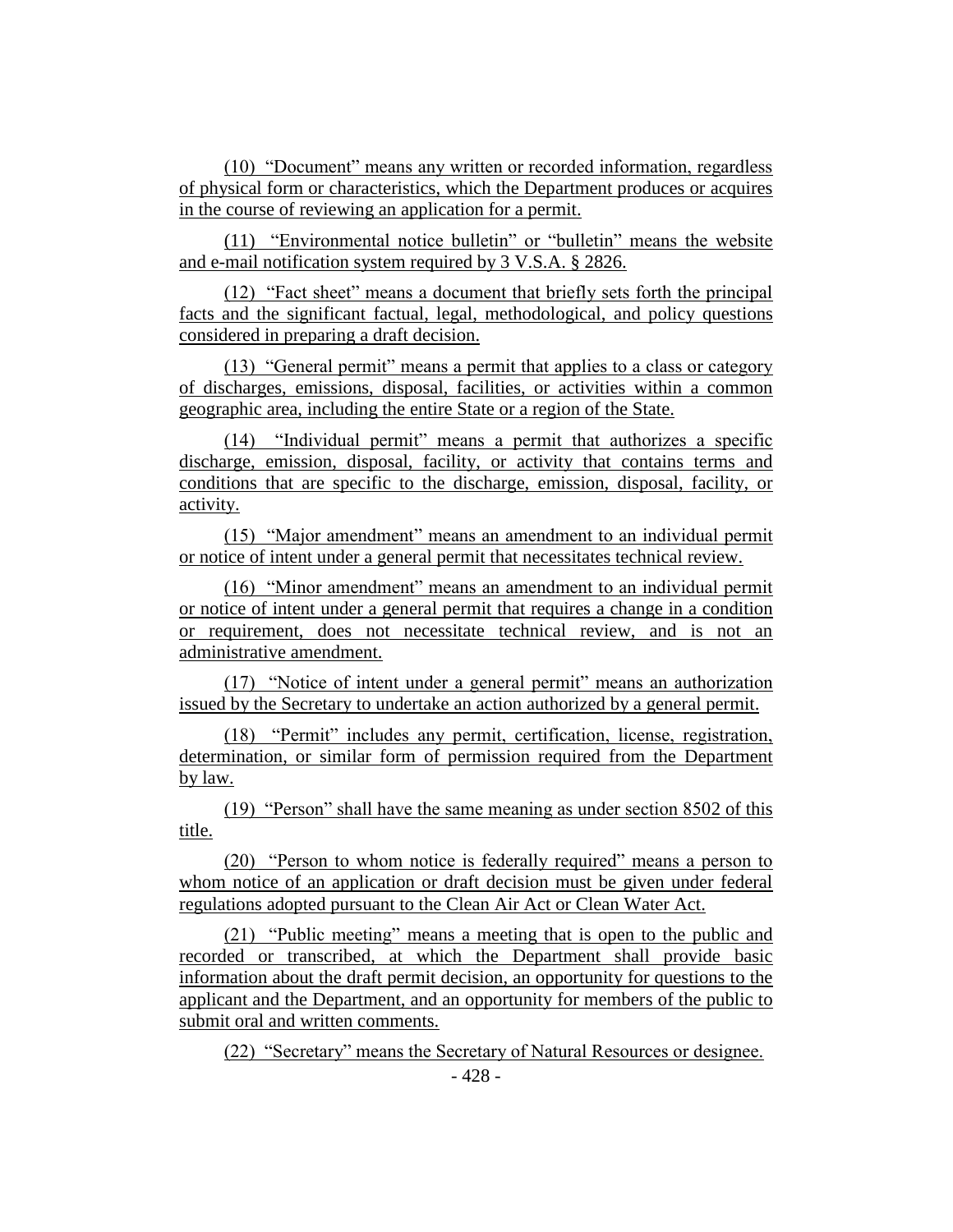(23) "Technical review" means the application of scientific, engineering, or other professional expertise to the facts to determine whether activity for which a permit is requested meets the standards for issuing the permit under statute and rule.

## § 7703. RULES; ADDITIONAL NOTICE OR PROCEDURES

(a) Rules.

(1) Implementing rules. The Secretary may adopt rules to implement this chapter.

(2) Complex projects; preapplication process. The Secretary shall adopt rules to determine when a project requiring a permit is large and complex. These rules shall provide that an applicant proposing such a project, prior to filing an application for a permit, shall initiate a project scoping process pursuant to 3 V.S.A. § 2828 or shall hold an informational meeting that is open to the public. The rules shall ensure that:

(A) Written notice of an informational meeting under this section is sent to the owner of the land where the project is located if the applicant is not the owner; the municipality in which the project is located; the municipal and regional planning commissions for any municipality in which the project is located; if the project site is located on a boundary, any Vermont municipality adjacent to that boundary and the municipal and regional planning commissions for that municipality; and each adjoining property owner.

(B) The notice to adjoining property owners informs them of how they can continue to receive notices and information concerning the project as it is reviewed by the Secretary.

(C) The applicant furnishes by affidavit to the Secretary the names of those furnished notice and certifies compliance with the notice requirements of this subsection.

(D) The applicant and the Secretary or designee shall attend the meeting. The applicant shall respond to questions from other attendees.

(b) Additional notice.

(1) The Secretary may require, by rule or in an individual case, measures in addition to those directed by this chapter using any method reasonably calculated to give direct notice to persons potentially affected by a decision on the application.

(2) In an individual case, the Secretary may determine to apply the procedures of section 7713 (Type 2) of this chapter to the issuance of a permit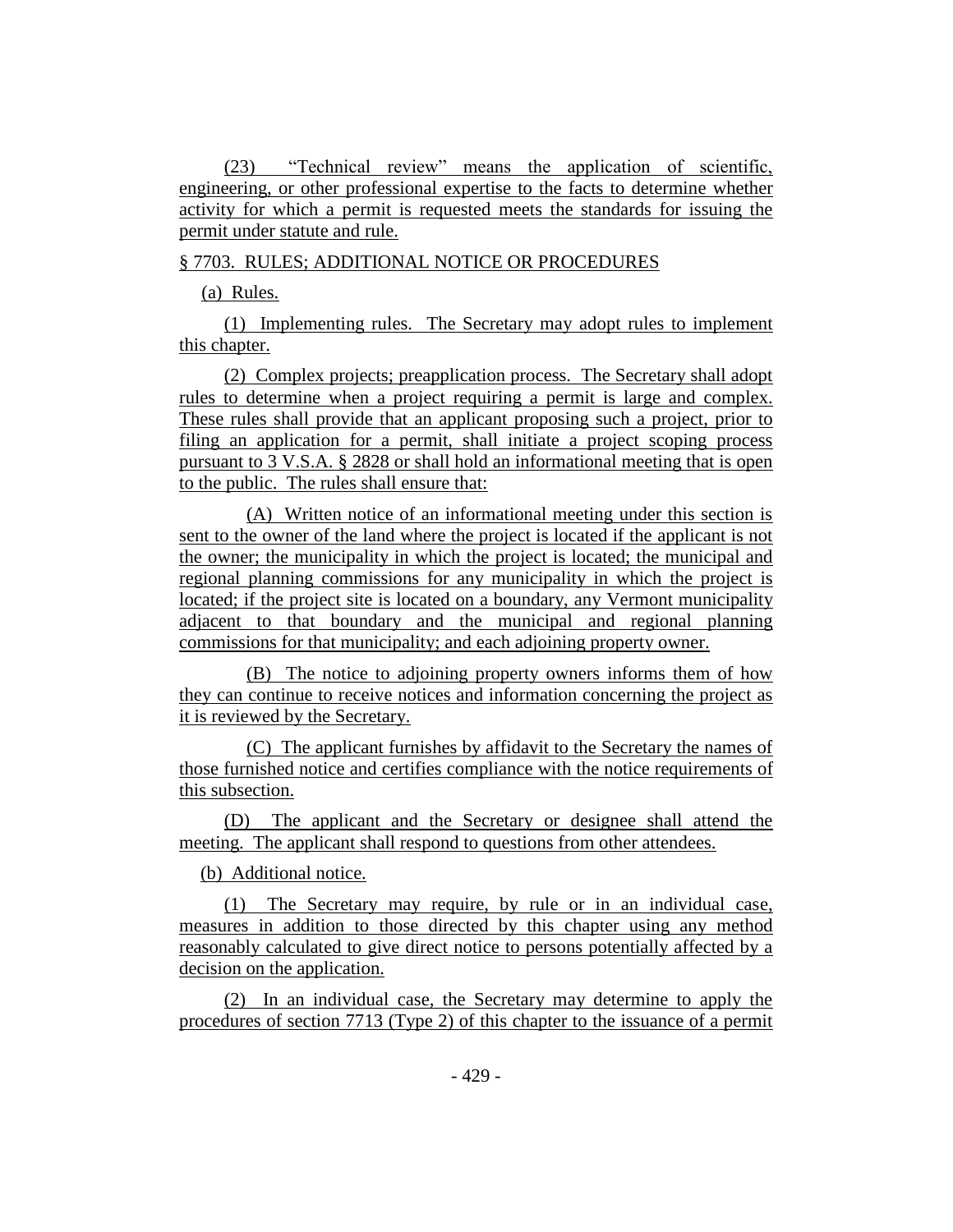otherwise subject to the procedures of section 7715 (Type 4) or section 7716 (Type 5) of this chapter.

## § 7704. ADMINISTRATIVE RECORD

(a) The Secretary shall create an administrative record for each application for a permit and shall make the administrative record available to the public.

(b) The Secretary shall base a draft or final decision on each application for a permit on the administrative record.

(c) With respect to permits issued under the Clean Air Act and Clean Water Act, the Secretary shall comply with any requirements under those acts concerning the maintenance and availability of the administrative record.

## Subchapter 2. Standard Procedures

## § 7711. PERMIT PROCEDURES; STANDARD PROVISIONS

(a) Notice through the environmental notice bulletin. When this chapter requires notice through the environmental notice bulletin:

(1) The bulletin shall generate and send an e-mail to notify:

(A) each person requiring notice under section 7712 of this chapter;

(B) the applicant;

(C) each person on an interested persons list;

(D) each municipality in which the activity to be permitted is located, except for notice of a draft or final general permit; and

(E) each other person to whom this chapter directs that a particular notice be provided through the bulletin.

(2) At a minimum, each notice generated by the bulletin shall contain:

(A) the name and contact information for the person at the Agency processing the permit;

(B) the name and address of the permit applicant, if applicable;

(C) the name and address of the facility or activity to be permitted, if applicable;

(D) a brief description of the activity for which the permit would be issued;

(E) the length of the period for submitting written comments and the process for submitting those comments, if applicable, and notice of the requirement to submit comments during that period in order to seek administrative appeal under this chapter;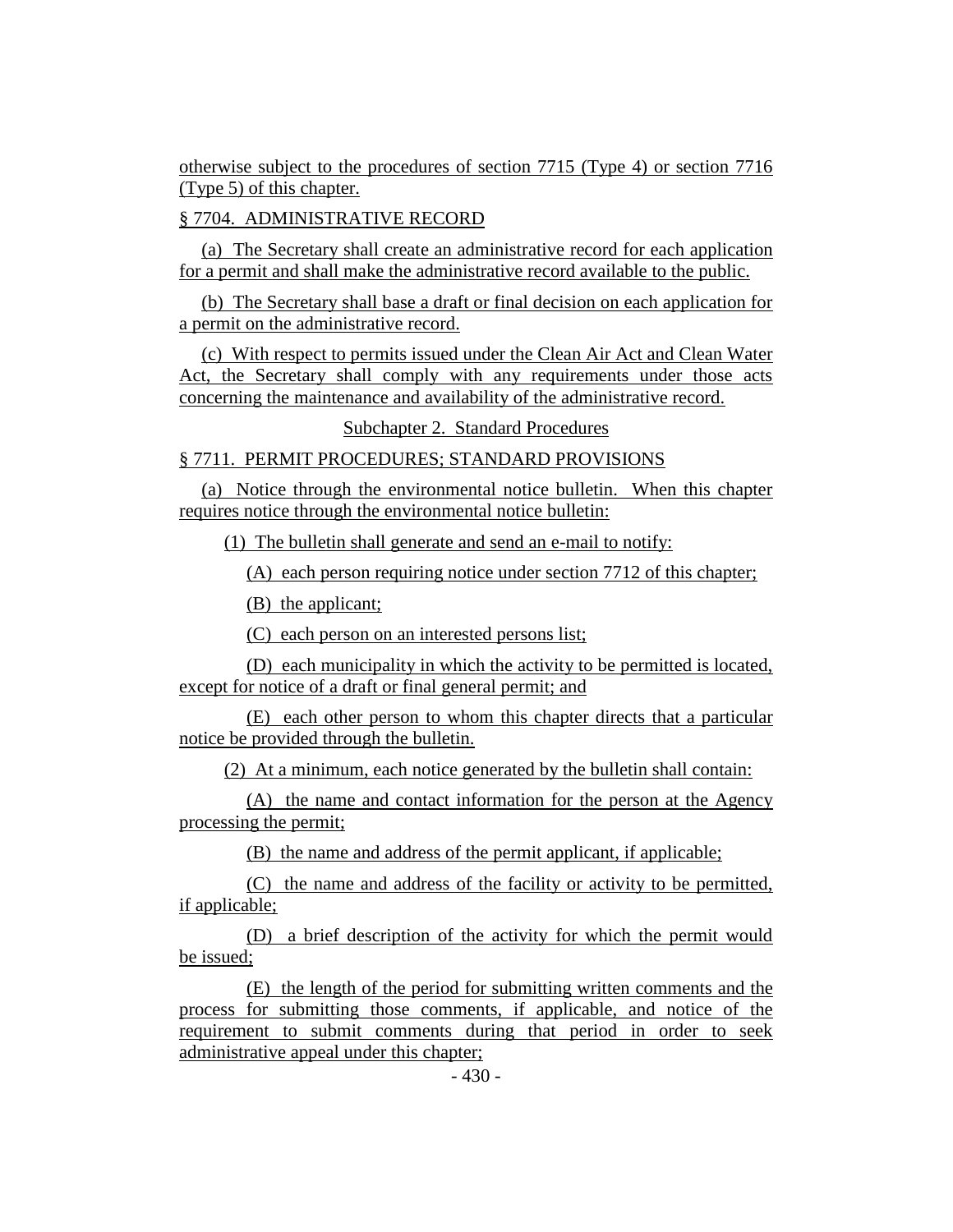(F) the process for requesting a public meeting, if applicable;

(G) when a public meeting has been scheduled, the time, date, and location of the hearing and a brief description of the nature and purpose of the hearing;

(H) when issued, the draft permit or notice of intent to deny a permit, and the period and process for submitting written comments on that draft permit or notice;

(I) when issued, the final decision issuing or denying a permit, and the process for appealing the decision; and

(J) any other information that this chapter directs be included in a particular notice to be generated by the bulletin.

(3) The environmental notice bulletin shall provide notice by mail as required by 3 V.S.A. § 2826.

(b) Notice to adjoining property owners. When this chapter requires notice of an application to adjoining property owners, the applicant shall provide notice of the application by U.S. mail to all adjoining property owners, on a form developed by the Secretary, at the time the application is submitted to the Secretary. The form shall state how the property owners can continue to receive notices and information concerning the project as it is reviewed by the Secretary. The applicant shall provide a signed certification to the Secretary that all adjoining property owners have been notified of the application. However, if the applicant has provided written notice to adjoining property owners as part of the preapplication engagement process for complex projects under rules adopted in accordance with subsection 7703(a) of this title, then instead of the written notice required of the applicant by this subsection, the Department shall provide notice of the application through the environmental notice bulletin to those adjoining property owners who have requested notice.

(c) Comment period length. When this chapter requires the Secretary to provide a public comment period, the length of the period shall be at least 30 days, unless this chapter applies a different period for submitting comments on the particular type of permit.

(d) Period to request a public meeting. When this chapter allows a person to request a public meeting on a draft decision, the person shall submit the request within 14 days of the date on which notice of the draft decision is posted to the environmental notice bulletin, unless this chapter specifies a different period for requesting a hearing on the particular type of permit.

(e) Public meeting; notice; additional comment period. When the Secretary holds a public meeting under this chapter: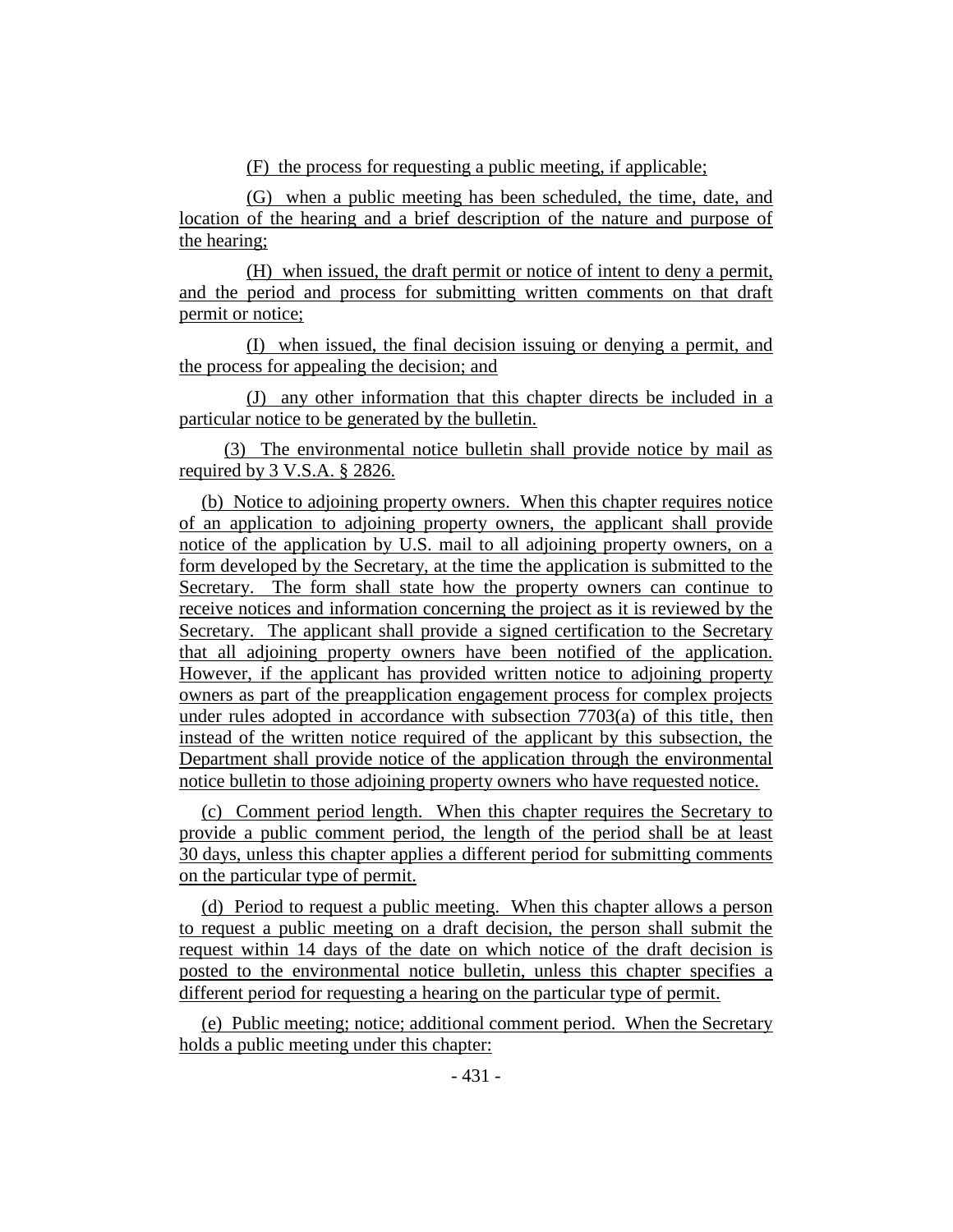(1) The Secretary shall:

(A) provide at least 14 days' prior notice of the public meeting through the environmental notice bulletin, unless this chapter specifies a different notice period for a public meeting on the particular type of permit;

(B) include in the notice, in addition to the information required by subsection (a) of this section, the date the Secretary gave notice of an administrative complete application, if applicable; and

(C) hold the period for written comments open for at least five days after the meeting.

(2) The applicant or applicant's representative and the Secretary or designee shall attend the meeting. The applicant shall cause to be present those professionals retained in the preparation of the application. The applicant and the Secretary each shall have a duty, at the public meeting, to answer questions to the best of his or her ability.

(f) Draft decisions. When this chapter requires the Secretary to post a draft decision or draft general permit to the environmental notice bulletin, the Secretary shall post to the bulletin the draft decision or draft general permit and all documents on which the Secretary relied in issuing the draft.

(g) Response to comments. When this chapter requires the Secretary to provide a response to comments, the Secretary shall provide a response to each comment received during the comment period and the basis for the response. The Secretary also shall specify each provision of the draft decision that has been changed in the final decision and the reasons for each change. The Secretary shall post the response to comments to the environmental notice bulletin and send it to all commenters.

(h) Final decisions; content; notice.

(1) The Secretary's final decision on an application for a permit or on the issuance of a general permit shall include a concise statement of the facts and analysis supporting the decision that is sufficient to apprise the reader of the decision's factual and legal basis. The final decision also shall provide notice that it may be appealed and state the period for filing an appeal and how and where to file an appeal.

(2) When this chapter requires that the Secretary to post a final decision to the environmental notice bulletin, the Secretary also shall send a copy of the final decision to all commenters.

## § 7712. TYPE 1 PROCEDURES

(a) Purpose; scope.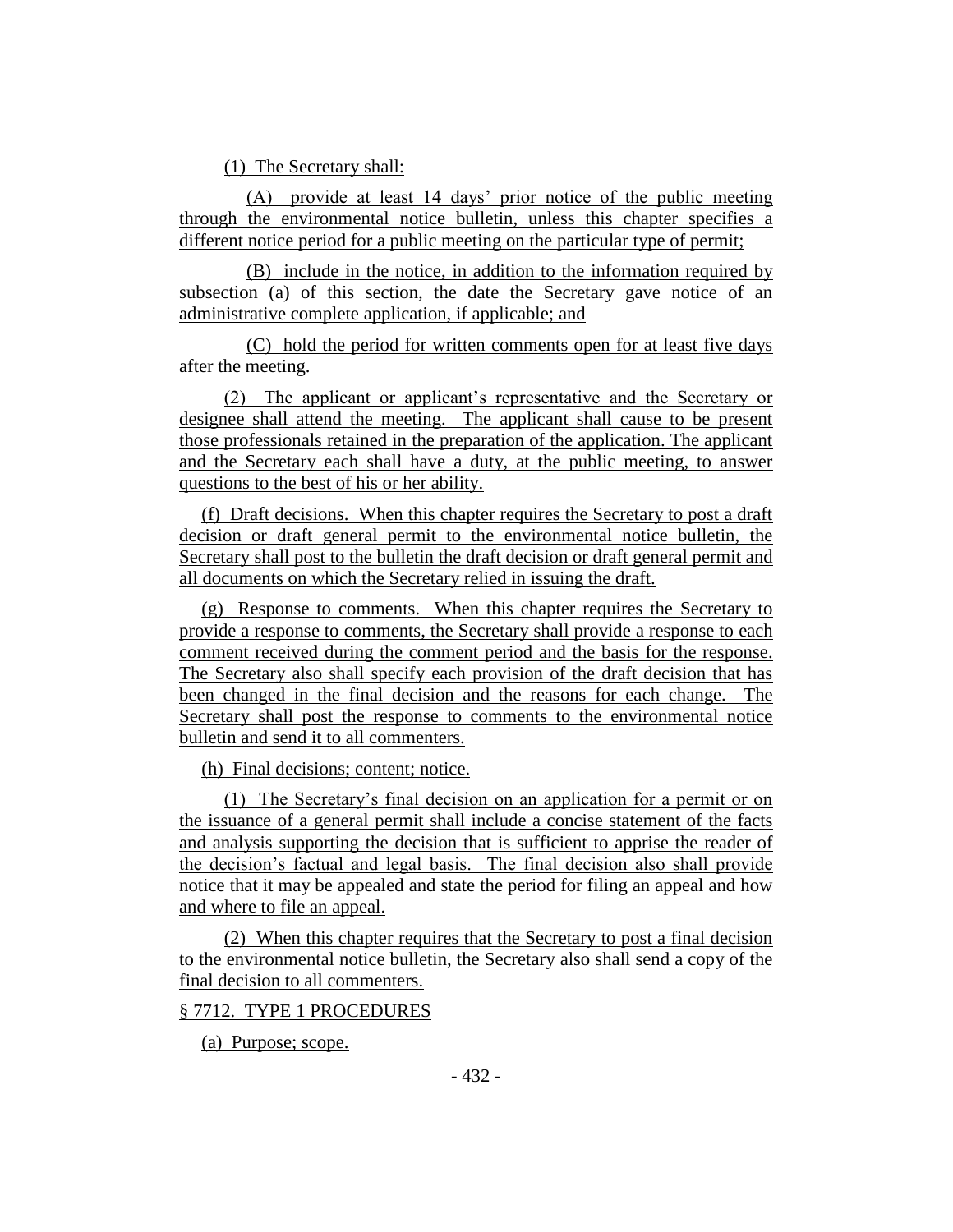(1) The purpose of this section is to establish the public notice and comment requirements that the Department must follow when adopting general permits and considering applications for individual permits under the Clean Air Act and Clean Water Act.

(2) This section governs each application for a permit to be issued by the Secretary pursuant to the requirements of the Clean Air Act and Clean Water Act and to each general permit to be issued under one of those acts. However, the subsection does not apply to a notice of intent under a general permit. The procedures under this section shall be known as Type 1 Procedures.

(b) Notice of application.

(1) The applicant shall provide notice to adjoining property owners.

(2) At least 15 days prior to posting a draft decision, the Secretary shall provide notice of an administratively complete application through the environmental notice bulletin. The environmental notice bulletin shall send notice of such an application to each person to whom notice is federally required.

(3) This subsection (b) shall not apply to a general permit issued under this section.

(c) Notice of draft decision or draft general permit. The Secretary shall provide notice of a draft decision or draft general permit through the environmental notice bulletin and shall post the draft decision or permit to the bulletin. In addition to the requirements of section 7711 of this chapter:

(1) The Secretary shall post a fact sheet to the bulletin.

(2) The environmental notice bulletin shall send notice of the draft to each person to whom notice is federally required.

(3) The Secretary shall provide newspaper notice of the draft decision as required by this subdivision (3).

(A) If the draft decision pertains to an application for an individual permit, the Secretary shall provide notice in a daily or weekly newspaper in the area of the proposed project if the project is classified as major pursuant to the Clean Water Act or chapter 47 of this title or if required by federal statute or regulation.

(B) If the draft decision is a draft general permit, the Secretary shall provide notice in daily or weekly newspapers in each region of the State to which the draft general permit will apply.

(C) In addition to the requirements of this chapter and 3 V.S.A. § 2826, the notice from the environmental notice bulletin and the newspaper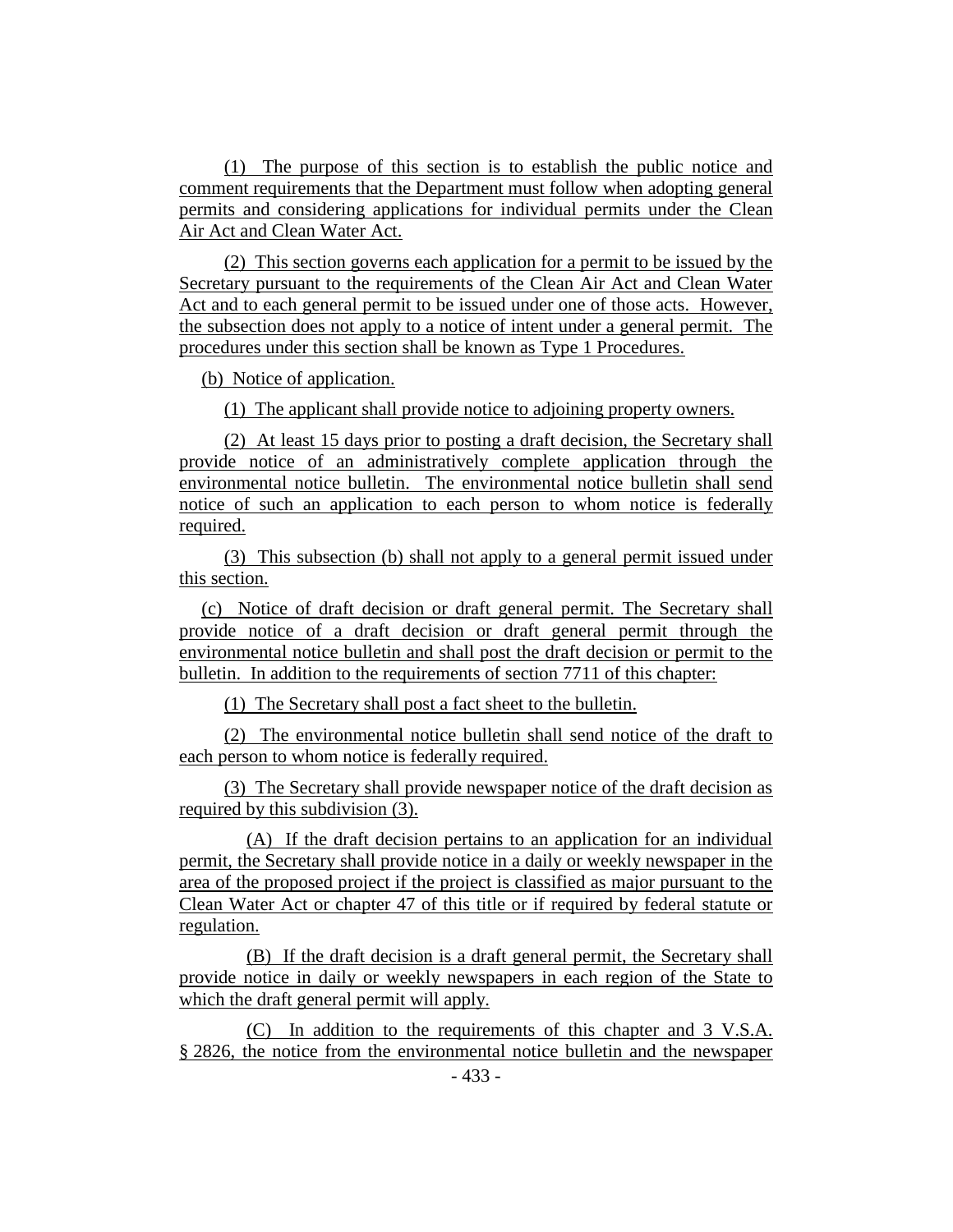notice shall include all information required pursuant to applicable federal statute and regulation.

(d) Comment period. The Secretary shall provide a public comment period.

(e) Public meeting. On or before the end of the comment period, any person may request a public meeting on the draft decision or draft general permit issued under this section. The Secretary shall hold a public meeting at his or her discretion or whenever any person files a written request for a meeting. The Secretary shall provide at least 30 days' notice of the public meeting through the environmental notice bulletin. If the notice of the public meeting is not issued at the same time as the draft decision or draft general permit, the Secretary also shall provide notice of the public meeting in the same manner as required for the draft decision or permit under subdivision (c) of this section.

(f) Notice of final decision or final general permit. The Secretary shall provide notice of the final decision or final general permit through the environmental notice bulletin and shall post the final decision or permit to the bulletin. When the Secretary issues the final decision or final general permit, the Secretary shall provide a response to comments.

(g) Compliance with Clean Air and Water Acts. With respect to a issuance of a permit under the Clean Air Act or Clean Water Act, if a requirement under those acts directs the Secretary to provide the public with greater notice, opportunity to participate, or access to information than the corresponding requirement of this chapter, the Secretary shall comply with the federal requirement.

#### § 7713. TYPE 2 PROCEDURES

(a) Purpose; scope.

(1) The purpose of this section is to establish the public notice and comment requirements that the Department must follow when considering applications for individual permits, except for individual permits specifically listed in other sections of this subchapter, and when considering other permits listed in this section.

(2) The procedures under this section shall be known as Type 2 Procedures. This section governs an application for each of the following:

(A) an individual permit issued pursuant to the Secretary's authority under this title and 29 V.S.A. chapter 11, except for permits governed by sections 7712 and 7714–7716 of this chapter;

(B) a wetland determination under section 914 of this title;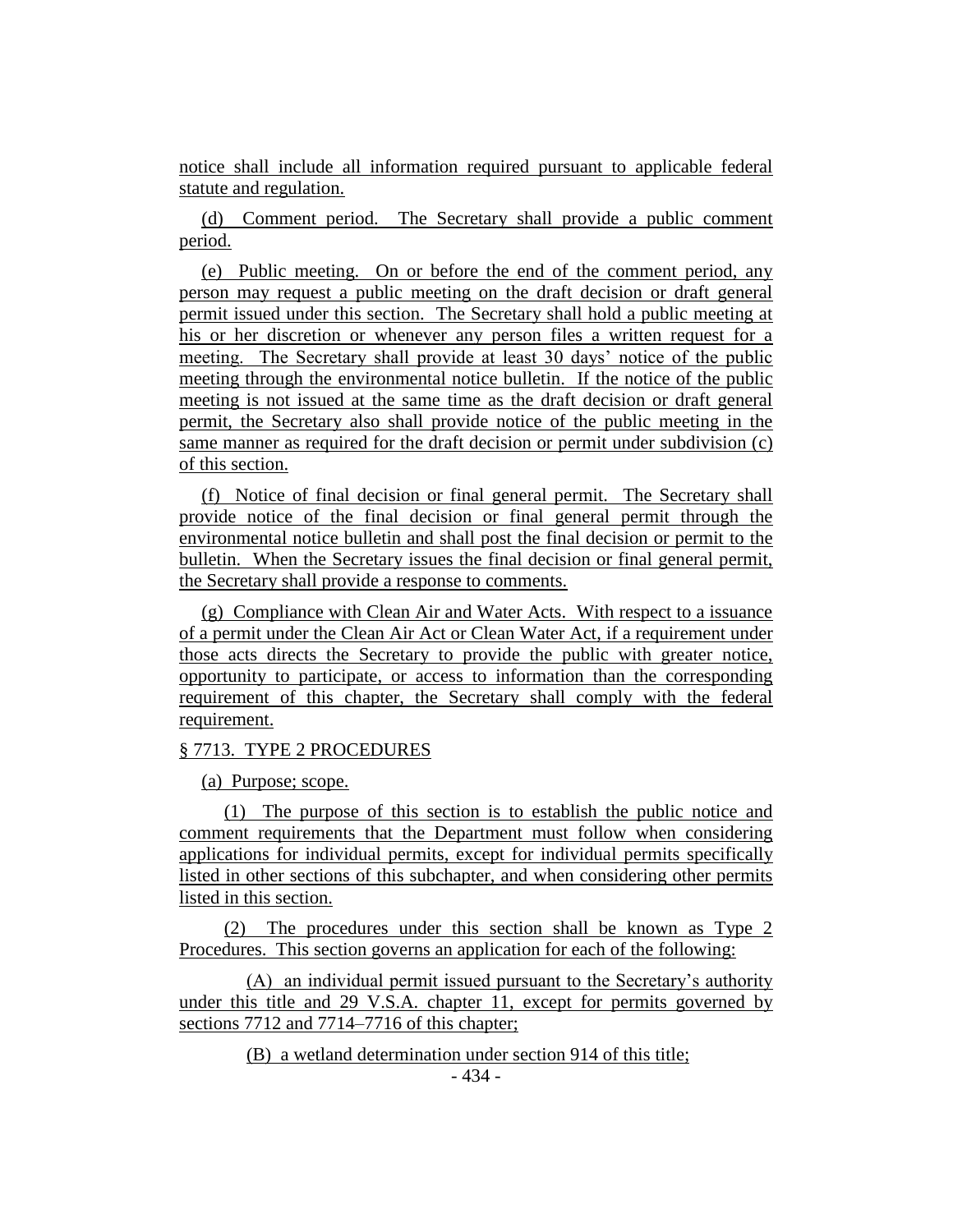(C) a public water system source permit under section 1675 of this title;

(D) a provisional certification issued under section 6605d of this title; and

(E) a corrective action plan under section 6648 of this title.

(b) Notice of application.

(1) The applicant shall provide notice of the application to adjoining property owners. In addition, for public water system source protection areas, the applicant shall provide notice to all property owners located in:

(A) zones 1 and 2 of the source protection area for a public community water system source; and

(B) the source protection area for a public nontransient noncommunity water system source.

(2) The Secretary shall provide notice of an administratively complete application through the environmental notice bulletin.

(c) Notice of draft decision; comment period. The Secretary shall provide notice of a draft decision through the environmental notice bulletin and shall post the draft decision to the bulletin. The Secretary shall provide a public comment period.

(d) Public meeting. Any person may request a public meeting on a draft decision issued under this section or the Secretary may hold a meeting at his or her discretion.

(e) Notice of final decision. The Secretary shall provide notice of the final decision through the environmental notice bulletin and shall post the final decision to the bulletin. When the Secretary issues the final decision, the Secretary shall provide a response to comments.

## § 7714. TYPE 3 PROCEDURES

(a) Purpose; scope.

(1) The purpose of this section is to establish the public notice and comment requirements that the Department must follow when adopting general permits, except for general permits governed by section 7712 of this chapter, and when considering other permits listed in this section.

(2) The procedures under this section shall be known as Type 3 Procedures. This section governs each of the following: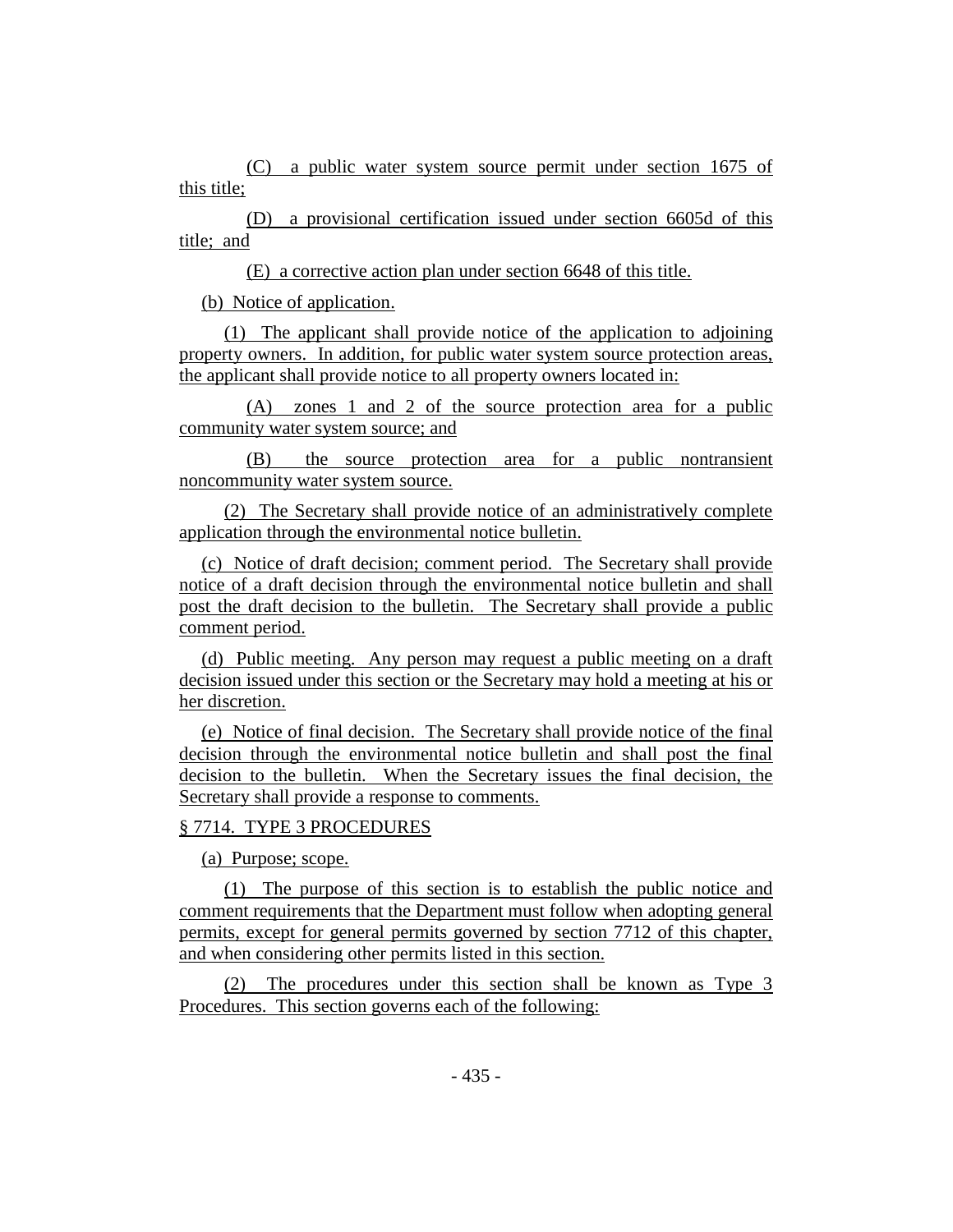(A) Each general permit issued pursuant to the Secretary's authority under this title other than a general permit subject to section 7712 of this chapter. However, this section does not apply to a notice of intent under a general permit.

(B) Issuance of a dam safety order under chapter 43 of this title, except for an unsafe dam order under section 1095 of this title.

(C) An application or request for approval of:

(i) an individual shoreland permit under chapter 49A of this title;

(ii) an aquatic nuisance control permit under chapter 50 of this title;

(iii) a change in treatment for a public water supply under chapter 56 of this title;

(iv) a collection plan for mercury-containing lamps under section 7156 of this title;

(v) an individual plan for the collection and recycling of electronic waste under section 7554 of this title; and

(vi) a primary battery stewardship plan under section 7586 of this title.

(b) Notice of application. The Secretary shall provide notice of an administratively complete application through the environmental notice bulletin.

(c) Notice of draft decision; comment period. The Secretary shall provide notice of the draft decision through the environmental notice bulletin and shall post the draft decision to the bulletin. The Secretary shall provide a public comment period.

(d) Public meeting. Any person may request a public meeting on a draft decision issued under this section or the Secretary may hold a meeting at his or her discretion.

(e) Notice of final decision. The Secretary shall provide notice of the final decision through the environmental notice bulletin and shall post the final decision to the bulletin. The Secretary shall provide a response to comments.

#### § 7715. TYPE 4 PROCEDURES

(a) Purpose; scope.

(1) The purpose of this section is to establish the public notice and comment requirements that the Department must follow when considering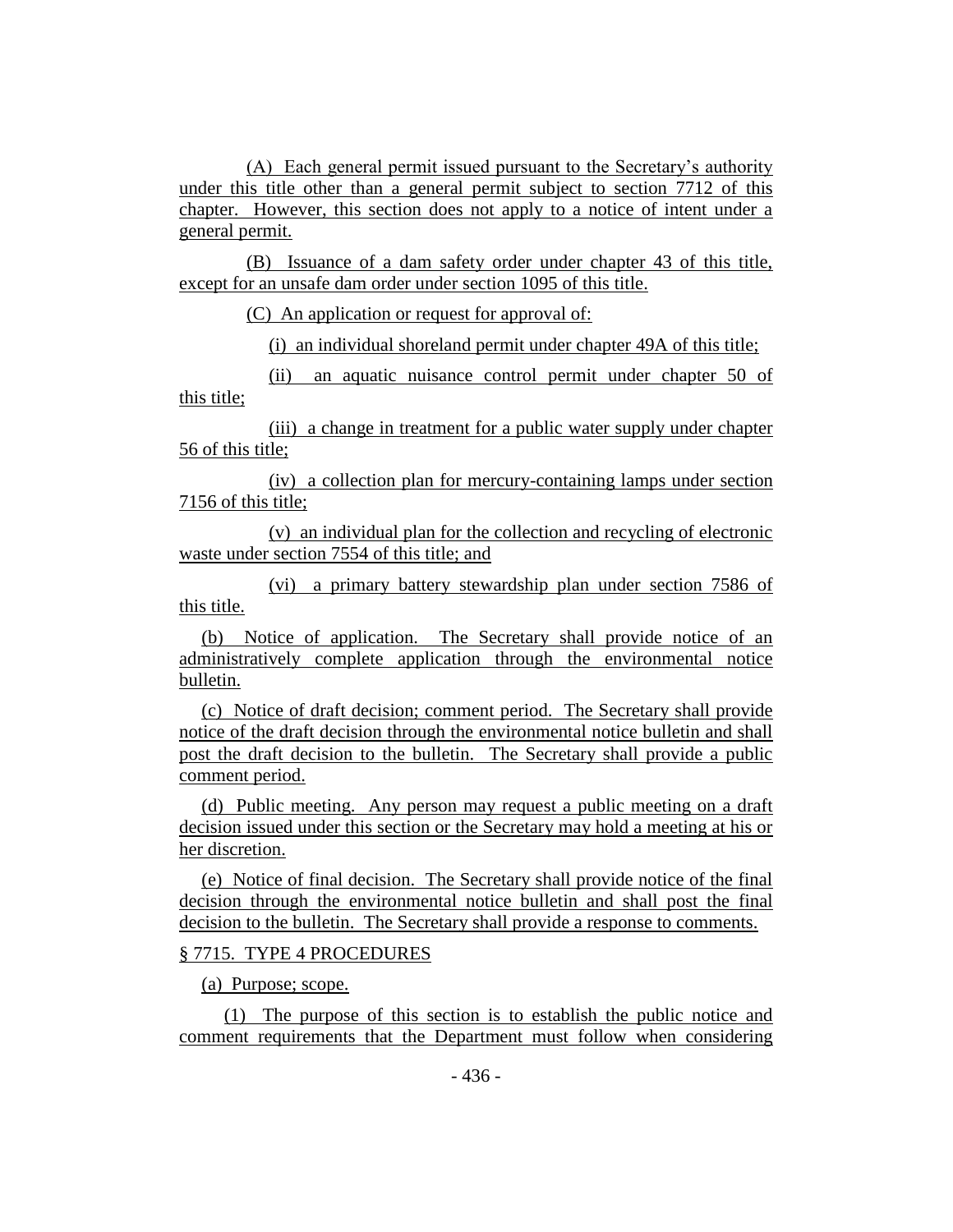applications for notice of intent under a general permit and other permits listed in this section.

(2) The procedures under this section shall be known as Type 4 Procedures. This section applies to each of the following:

(A) a notice of intent under a general permit issued pursuant to the Secretary's authority under this title; and

(B) an application for each of following permits:

(i) construction or operation of an air contaminant source less than 10 tons per year under chapter 23 of this title;

(ii) construction or expansion of a public water supply under chapter 56 of this title, except that a change in treatment for a public water supply shall proceed in accordance with section 7714 of this chapter;

(iii) a category 1 underground storage tank under chapter 59 of this title;

(iv) a categorical solid waste certification under chapter 159 of this title; and

(v) a medium scale composting certification under chapter 159 of this title.

(b) Notice of application. The Secretary shall provide notice of an administratively complete application through the environmental notice bulletin.

(c) Notice of draft decision; comment period. The Secretary shall provide notice of the draft decision through the environmental notice bulletin and shall post the draft decision to the bulletin. The Secretary shall provide a public comment period of at least 10 days on the draft decision.

(d) Notice of final decision. The Secretary shall provide notice of the final decision through the environmental notice bulletin and shall post the decision to the bulletin. The Secretary shall provide a response to comments.

#### § 7716. TYPE 5 PROCEDURES

(a) Purpose; scope.

(1) The purpose of this section is to establish the public notice and comment requirements that the Department must follow when issuing emergency permits and other permits listed in this section.

(2) The procedures under this section shall be known as Type 5 Procedures. This section shall govern each of the following: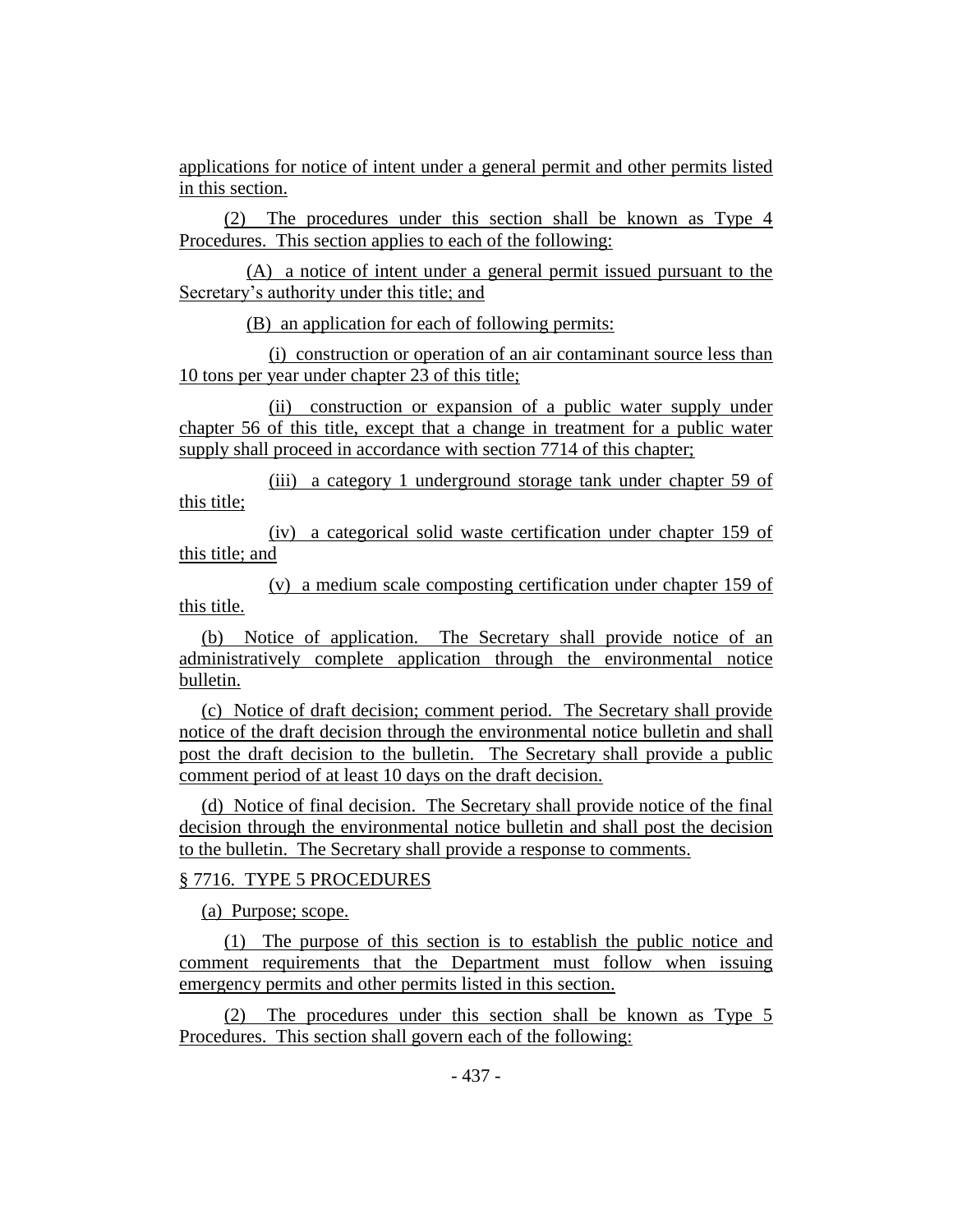(A) issuance of temporary emergency permits under section 912 of this title;

(B) applications for public water system operational permits under chapter 56 of this title;

(C) issuance of authorizations, under a stream alteration general permit issued under chapter 41 of this title, for reporting without an application, for an emergency, and for activities to prevent risks to life or of severe damage to improved property posed by the next annual flood;

(D) issuance of emergency permits issued under section 1268 of this title;

(E) issuance of emergency sludge and septage disposal approvals under section 6605 of this title; and

(F) shoreland registrations authorized under chapter 49A of this title.

(b) Notice of final decision. The Secretary shall provide notice of the final decision through the environmental notice bulletin and shall post the decision to the bulletin.

## § 7717. AMENDMENTS; RENEWALS

(a) A major amendment shall be subject to the same procedures applicable to the original permit decision under this chapter.

(b) A minor amendment shall be subject to the Type 4 Procedures, except that the Secretary need not provide notice of the administratively complete application.

(c) An administrative amendment shall not be subject to the procedural requirements of this chapter.

(d) A person may renew a permit under the same procedures applicable to the original permit decision under this chapter.

(e) With respect to amending a permit issued under the Clean Air Act or Clean Water Act, if a requirement under those acts directs the Secretary to provide the public with greater notice, opportunity to participate, or access to information than the corresponding requirement of this chapter, the Secretary shall comply with the federal requirement.

## § 7718. EXEMPTIONS

This subchapter shall not govern an application or petition for:

(1) an unsafe dam order under section 1095 of this title;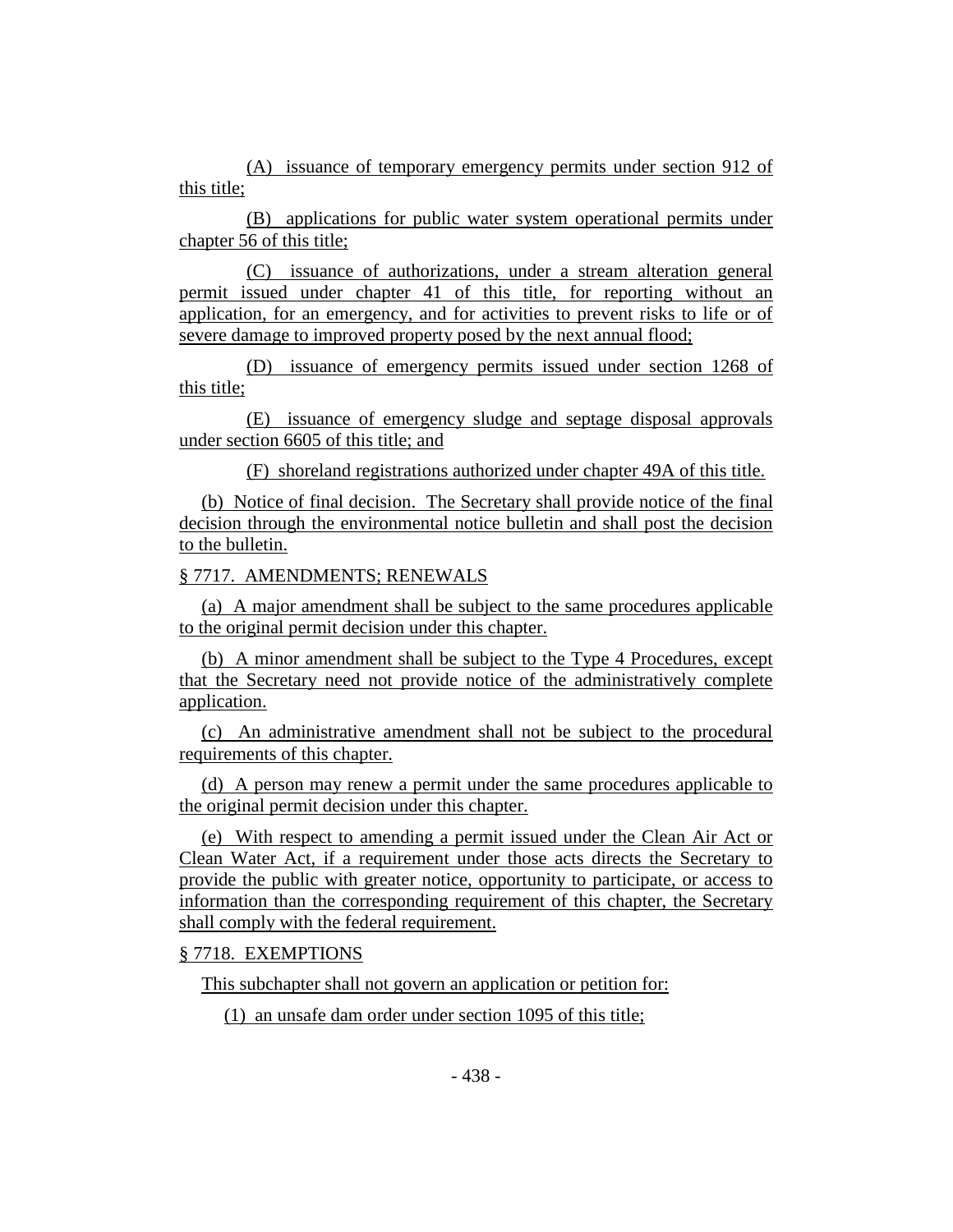(2) a potable water supply and wastewater permit under section 1973(j) of this title;

(3) a hazardous waste facility certification under section 6606 of this title; and

(4) a certificate of need under section 6606a of this title.

## Sec. 2. RULES; EFFECT ON PROCEDURAL REQUIREMENTS

Sec. 1 of this act shall take precedence over any inconsistent requirements for notice and processing of applications contained in rules adopted by the Department of Environmental Conservation other than rules pertaining to applications that are exempt under Sec. 1, 10 V.S.A. § 7718. On or before July 1, 2019, the Secretary of Natural Resources shall commence and complete amendments to conform these rules to Sec. 1.

\* \* \* Environmental Notice Bulletin \* \* \*

Sec. 3. 3 V.S.A. § 2826 is amended to read:

## § 2826. ENVIRONMENTAL NOTICE BULLETIN; PERMIT HANDBOOK

(a) The Secretary shall establish procedures for the publication of an environmental notice bulletin, in order to provide for the timely public notification of permit applications, notices, comment periods, hearings, and permitting decisions. The Secretary shall begin publication of the bulletin by no later than July 1, 1995 on the Agency's website. At a minimum, the bulletin shall contain the following information: The bulletin shall consist of a website and an e-mail notification system. The Secretary shall ensure that the website for the bulletin is readily accessible from the Agency's main web page.

(1) notice of administratively complete permit applications submitted to the Department of Environmental Conservation; When 10 V.S.A. chapter 170 requires the posting of information to the bulletin, the Secretary shall post the information to the bulletin's website.

(2) notice of the comment period on the application and draft permit, if any, for those applications which were noticed; When 10 V.S.A. chapter 170 requires notice to persons through the environmental notice bulletin, the bulletin shall generate an e-mail notification to those persons containing the information required by that chapter.

(3) notice of the issuance of a draft permit, if required by law, for those applications that were noticed; The Secretary shall provide members of the public the ability to register, through the bulletin, for a list of interested persons to receive e-mail notification of permit activity based on permit type,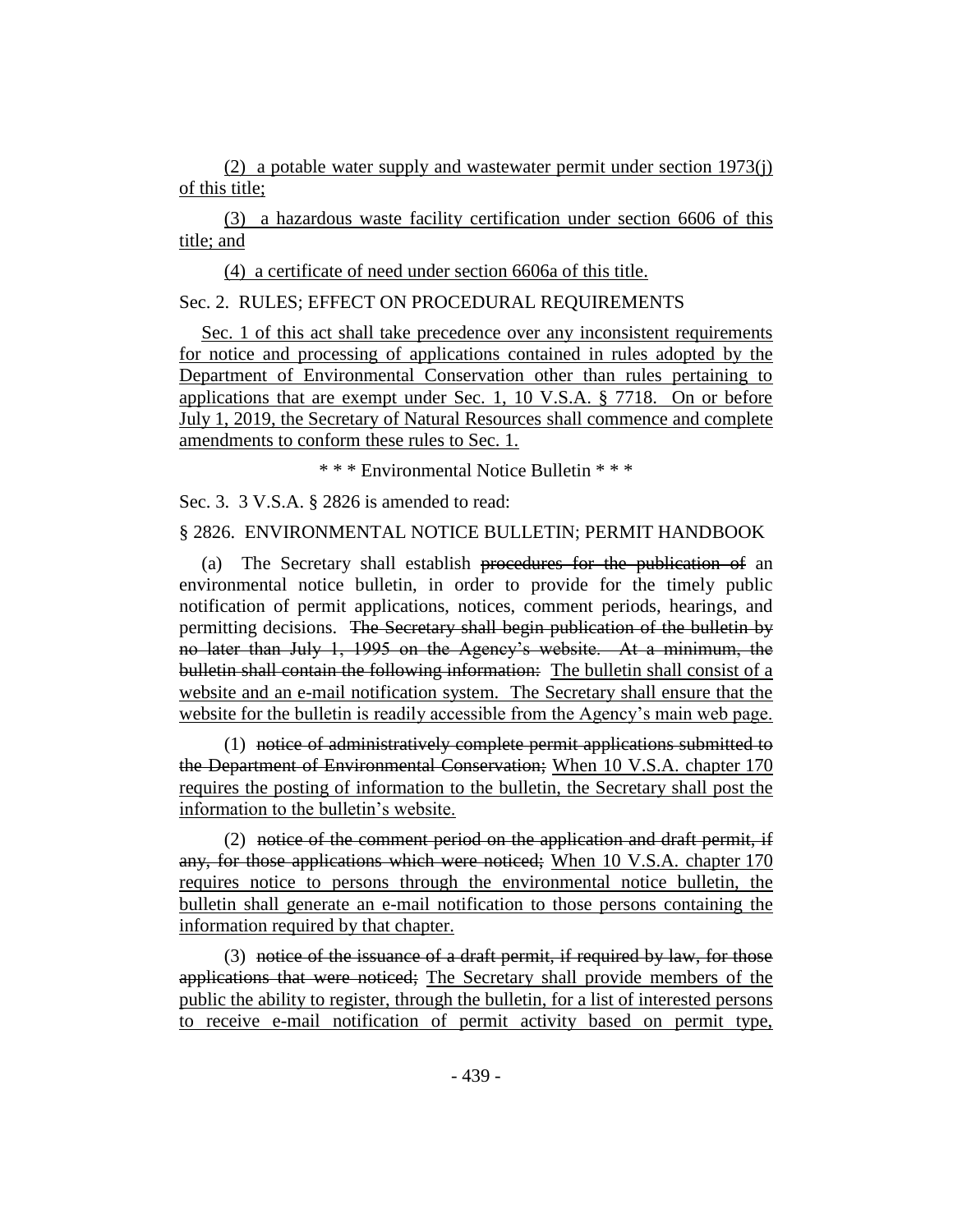municipality, proximity to a specified address, or a combination of these characteristics.

(4) information on how to request a public hearing or meeting; If an individual does not have an e-mail address, the individual may request to receive notifications through U.S. mail. On receipt of such a request, the Secretary shall mail to the individual the same information that the individual would have otherwise received through an e-mail generated by the bulletin.

(5) notice of the name of the staff person to contact for information regarding public hearings or meetings with respect to a particular application.

(6) notice of the issuance or denial of a permit for those applications that were noticed.

(b) By January 1, 1995, the The Secretary shall publish a permit handbook which lists all of the permits required for the programs administered by the Department of Environmental Conservation. The handbook shall include examples of activities that require certain permits, an explanation in lay terms of each of the permitting programs involved, and the names, addresses, and telephone numbers of the person or persons to contact for further information for each of the permitting programs. The Secretary shall update the handbook shall be updated, periodically.

Sec. 4. REPORTS; RULEMAKING; BULLETIN; REVISION

(a) On or before September 15, 2016, the Secretary shall commence all rulemaking required by Sec. 1 of this act.

(b) On or before February 15, 2017, the Secretary shall report in writing to the House and Senate Committees on Natural Resources and Energy and the House Committee on Fish, Wildlife and Water Resources on the Secretary's progress in adopting the rules required by Sec. 1 of this act and revising and reestablishing the environmental notice bulletin in accordance with Secs. 1 and 3 of this act.

(c) On or before July 1, 2017, the Secretary shall revise and reestablish the environmental notice bulletin to conform to the requirements of Secs. 1 and 3 of this act.

(d) On or before February 15, 2020, the Secretary of Natural Resources shall submit a written report to the House and Senate Committees on Natural Resources and Energy and the House Committee on Fish, Wildlife and Water Resources that:

(1) summarizes the Secretary's implementation of Secs. 1 through 3 of this act and details the steps taken to implement those sections;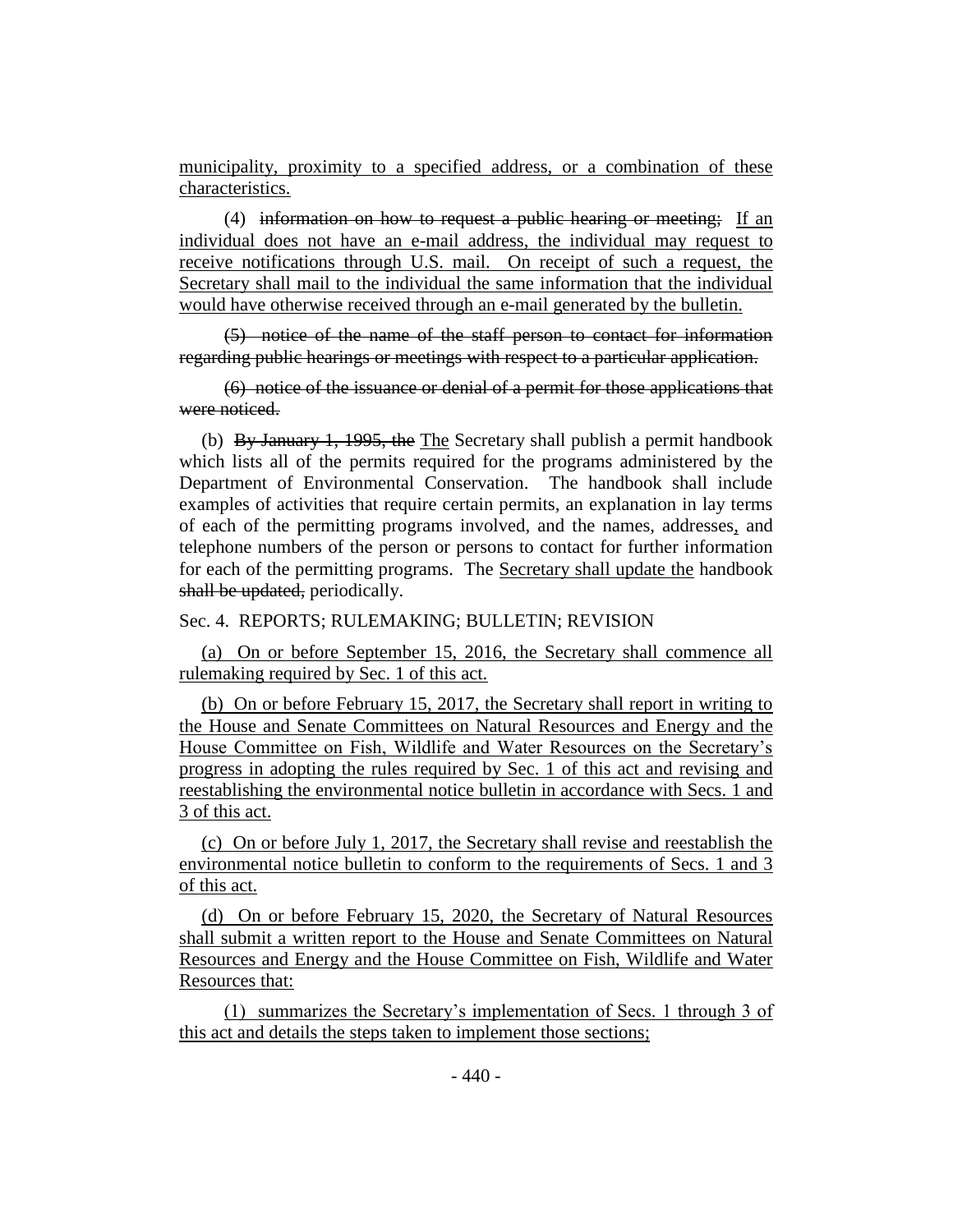(2) provides the Secretary's assessment of the effect of 10 V.S.A. chapter 170 on the amount of time taken by the Department of Environmental Conservation (DEC), during the preceding two calendar years, to review and issue decisions on applications and permits subject to that chapter and the data supporting that assessment;

(3) provides the Secretary's assessment of the effect of 10 V.S.A. chapter 170 on public participation, during the preceding two calendar years, in the review of applications and permits subject to that chapter and the data supporting that assessment;

(4) provides:

(A) the total and annual number of appeals, during 2018 and 2019, of DEC decisions subject to 10 V.S.A. chapter 170 and how each appeal was resolved; and

(B) a comparison with the total and annual number of appeals, during calendar years 2015 through 2017, from DEC programs that become subject to the procedures of 10 V.S.A. chapter 170 on January 1, 2018, and how each of those appeals was resolved;

(5) provides the Secretary's overall evaluation of the success of Secs. 1 and 3 of this act in standardizing DEC permit procedures, increasing public participation in DEC's permit process, and resolving issues related to the issuance of DEC permits without appeal;

(6) based on the track record of 10 V.S.A. chapter 170 to date of the report, states the Secretary's recommendation on whether there is justification to amend the process for appealing those acts and decisions of the Secretary subject to that chapter; and

(7) if the recommendation under subdivision (6) of this subsection is affirmative, provides the Secretary's recommended amendments to the process for appealing those acts and decisions of the Secretary subject to 10 V.S.A. chapter 170.

\* \* \* Appeals from Agency of Natural Resources to the Environmental Division \* \* \*

Sec. 5. 10 V.S.A. § 8504(d) is amended to read:

(d) Requirement that aggrieved Act 250 parties to participate before the District Commission or the Secretary.

(1) No  $\overline{An}$  aggrieved person  $\overline{may}$  shall not appeal an act or decision that was made by a District Commission unless the person was granted party status by the District Commission pursuant to subdivision  $6085(c)(1)(E)$  of this title,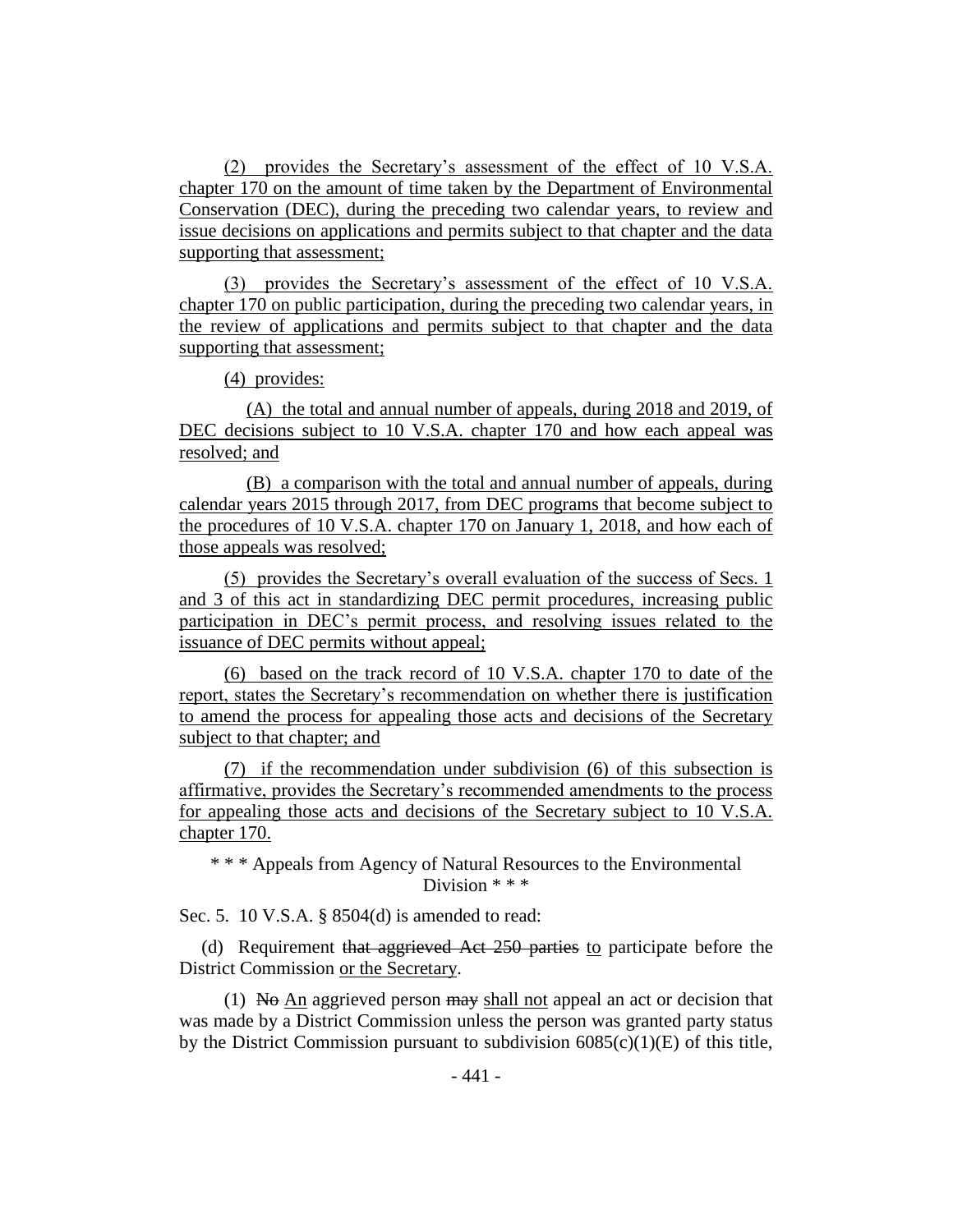participated in the proceedings before the District Commission, and retained party status at the end of the District Commission proceedings. In addition, the person may only appeal those issues under the criteria with respect to which the person was granted party status.

(2) Notwithstanding subdivision (d)(1) of this section, However, notwithstanding these limitations, an aggrieved person may appeal an act or decision of the District Commission if the Environmental judge determines that:

(A) there was a procedural defect which that prevented the person from obtaining party status or participating in the proceeding;

(B) the decision being appealed is the grant or denial of party status; or

(C) some other condition exists which would result in manifest injustice if the person's right to appeal was disallowed.

(2) An aggrieved person shall not appeal an act or decision of the Secretary unless the person submitted to the Secretary a written comment during the comment period or an oral comment at the public meeting conducted by the Secretary. In addition, the person may only appeal issues related to the person's comment to the Secretary. However, notwithstanding these limitations, an aggrieved person may appeal an act or decision of the Secretary if the Environmental judge determines that:

(A) there was a procedural defect that prevented the person from commenting during the comment period or at the public meeting or otherwise participating in the proceeding;

(B) the Secretary did not conduct a comment period and did not hold a public meeting; or

(C) some other condition exists which would result in manifest injustice if the person's right to appeal was disallowed.

\* \* \* Conforming Amendments \* \* \*

Sec. 6. 10 V.S.A. § 556 is amended to read:

## § 556. PERMITS FOR THE CONSTRUCTION OR MODIFICATION OF AIR CONTAMINANT SOURCES

\* \* \*

(b) The secretary Secretary may require an applicant to submit any additional information which that the secretary Secretary considers necessary to make the completeness determination required in subsection (a) of this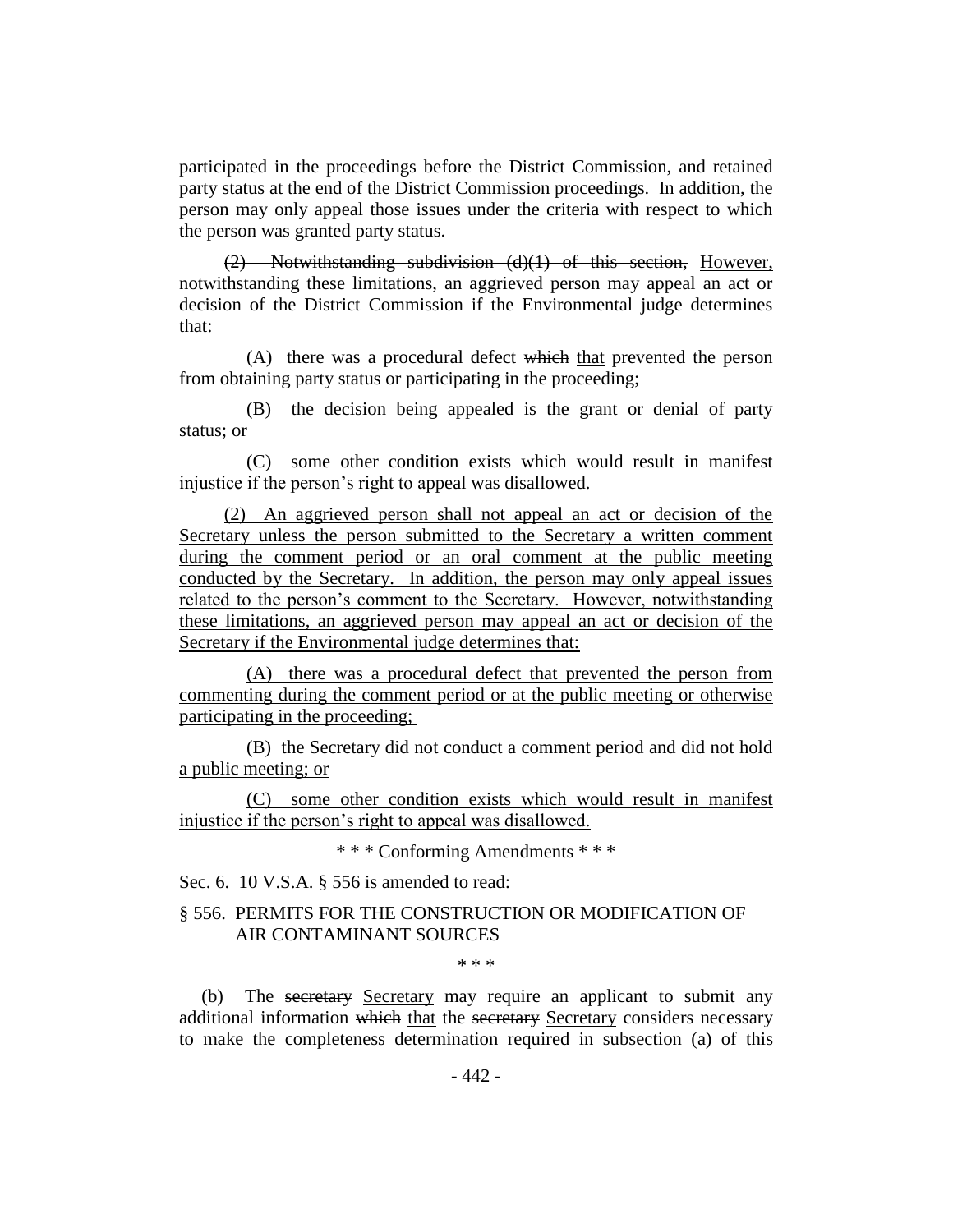section and shall not grant a permit until the information is furnished and evaluated. For air contaminant sources that have allowable emissions of more than 10 tons per year of all contaminants, excluding greenhouse gases, upon making a determination to issue a draft permit, the secretary shall issue a notice that includes a brief description of the source and the address where a complete permit application and draft permit may be reviewed, shall provide a public comment period on all draft permits, and shall hold a public informational meeting, if requested. The public comment period on a draft permit for a source that has allowable emissions of more than 10 tons per year, excluding greenhouse gases, shall be 30 days if the source constitutes a major stationary source or major modification under the rules of the secretary and shall otherwise be 10 days. For air contaminant sources that have allowable emissions of less than 10 tons per year of all contaminants, the secretary may provide an opportunity for public comment or a public informational hearing, or both, before ruling on a proposed permit. In determining whether to provide for comment or a meeting, the secretary shall consider the degree of toxicity of the air contaminant and the emission rate, the proximity of the source to residences, population centers and other sensitive human receptors, and emission dispersion characteristics at or near the source. The secretary shall fully consider all written and oral submissions concerning proposed permits prior to taking final action on those proposed permits. When an application is filed under this section, the Secretary shall proceed in accordance with chapter 170 of this title.

\* \* \*

Sec. 7. 10 V.S.A. § 556a is amended to read:

§ 556a. OPERATING PERMITS

\* \* \*

(c) For air contaminant sources that have allowable emissions of more than 10 tons per year of all contaminants, excluding greenhouse gases, upon making a determination to issue a draft permit, the secretary shall issue a notice that includes a brief description of the source and the address where a complete permit application and a draft permit may be reviewed, shall provide a public comment period on all draft permits, and shall hold a public informational meeting, if requested. The public comment period on a draft permit for a source that has allowable emissions of more than 10 tons per year, excluding greenhouse gases, shall be 30 days if the source is subject to subchapter V (permits) of 42 U.S.C. chapter 85 (air pollution prevention and control) and shall otherwise be 10 days. For air contaminant sources that have allowable emissions of less than ten tons per year of all contaminants, the secretary may provide an opportunity for public comment or a public informational hearing,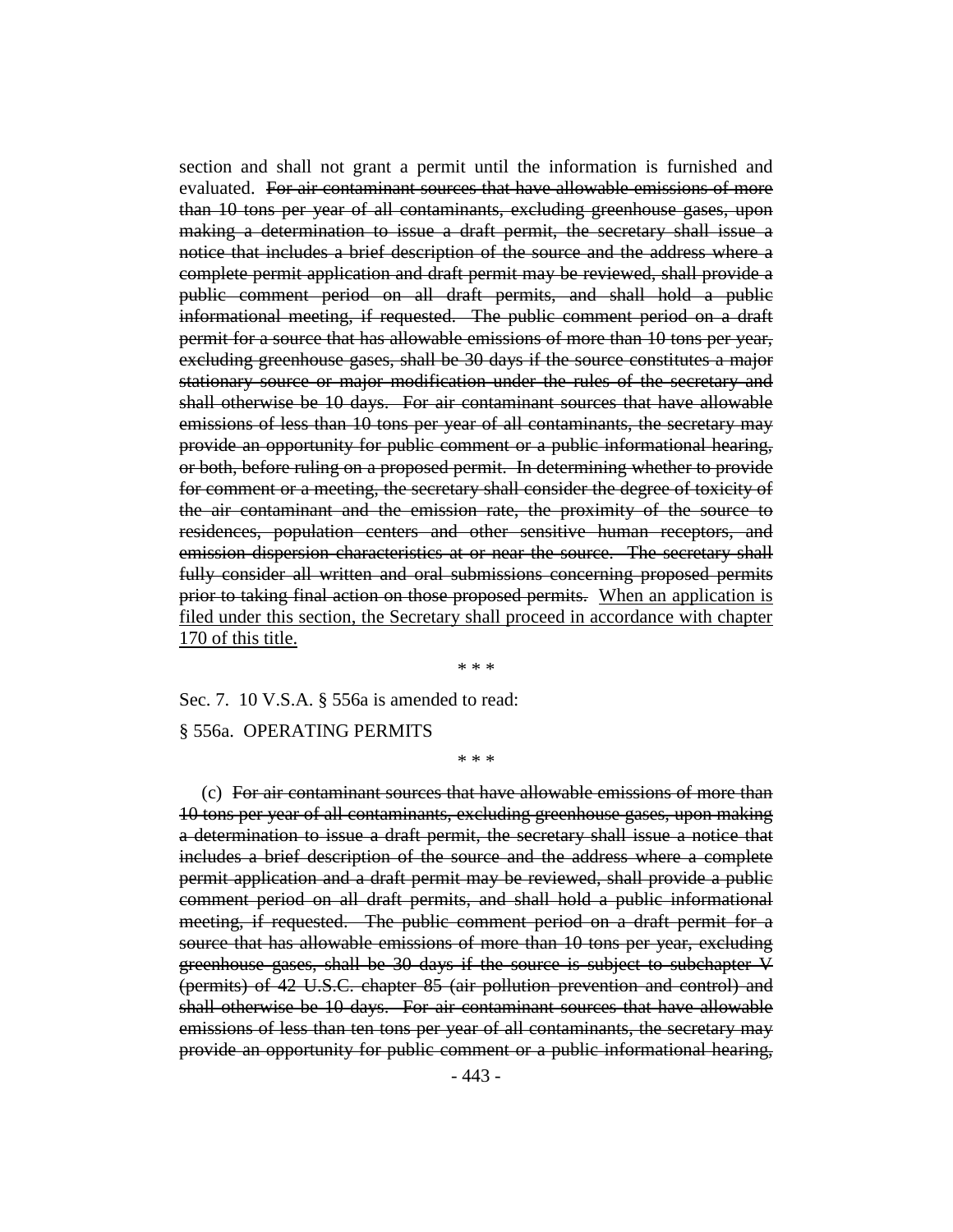or both, before ruling on a proposed permit. In determining whether to provide for comment or a meeting, the secretary shall consider the degree of toxicity of the air contaminant and the emission rate, the proximity of the source to residences, population centers and other sensitive human receptors, and emission dispersion characteristics at or near the source. The secretary shall fully consider all written and oral submissions concerning proposed permits prior to taking final action on those proposed permits. When an application is filed under this section, the Secretary shall proceed in accordance with chapter 170 of this title.

\* \* \*

(e) A person may renew a permit issued under this section may be renewed upon application to the secretary Secretary for a fixed period of time, not to exceed five years.

(1) A permit being renewed shall be subject to the same procedural requirements, including those for public participation, that apply to initial permit issuance, except that a permit being renewed shall not be subject to the public notice and comment requirements of this chapter if all of the following apply:

(A) The secretary determines that no substantive changes have occurred at the air contaminant source that would affect emissions or require changes to the permit.

(B) The secretary determines no new statutory or regulatory requirements need to be added to the permit.

(C) The air contaminant source does not require a permit under subchapter V (permits) of 42 U.S.C. chapter 85 (air pollution prevention and control).

(2) The secretary Secretary shall not issue a permit renewal unless the applicant first demonstrates that the emissions from the subject source meet all applicable emission control requirements or are subject to, and in compliance with, an appropriate schedule of compliance.

\* \* \*

 $(h)(1)$  The secretary may issue Secretary may adopt, as a rule under 3 V.S.A. chapter 25, a general operating permits permit covering numerous similar sources. A general permit shall be adopted as an administrative rule under the provisions of 3 V.S.A. chapter 25. Each rule creating a general permit shall include provisions that require public notice of the fact that specified emitters have applied for general permits.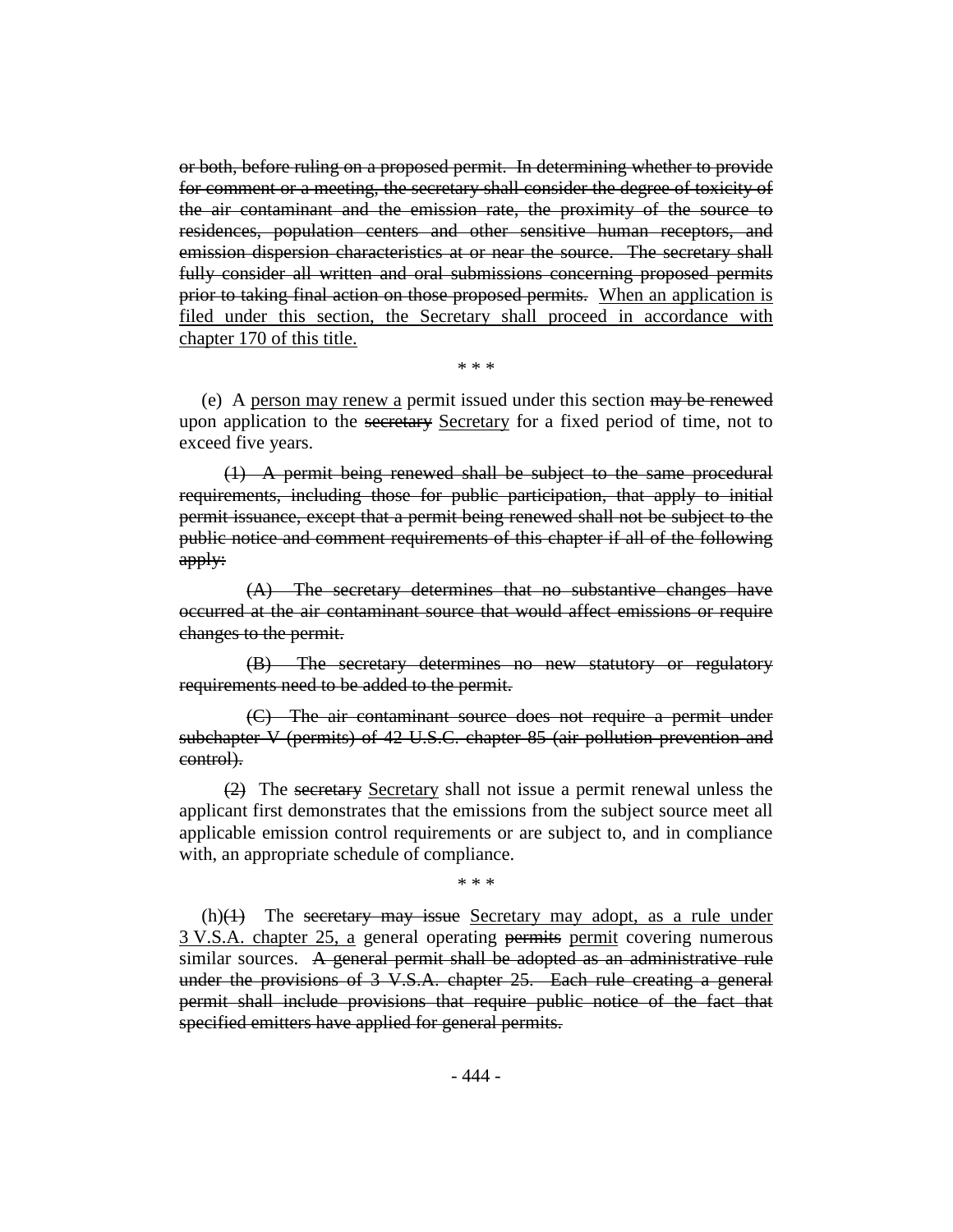(2) Each rule creating a general permit shall provide a process by which interested persons can obtain detailed information about the nature and extent of the activity proposed to receive a general permit, and a process by which aggrieved persons can obtain an opportunity to be heard on a request that the general permit be issued only subject to specific conditions to limit or mitigate the effects of the emissions in question. Based on information presented at such a hearing, an applicant may be required to obtain a permit other than a general permit, or may obtain a general permit subject to specified conditions.

\* \* \*

Sec. 8. 10 V.S.A. § 754 is amended to read:

## § 754. FLOOD HAZARD AREA RULES; USES EXEMPT FROM MUNICIPAL REGULATION

\* \* \*

(b) Required rulemaking content. The rules shall:

(1) set forth the requirements necessary to ensure uses exempt from municipal regulation are regulated by the State in order to comply with the regulatory obligations set forth under the National Flood Insurance Program.

(2) be designed to ensure that the State and municipalities meet community eligibility requirements for the National Flood Insurance Program.

(3) require that the Secretary provide notice to a municipality in which a use exempt from municipal regulation will occur of an application received under this section and a copy of the permit issued, unless a use is authorized to occur without notification of or reporting to the Secretary. [Repealed.]

\* \* \*

(f) Permit requirement. Beginning March 1, 2015, no person A person shall not commence or conduct a use exempt from municipal regulation in a flood hazard area or river corridor in a municipality that has adopted a flood hazard area bylaw or ordinance under 24 V.S.A. chapter 117 or commence construction of a State-owned and -operated institution or facility located within a flood hazard area or river corridor, without a permit issued under the rules required under subsection (a) of this section by the Secretary or by a State agency delegated permitting authority under subsection (g) of this section. When an application is filed under this section, the Secretary or delegated State agency shall proceed in accordance with chapter 170 of this title.

\* \* \*

Sec. 9. 10 V.S.A. § 914 is amended to read: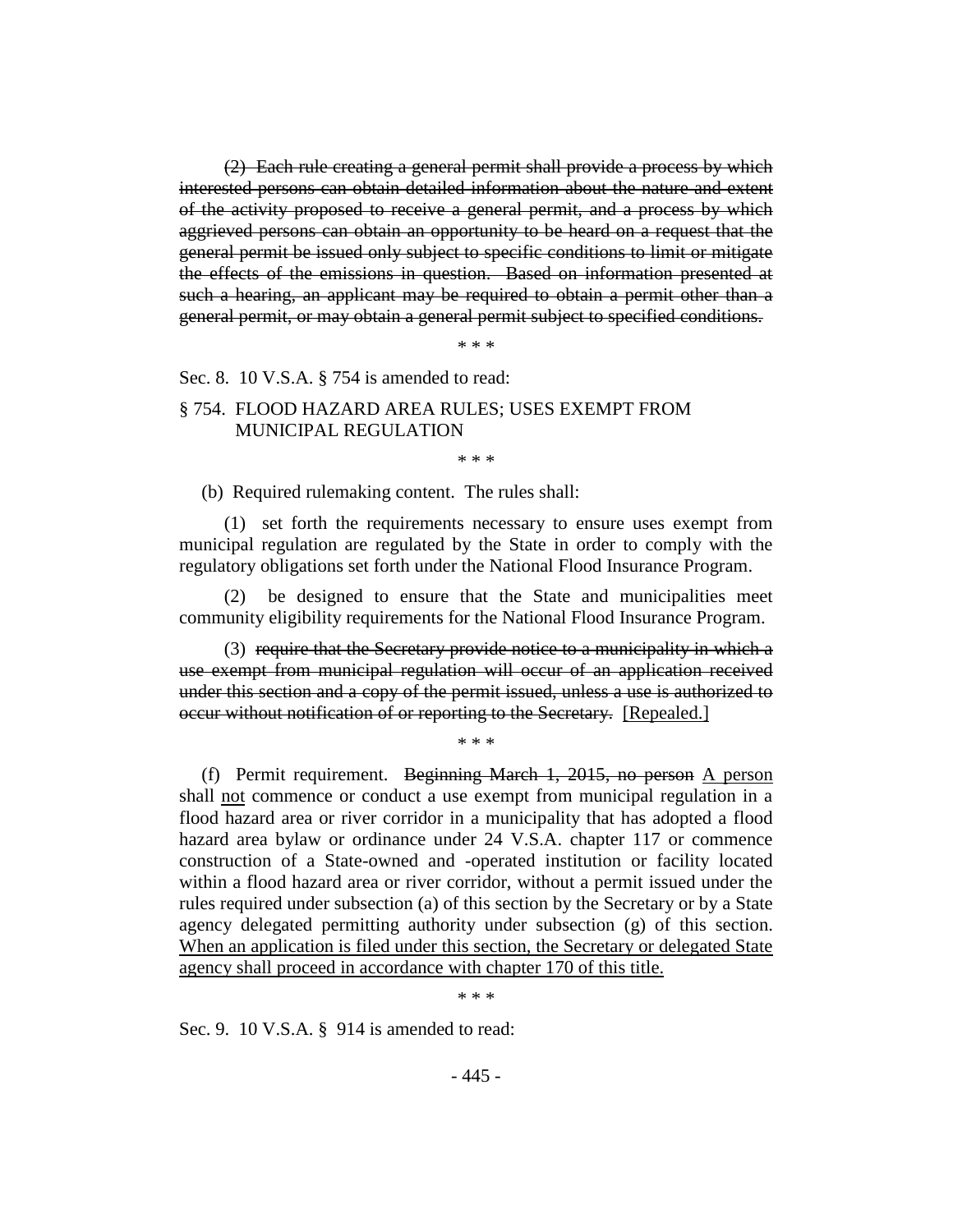#### § 914. WETLANDS DETERMINATIONS

\* \* \*

(c) The Secretary shall provide by certified mail written notice of a proposed determination to the owner of each parcel of land within or adjacent to the wetland or buffer zone in question; publish notice on the Agency website; and provide an electronic notice to persons who have requested to be on a list of interested persons. Such notice shall include the date of the Secretary's proposed determination and shall provide no fewer than 30 days from the date of the Secretary's proposed determination within which to file written comments or to request that the Secretary hold a public meeting on the proposed determination. The provisions of chapter 170 of this title shall apply to issuance of determinations under this section.

(d) The Secretary shall provide, in person, by mail, or by electronic notice, a written copy of a wetland determination issued under this section to the owner of each affected parcel of land and to the requesting petitioner. [Repealed.]

\* \* \*

Sec. 10. 10 V.S.A. § 1022 is amended to read:

#### § 1022. APPLICATION FOR ALTERATION

A person proposing to change, alter, or modify the course, current, or cross section of a watercourse shall apply in writing to the secretary Secretary for a permit to do so. The application shall describe the location and purpose of the proposed change and shall be accompanied by the maps and plans and other information the secretary Secretary shall direct. A conformed copy shall be simultaneously filed with the town clerk of the town in which the proposed alteration is located, and mailed to each owner of property that abuts or is opposite the land where the alteration is to take place. The town clerk shall forthwith post the copy in the town office. When an application is filed under this section, the Secretary shall proceed in accordance with chapter 170 of this title and the requirements of this subchapter.

Sec. 11. 10 V.S.A. § 1023 is amended to read:

#### § 1023. INVESTIGATION, PERMIT

\* \* \*

(b) The reasons for the action taken under this section shall be set forth in writing to the applicant. Notice of the action of the Secretary shall also be sent to the selectboard of the town in which the proposed change is located, and to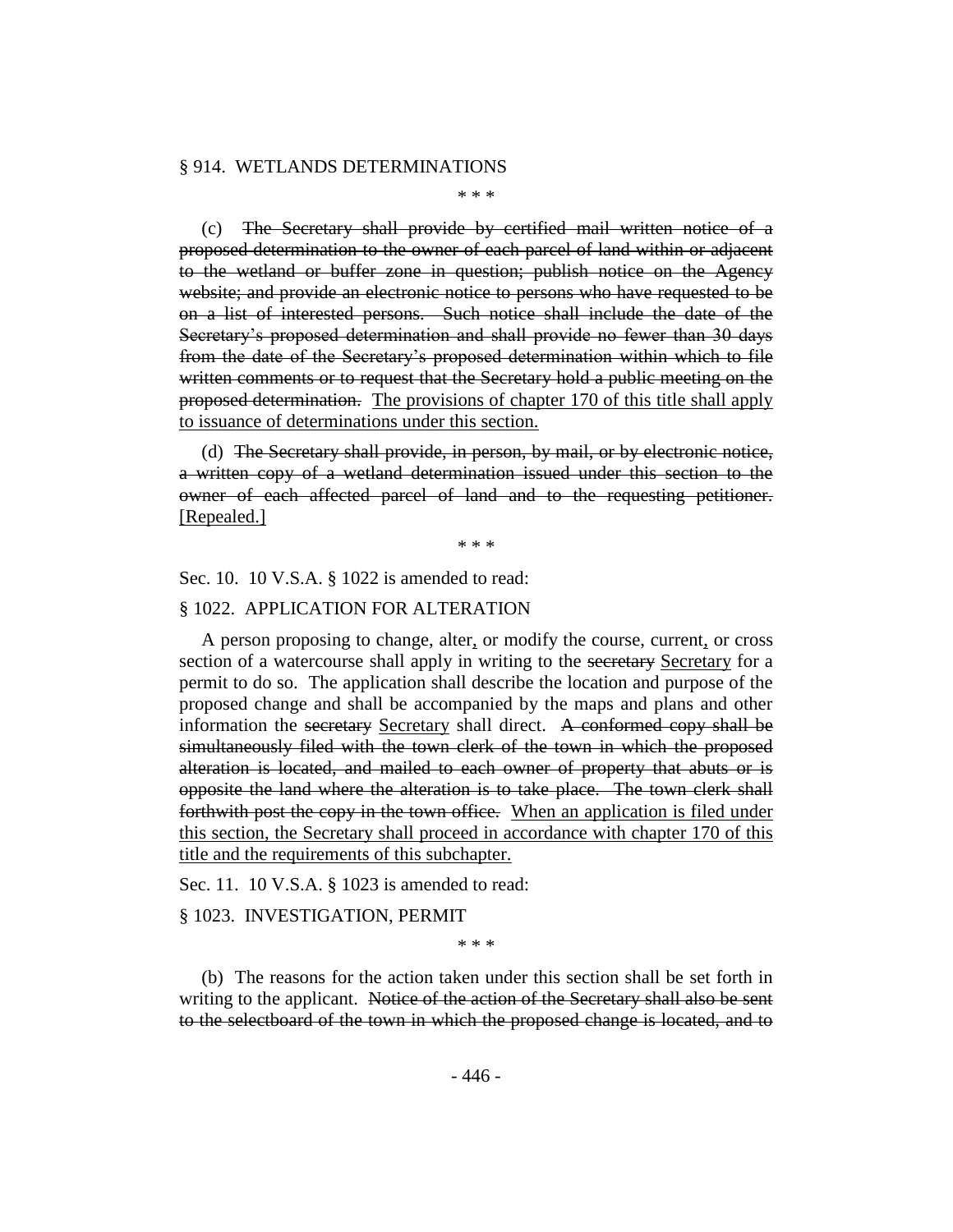each owner of property which abuts or is opposite the land where the alteration is to take place.

\* \* \*

Sec. 12. 10 V.S.A. § 1083 is amended to read:

#### § 1083. APPLICATION

(a) Any person who proposes to undertake an action subject to regulation pursuant to section 1082 of this title shall apply in writing to the state State agency having jurisdiction, and shall give notice thereof to the governing body of the municipality or municipalities in which the dam or any part of the dam is to be located. The application shall set forth:

\* \* \*

Sec. 13. 10 V.S.A. § 1085 is amended to read:

## § 1085. NOTICE OF APPLICATION

Upon receipt of the application required by section 1082 of this title, the state State agency having jurisdiction shall give notice to the legislative body of each municipality in which the dam is allocated and to all persons interested.

(1) For any project subject to its jurisdiction under this chapter, on the petition of 25 or more persons the department shall, or on its own motion it may, hold a public information meeting in a municipality in the vicinity of the proposed project to hear comments on whether the proposed project serves the public good and provides adequately for the public safety. Public notice shall be given by posting in the municipal offices of the towns in which the project will be completed and by publishing in a local newspaper at least 10 days before the meeting. The Department shall proceed in accordance with chapter 170 of this title.

(2) For any project subject to its jurisdiction under this chapter, the public service board shall hold a hearing on the application. The purpose of the hearing shall be to determine whether the project serves the public good as defined in section 1086 of this title and provides adequately for the public safety. The hearing shall be held in a municipality in the vicinity of the proposed project and may be consolidated with other hearings, including hearings under 30 V.S.A. § 248 concerning the same project. Notice shall be given at least 10 days before the hearing to interested persons by posting in the municipal offices of the towns in which the project will be completed and by publishing in a local newspaper.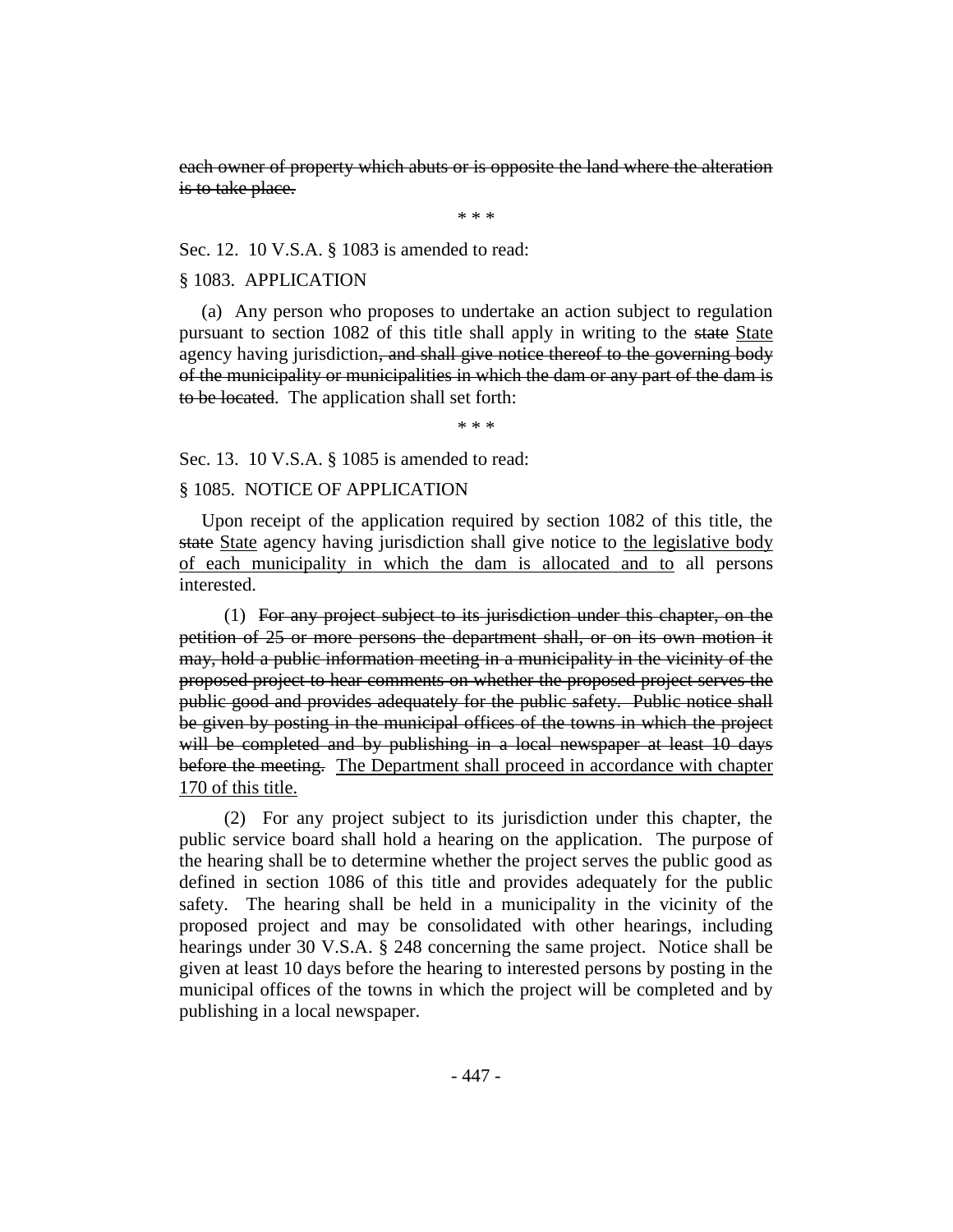Sec. 14. 10 V.S.A. § 1100 is amended to read

#### § 1100. FEDERAL COOPERATION

\* \* \*

(4) Where cultivated agricultural lands in excess of one hundred acres are to be taken for the purposes of a flood control project, or the recreational development of the state State or the economy of the river basin involved may be affected thereby, the <del>department, of its own motion, may, and upon petition</del> to it by interested parties, shall, appoint a time and place for hearing in the vicinity of the flood control project, hold a public information meeting after giving notice to interested parties as it directs Department shall provide notice, an opportunity to submit comments, and an opportunity to request a public meeting in accordance with section 7713 (Type 2 Procedures) of this title. Upon hearing, the department The Department shall determine the effect the flood control project will have upon agricultural land uses or recreational values in this state State, or upon the economy of the river basin involved, and report its findings and recommendations to the proper federal agency or authority having the flood control project in charge for its consideration and recognition. The Department shall post its findings and recommendations as a final decision in accordance with chapter 170 of this title.

Sec. 15. 10 V.S.A. § 1252 is amended to read:

§ 1252. CLASSIFICATION OF WATERS; MIXING ZONES

\* \* \*

(d) Prior to the initial authorization of a new waste management zone, except those created pursuant to subsection (b) of this section, or prior to the expansion of the size of an existing zone created under this section, in order to accommodate an increased discharge, the Secretary shall:

(1) Prepare a draft permit which includes a description of the proposed waste management zone prior to publishing the notice required by subdivision  $(2)$  of this subsection and proceed in accordance with subsections 7713(c), (d), and (e) of this title.

(2) Publish notice in both a local newspaper generally circulating in the area where the affected waters are located and a separate newspaper generally circulating throughout the State not less than 21 days prior to the public hearing required by this subsection. The notice shall describe the draft permit and proposed waste management zone and provide for the opportunity to file written comment for not less than seven days following the hearing.

(3) Forward copies of the notice, the draft permit and the description of the proposed waste management zone to any municipality and regional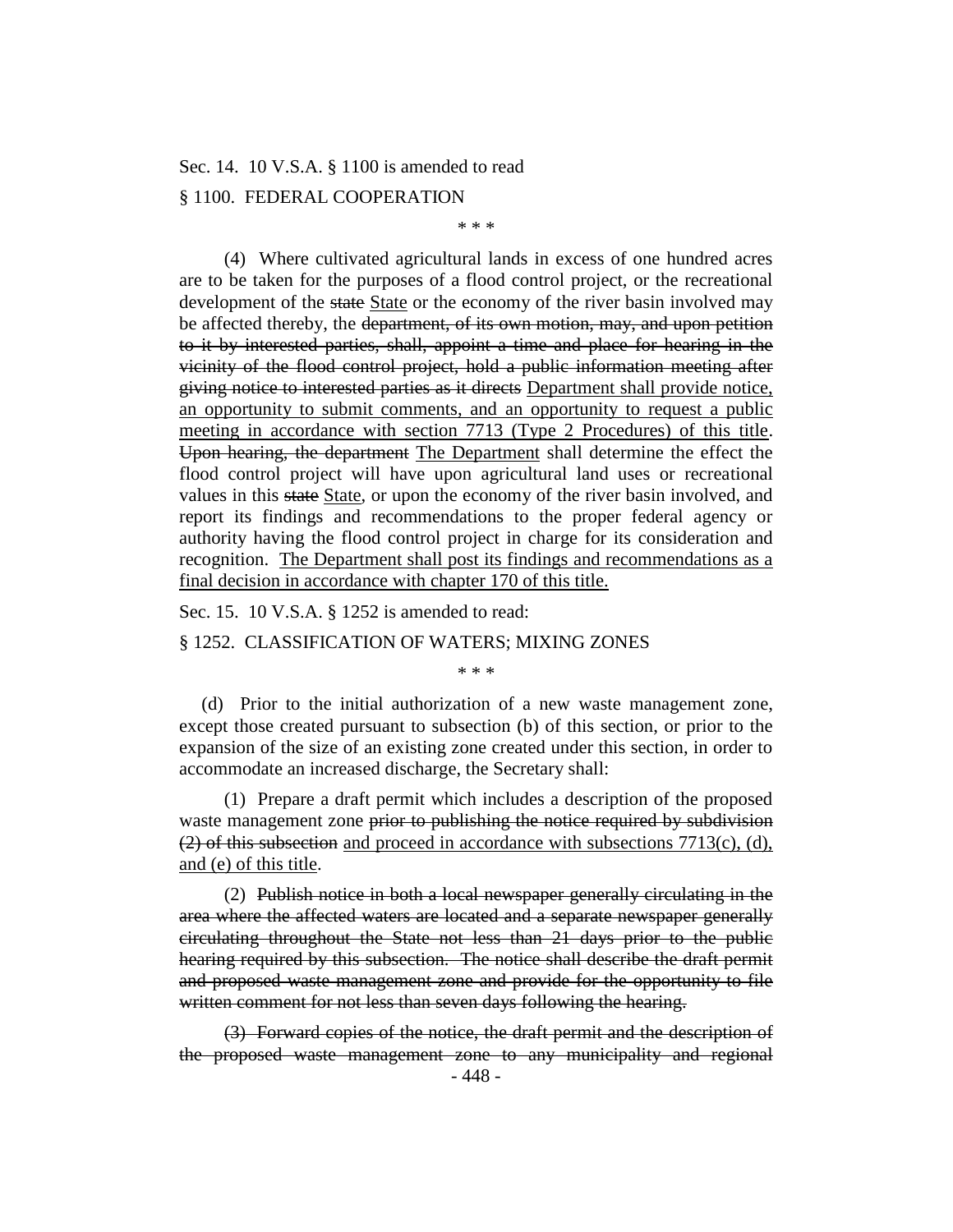planning commission within the area where the affected waters are located not less than 21 days prior to the hearing. The notice, the draft permit and the description of the waste management zone shall also be provided to any person upon request.

(4) Hold a public hearing convenient to the waters affected.

(5) Give due consideration to the cumulative impact of overlapping waste management zones.

 $(6)(3)$  Determine that the creation or expansion of such a waste management zone is in the public interest after giving due consideration to the factors specified in subdivisions  $1253(e)(1)$  through  $(10)$  of this title.

 $(7)(4)$  Determine that the creation or expansion of such a zone will not:

\* \* \*

 $\left(\frac{8}{5}\right)$  Provide a written explanation with respect to subdivisions  $\left(\frac{5}{2}\right)$ through  $(7)(4)$  of this subsection.

\* \* \*

Sec. 16. 10 V.S.A. § 1263 is amended to read:

§ 1263. DISCHARGE PERMITS

\* \* \*

(b) Except for applications for permission to discharge under the terms of a previously issued general permit, the secretary shall provide for notice of each application to the public and any appropriate officials of another state and the federal government including the administrator of the United States Environmental Protection Agency, and shall provide an opportunity for written comments or a public hearing or both on the application before making a final ruling on the application. Prior to issuing a general permit, the secretary shall give notice as provided in this subsection and provide for written comments or a public hearing or both as provided in this subsection. For applications for permission to discharge under the terms of a previously issued general permit, the applicant shall provide notice, on a form provided by the secretary, to the municipal clerk of the municipality in which the discharge is located at the time the application is filed with the secretary, and the secretary shall provide an opportunity for written comment, regarding whether the application complies with the terms and conditions of the general permit, for ten days following receipt of the application. When an application is filed under this section, the Secretary shall proceed in accordance with chapter 170 of this title. The secretary Secretary may require any applicant to submit any additional information, which that the secretary Secretary considers necessary and may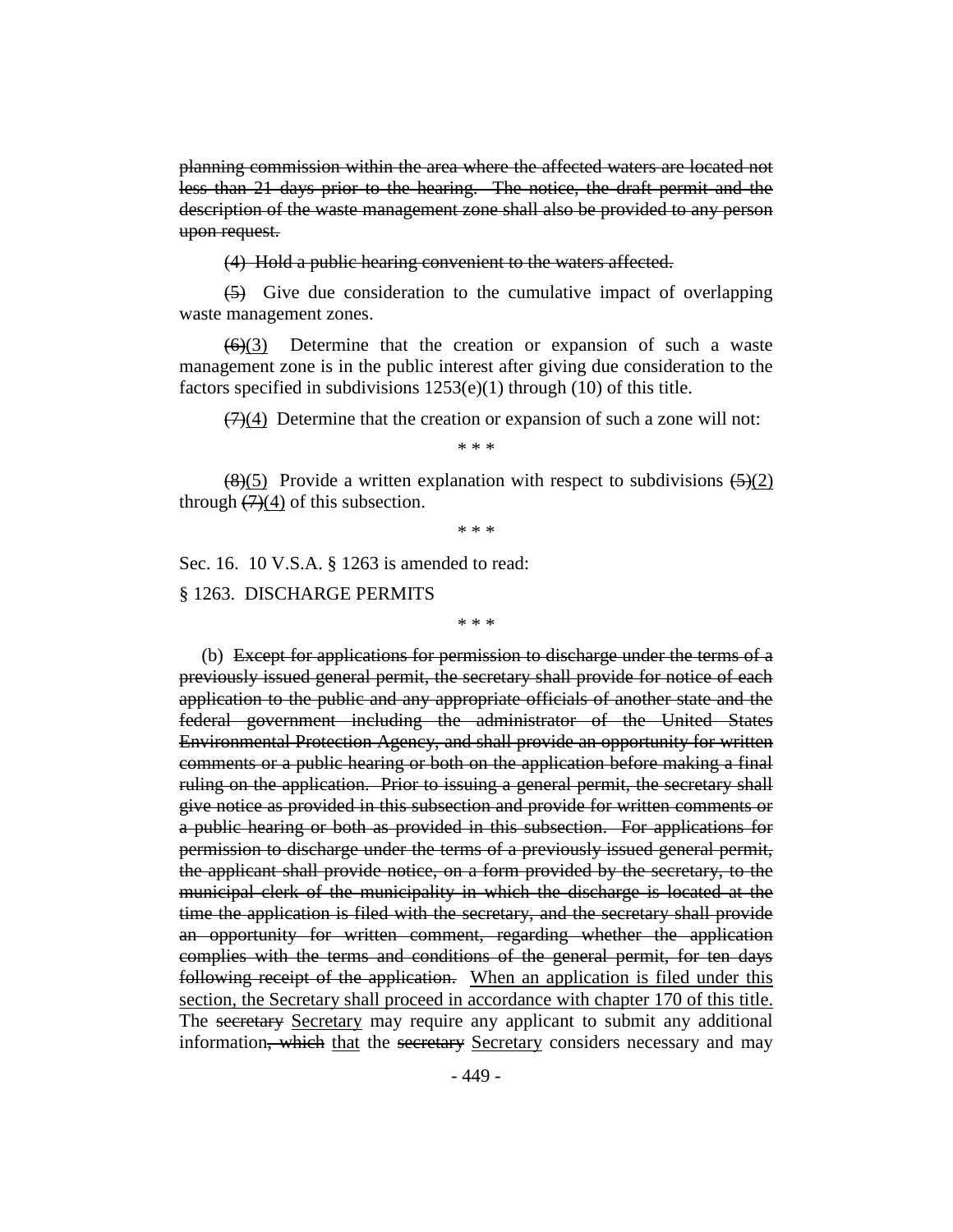refuse to grant a permit, or permission to discharge under the terms of a general permit, until the information is furnished and evaluated.

\* \* \*

#### Sec. 17. 10 V.S.A. § 1265 is amended to read:

#### § 1265. TEMPORARY POLLUTION PERMITS

\* \* \*

(b) The Secretary shall give notice of each application to the public and any appropriate officials of another state and the federal government including the administrator of the U.S. Environmental Protection Agency, and shall provide an opportunity for written comments or a public hearing, or, both on the application before ruling on the application. When an application is filed under this section, the Secretary shall proceed in accordance with chapter 170 of this title. The Secretary may require the applicant to submit any additional information which he or she that the Secretary considers necessary, and may refuse to grant a permit until the information is furnished and evaluated.

\* \* \*

Sec. 18. 10 V.S.A. § 1268 is amended to read:

#### § 1268. EMERGENCY PERMITS

When a discharge permit holder finds that pollution abatement facilities require repairs, replacement or other corrective action in order for them to continue to meet standards specified in the permit, he or she the holder may apply in the manner specified by the secretary Secretary for an emergency pollution permit for a term sufficient to effect repairs, replacements or other corrective action. The permit may be issued without prior public notice if the nature of the emergency will not provide sufficient time to give notice; provided that the secretary shall give public notice as soon as possible but in any event no later than five days after the effective date of the emergency pollution permit. The Secretary shall proceed in accordance with chapter 170 of this title. No emergency pollution permit shall be issued unless the applicant certifies and the secretary Secretary finds that:

\* \* \*

Sec. 19. 10 V.S.A. § 1418 is amended to read:

#### § 1418. GROUNDWATER WITHDRAWAL PERMIT

\* \* \*

 $(c)(1)$  At least 30 days before filing an application for a permit under this section, the applicant shall hold an informational hearing in the municipality in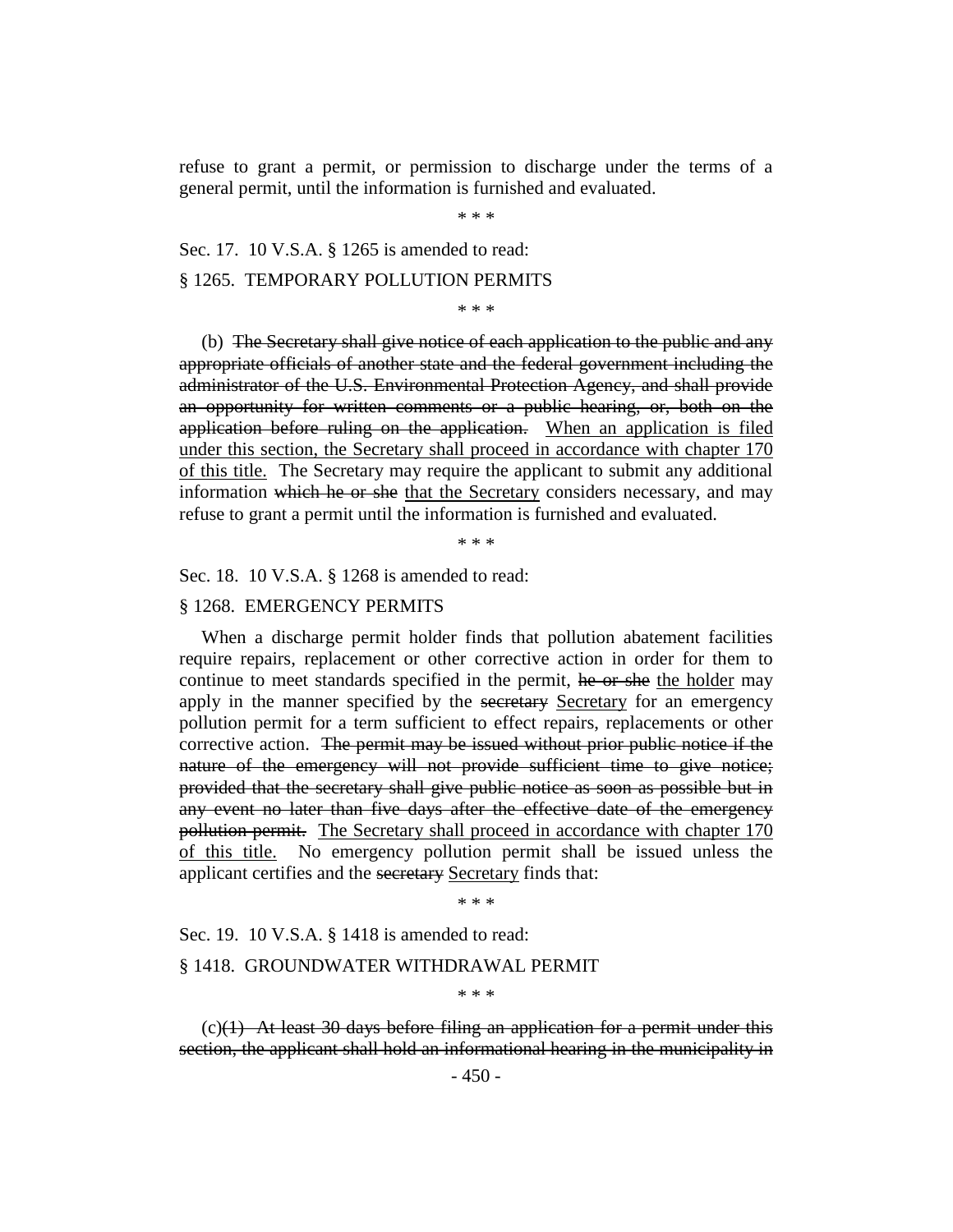which the withdrawal is proposed in order to describe the proposed project and to hear comments regarding the proposed project. Public notice shall be given by posting in the municipal offices of the town in which the withdrawal is proposed and by publishing in a local newspaper at least 10 days before the meeting.

(2) On or before the date of filing with the secretary of natural resources an application for a permit under this section, an applicant for a withdrawal under this section shall notify:

(A) the clerk, legislative body, and any conservation commission in the municipality in which the proposed withdrawal is located;

(B) adjoining municipalities;

(C) the regional planning commission in the region where the proposed withdrawal is located;

(D) all landowners and mobile home park residents within the zone of influence of a groundwater withdrawal or within one quarter mile downstream from a withdrawal from a spring. Notice to the officers of a condominium association shall be deemed sufficient under this subdivision for notice to residents of a condominium; and

(E) any public water systems permitted by the agency of natural resources in the municipality where the proposed withdrawal is located.

(3) The applicant shall publish notice of the application in a newspaper of general circulation in the area in which the withdrawal is proposed and shall post a copy of the notice in the municipal clerk's office in the municipality in which the withdrawal is located.

(4) On its own motion or on receipt of a written request, the agency shall hold a public meeting in the municipality in which the withdrawal is proposed in order to describe the proposed project and to hear comments regarding the proposed project. Opportunity shall be given all participants at a public meeting to ask questions and comment on all issues involved. The agency shall prepare a responsiveness summary for each public meeting conducted. Public notice shall be given by posting in the municipal offices of the town in which the withdrawal is proposed and by publishing in a local newspaper at least 10 days before the meeting.

(5) No defect in the form or substance of any notice requirements in subdivision  $(1)$ ,  $(2)$ ,  $(3)$ , or  $(4)$  of this subsection shall invalidate an application for a permit under this section provided that reasonable efforts are made to provide adequate posting and notice. An application for a permit under this section shall be invalid when a defective posting or notice was materially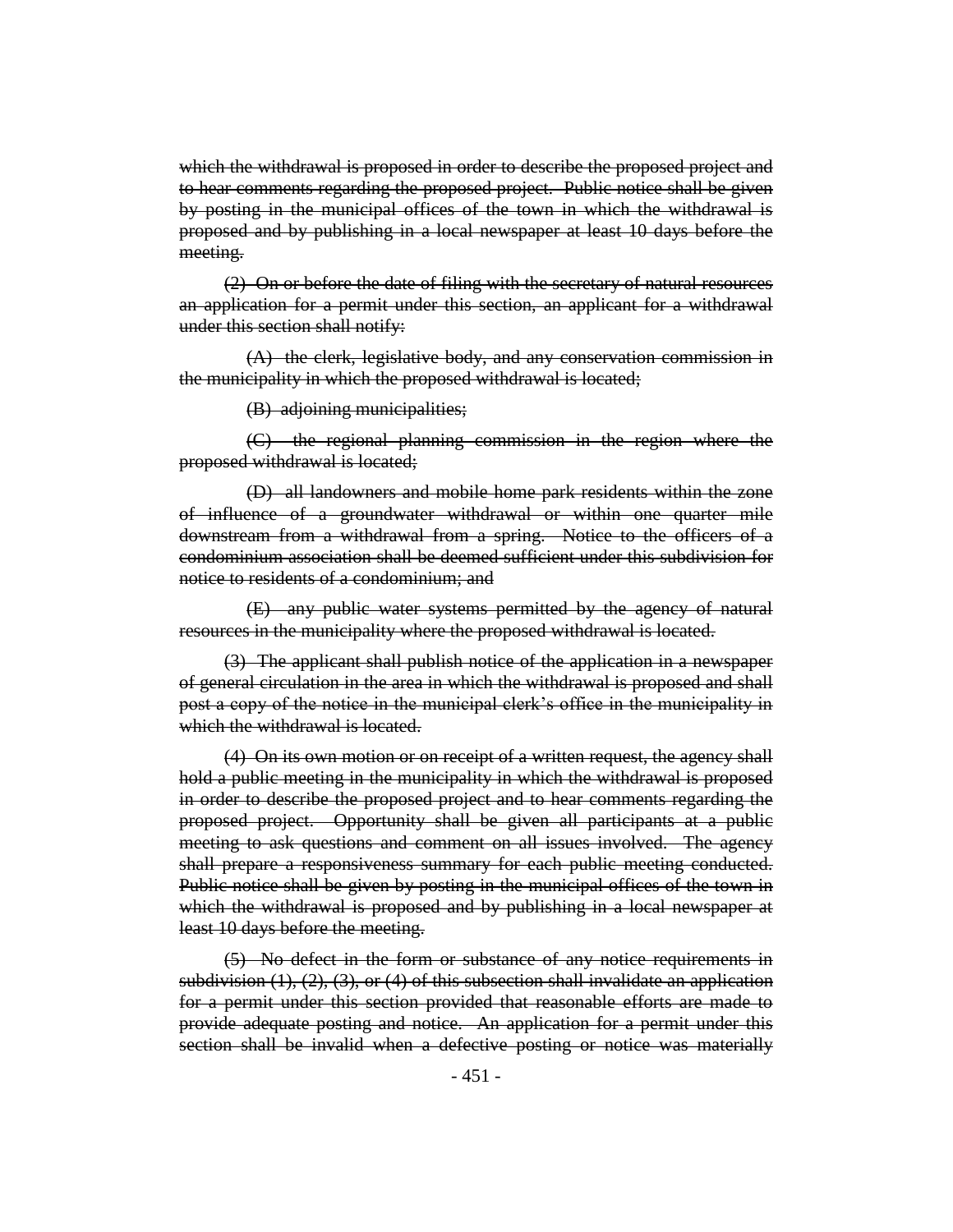misleading in content. If an action is ruled to be invalid by the environmental division, the applicant may reapply and provide new posting and notice. When an application is filed under this section, the Secretary shall proceed in accordance with chapter 170 of this title.

\* \* \*

Sec. 20. 10 V.S.A. § 1443 is amended to read:

## § 1443. INDIVIDUAL PERMIT REQUIREMENTS FOR IMPERVIOUS SURFACE OR CLEARED AREA IN A PROTECTED SHORELAND AREA

\* \* \*

(c) Permit process.

(1) A person applying for a permit shall do so on a form provided by the Secretary. The application shall be posted on the Agency's website.

(2) A person applying for a permit shall provide notice, on a form provided by the Secretary, to the municipal clerk of the municipality in which the construction of impervious surface or creation of cleared area is located at the time the application is filed with the Secretary.

(3) The Secretary shall provide an opportunity for written comment regarding whether an application complies with the requirements of this chapter or any rule adopted by the Secretary, for 30 days following receipt of the application. When an application is filed under this section, the Secretary shall proceed in accordance with chapter 170 of this title.

\* \* \*

Sec. 21. 10 V.S.A. § 1455 is amended to read:

§ 1455. AQUATIC NUISANCE CONTROL PERMIT

\* \* \*

(h) The Secretary shall adopt procedures under 3 V.S.A. chapter 25 which will provide an opportunity for public review and comment on permit applications. The procedures shall classify permit applications by degree of environmental risk involved and establish appropriate opportunities for public notice and comment for each class. When an application is filed under this section, the Secretary shall proceed in accordance with chapter 170 of this title.

\* \* \*

Sec. 22. 10 V.S.A. § 1456 is amended to read:

§ 1456. AQUATIC SPECIES RAPID RESPONSE GENERAL PERMITS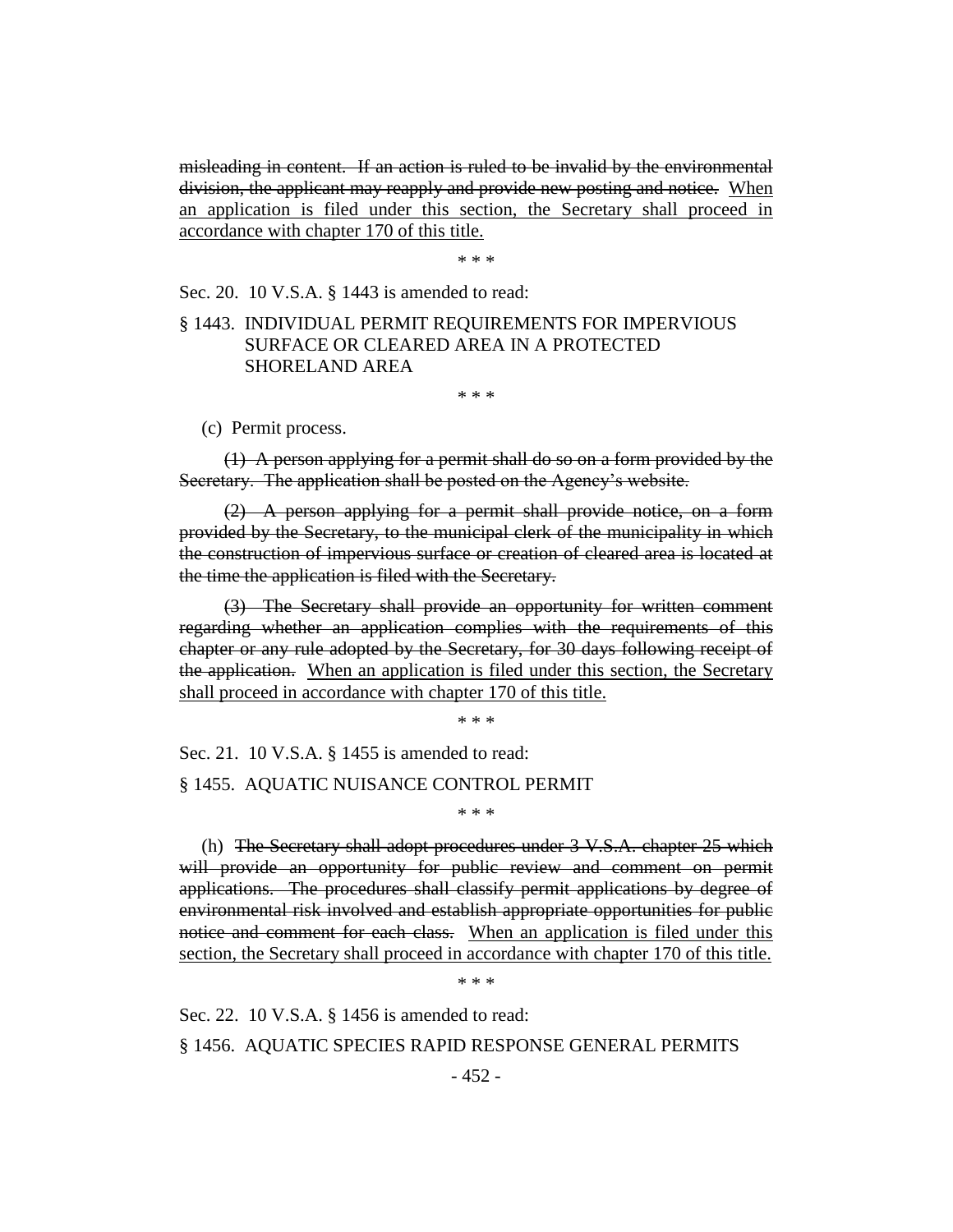(c) The secretary shall provide notice of the application to the municipal clerk of the municipality or municipalities in which the proposed control activity will be conducted at the time the request for authorization is filed with the secretary. The secretary shall provide an opportunity for written comment regarding whether the request complies with the terms and conditions of the aquatic species rapid response general permit for 10 days following receipt of the request for authorization. When an application is filed under this section, the Secretary shall proceed in accordance with chapter 170 of this title.

\* \* \*

Sec. 23. 10 V.S.A. § 1675 is amended to read:

§ 1675. PERMITS; CONDITIONS; DURATION; SUSPENSION OF REVOCATION

\* \* \*

#### (c) Notice and hearing. Permit process; additional information.

(1) The Secretary shall give notice of each application for a new source for a community or nontransient, noncommunity water system to the public by publication in a newspaper of general circulation for the area containing the proposed system and by causing a notice to be posted in the clerk's office for the municipality containing the proposed system or source. The Secretary shall also give notice to appropriate State agencies. The applicant shall notify all adjoining landowners. The Secretary shall provide an opportunity for written comment or a public hearing, or both, on the application before ruling on the application. When an application is filed under this section, the Secretary shall proceed in accordance with chapter 170 of this title. The Secretary may require the applicant to submit additional information which that the Secretary considers necessary in order to support the findings required in subsection (b) of this section, and may refuse to grant a permit until the information is furnished and evaluated. The Secretary may also consult with the Commissioner of Health, as necessary, in making decisions regarding health issues raised by the application. The Commissioner's response, if any, shall be part of the public record for the application.

(2) The Secretary shall give notice to the public of each application by a public community system for the addition of a new type of disinfectant by publication in a newspaper of general circulation for the area containing the proposed system and by causing a notice to be posted in the clerk's office for the municipality in which the system is located. The Secretary shall also give notice to appropriate State agencies. The Secretary shall provide an

\* \* \*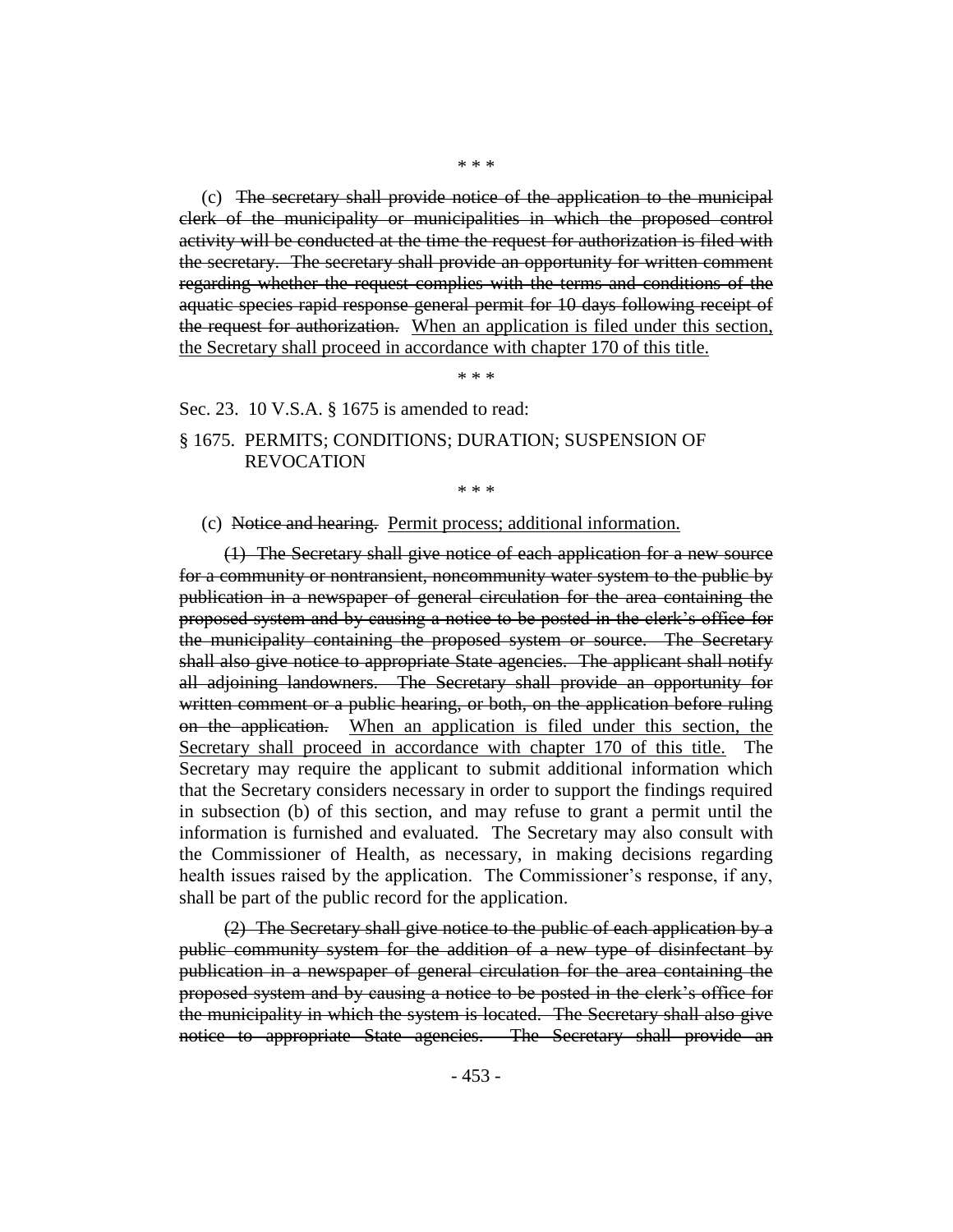opportunity for written comment and shall, upon request, provide for a public hearing on the application before ruling on the application. The Secretary may require the applicant to submit additional information which the Secretary considers necessary in order to support the findings required in subsection (b) of this section, and may refuse to grant a permit until the information is furnished and evaluated. The Secretary may also consult with the Commissioner of Health, as necessary, in making decisions regarding health issues raised by the application. The Commissioner's response, if any, shall be part of the public record for the application.

\* \* \*

Sec. 24. 10 V.S.A. § 1679 is amended to read:

#### § 1679. PUBLIC WATER SOURCE PROTECTION AREAS

\* \* \*

(d) The Secretary shall give notice of each proposed public water source protection area to the public by publication in a newspaper of general circulation for the area containing the proposed protection area and by causing a notice to be posted in the clerk's office for the municipality containing the proposed area. The Secretary shall also give notice to adjoining landowners and all appropriate officials of municipalities and State agencies. The Secretary shall provide an opportunity for written comment or a public hearing, or both, on the proposed area before designating the area. If the area is to be classified under chapter 48 of this title, the classification procedures shall satisfy the provisions of this subsection. When the Secretary proposes to designate a public water source protection area under the rules adopted pursuant to subsection (a) of this section, the Secretary shall proceed in accordance with chapter 170 of this title.

\* \* \*

Sec. 25. 10 V.S.A. § 6605 is amended to read:

§ 6605. SOLID WASTE MANAGEMENT FACILITY CERTIFICATION

\* \* \*

(f) On or before the date of filing any certification or permit application for a facility, the applicant shall send notice and a copy of the application to the municipality where the facility is proposed to be or is located, and any adjacent Vermont municipality if the land is located on a boundary. The applicant shall furnish to the certifying or permitting authority the names of those furnished notice of application. Notwithstanding the provisions of subsection (c) of this section, the Secretary shall not issue a certification for a new facility or a recertification for an existing facility unless the town, city, or village in which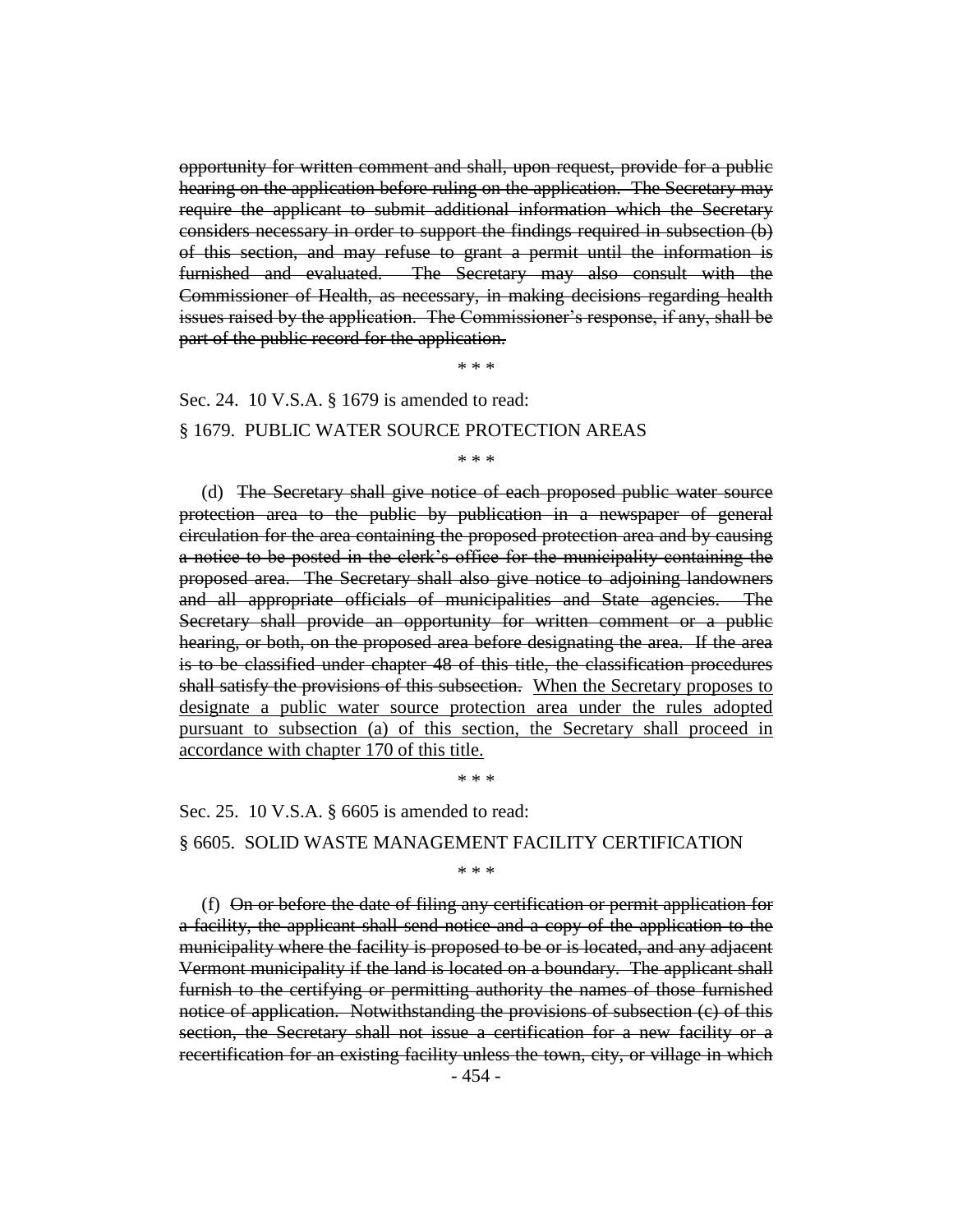the facility is located has been notified. When an application for a certification is filed under this section, the Secretary shall proceed in accordance with chapter 170 of this title.

 $(g)(1)$  Notwithstanding any other contrary provision of this section, the Secretary may authorize the land disposal or management of sludge or septage by an applicant at any certified site or facility with available capacity, provided the Secretary finds:

\* \* \*

(2) The Secretary shall, following his or her issuance of approval of emergency sludge or septage disposal under this subsection, provide public notice of that action. Issuance of an approval under this subsection shall comply with section 7716 of this title.

\* \* \*

Sec. 26. 10 V.S.A. § 6605c is amended to read:

#### § 6605c. SOLID WASTE CATEGORICAL CERTIFICATIONS

\* \* \*

(d) On or before the date of filing any certification application for a facility, the applicant shall send notice and a copy of the application to the municipality where the facility is proposed to be or is located and any adjacent Vermont municipality if the facility is located on a boundary. The applicant shall furnish the Secretary the names of those noticed of the application. When an application for a certification is filed under this section, the Secretary shall proceed in accordance with chapter 170 of this title.

\* \* \*

Sec. 27. 10 V.S.A. § 6605d is amended to read:

§ 6605d. PROVISIONAL CERTIFICATION

\* \* \*

(e) The Secretary shall provide notice of the opportunity for public comment on an application for provisional certification, any proposed findings with respect to the application, and the time and place of a public informational meeting.

(1) The notice shall be published at least 14 days prior to the meeting and the public comment period shall end no sooner than 14 days after the meeting.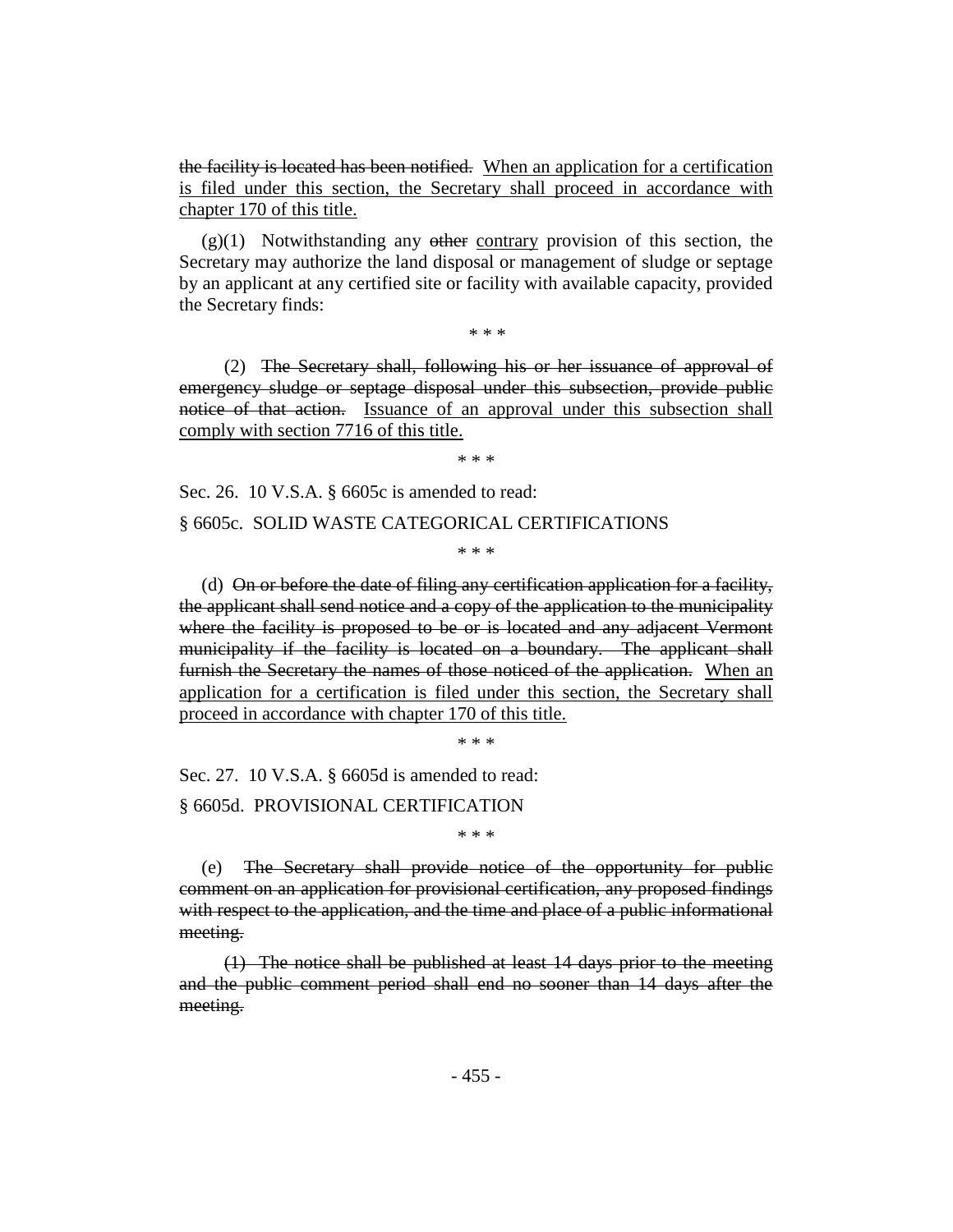(2) In addition to the publication of notice in newspapers of general circulation in the area where the facility is located, the following persons shall be notified:

(A) The legislative body and the planning commission of the municipality in which the facility is located and the legislative bodies and planning commissions of all municipalities that will be served by the facility.

(B) All landowners whose property adjoins the facility.

(C) Any other state agency or subdivision of the state that has issued or may be required to issue a permit for the facility.

(D) The regional planning commission and any solid waste district serving the town, city or gore where the facility is located.

(E) Community or interest groups or organizations that have requested notice in writing prior to the date the hearing is warned. When an application for a provisional certification is filed under this section, the Secretary shall proceed in accordance with chapter 170 of this title.

\* \* \*

(g) A determination of the Secretary under this section may be reviewed under subchapter 5 of chapter 151 of this title. [Repealed.]

(h) If the Secretary finds that emergency action is required for the disposal of solid waste in Vermont facilities, the Secretary may issue an emergency provisional certification. Notice Notwithstanding any contrary requirement of chapter 170 of this title, notice of a proposed emergency provisional certification shall be published at least seven calendar days prior to the meeting and the public comment period shall end no sooner than three calendar days after the meeting. An emergency provisional certification granted in accordance with this subsection shall be issued no more than once and shall terminate 60 days after issuance, unless the Secretary reissues the certification under this section as a provisional certification. Except as otherwise required by this subsection, an emergency provisional certification shall be subject to requirements that apply to provisional certification.

\* \* \*

(j) The Secretary may not issue a provisional certification:

(1) to the owner or operator of a solid waste management facility for which a permit has been denied under chapter 151 of this title prior to January 1, 1990, until the owner or operator is subsequently issued a permit under chapter 151 of this title; or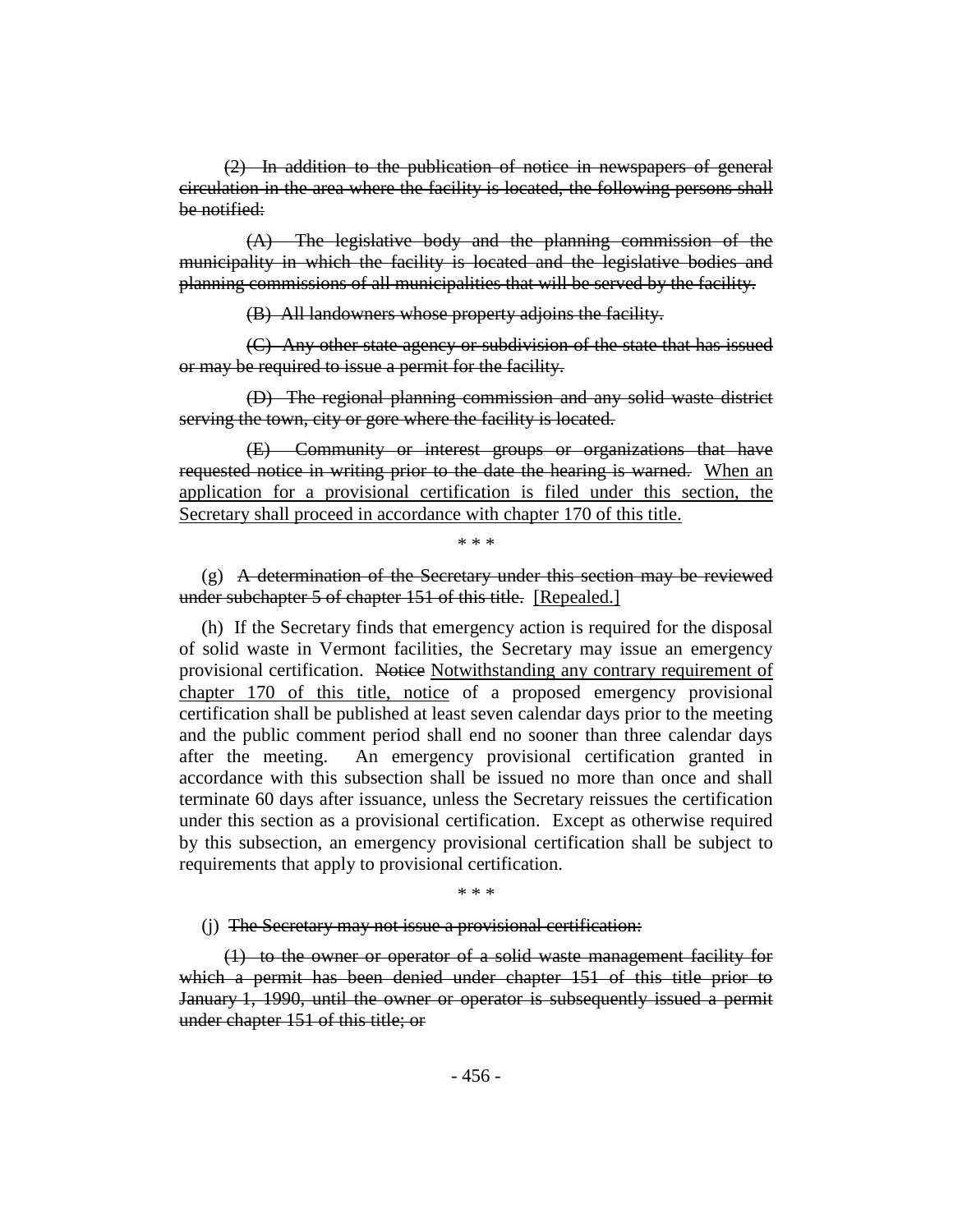(2) to the owner or operator of a solid waste management facility that is subject to an appeal filed prior to January 1, 1990, so long as the appeal is still pending. [Repealed.]

Sec. 28. 10 V.S.A. § 6648 is amended to read:

§ 6648. CORRECTIVE ACTION PLAN

\* \* \*

(e) Prior to approval of the corrective action plan, the Secretary shall provide notice to the public by publishing notice in a local newspaper of general circulation where the property is located and providing written notice to the clerk for the municipality in which the property is located. The clerk shall post the notice in a location conspicuous to the public. The Secretary shall review any public comment submitted prior to approval of the corrective action plan. The notice shall include all the following:

(1) a description of any proposed abatement, investigation, remediation, removal, and monitoring activities;

(2) a statement that the Secretary is considering approving a corrective action plan that provides for those activities;

(3) a request for public comment on the proposed activities to be submitted within 15 days after publication;

(4) the name, telephone number, and address of an agency official who is able to answer questions and accept comments on the matter. Before approving a corrective action plan under this subchapter, the Secretary shall proceed in accordance with chapter 170 of this title.

\* \* \*

Sec. 29. 10 V.S.A. § 7156 is amended to read:

§ 7156. AGENCY RESPONSIBILITIES

\* \* \*

(c) Public input. The Agency shall establish a process under which a collection plan for a mercury-containing lamp is, prior to plan approval or amendment, available for public review and comment for 30 days. In establishing such a process, the Agency shall consult with interested persons, including manufacturers, environmental groups, wholesalers, retailers, municipalities, and solid waste districts. Procedure. Before approving a collection plan under this chapter, the Secretary shall proceed in accordance with chapter 170 of this title.

- 457 -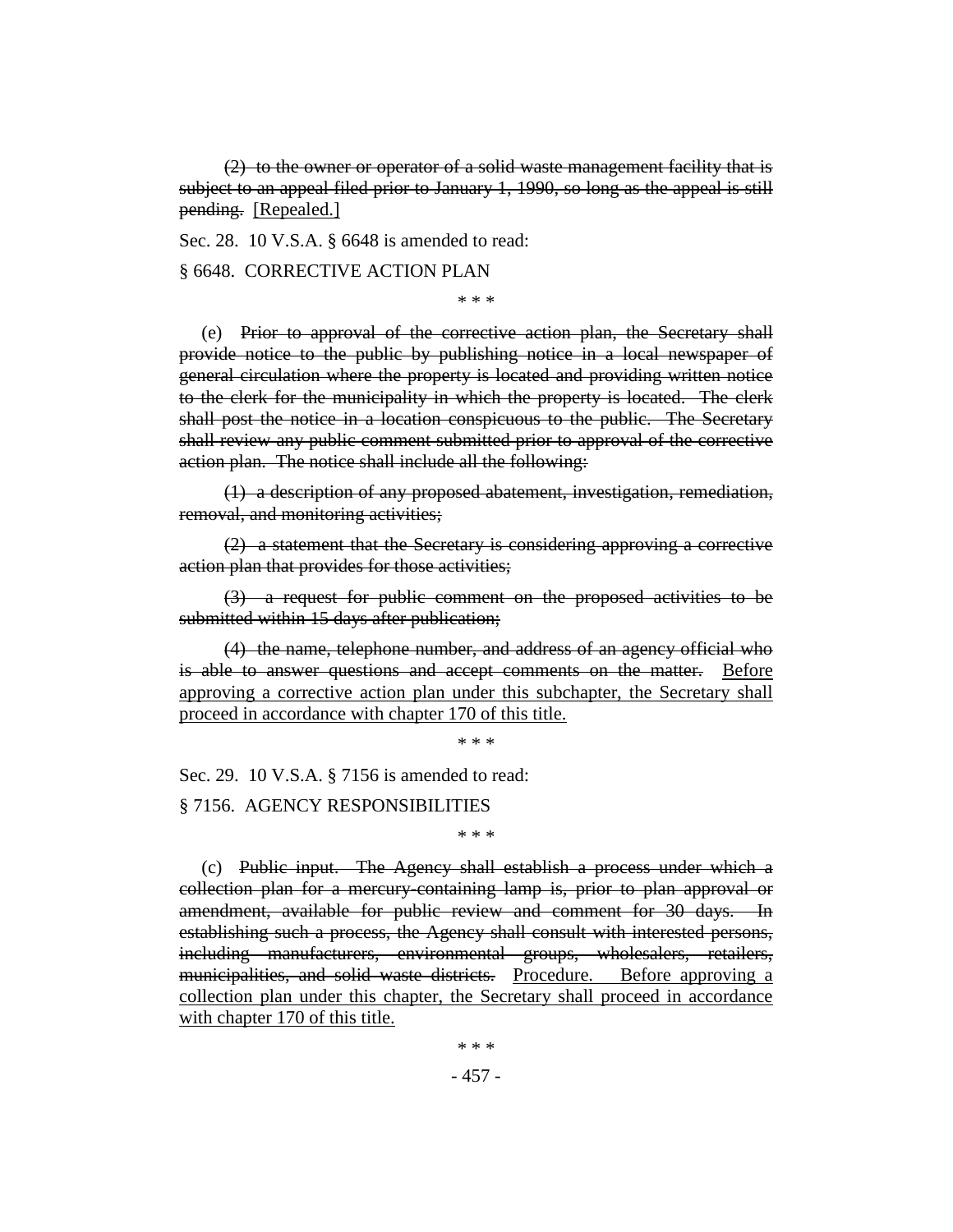Sec. 30. 10 V.S.A. § 7554 is amended to read:

#### § 7554. MANUFACTURER OPT-OUT INDIVIDUAL PLAN

\* \* \*

(d) Public review and consultation. Prior to approval of a plan under this section, the Agency shall make the manufacturer's proposed plan available for public review and comment for at least 30 days. Before approving an individual plan under this section, the Secretary shall proceed in accordance with chapter 170 of this title.

\* \* \*

Sec. 31. 10 V.S.A. § 7586 is amended to read:

#### § 7586. AGENCY RESPONSIBILITIES; APPROVAL OF PLANS

(a) Approval of plan. Within 90 days after receipt of a proposed primary battery stewardship plan, not including the time required for public comment under subsection  $(e)$  of this section chapter 170 of this title, the Secretary shall determine whether the plan complies with the requirements of section 7584 of this title. If the Secretary determines that a plan complies with the requirements of section 7584 of this title, the Secretary shall notify the applicant of the plan approval in writing. If the Secretary rejects a primary battery stewardship plan, the Secretary shall notify the applicant in writing of the reasons for rejecting the plan. An applicant whose plan is rejected by the Secretary shall submit a revised plan to the Secretary within 45 days of receiving notice of rejection. A primary battery stewardship plan that is not approved or rejected by the Secretary within 90 days, not including the time required for public comment under subsection  $(e)$  of this section chapter 170 of this title, of submission by a producer shall be deemed approved.

(c) Public notice review. The Secretary shall post all proposed primary battery stewardship plans and all proposed amendments to a primary battery stewardship plan on the Agency's website for 30 days from the date the application for a plan or a plan amendment is deemed complete by the Secretary, subject to the confidentiality provisions of section 7592 of this title. When the Secretary receives a request to approve or amend a primary battery stewardship plan under this subchapter, the Secretary shall proceed in accordance with chapter 170 of this title.

\* \* \*

(d) Public input. The Secretary shall establish a process under which a primary battery stewardship plan, prior to plan approval or amendment, is available for public review and comment. [Repealed.]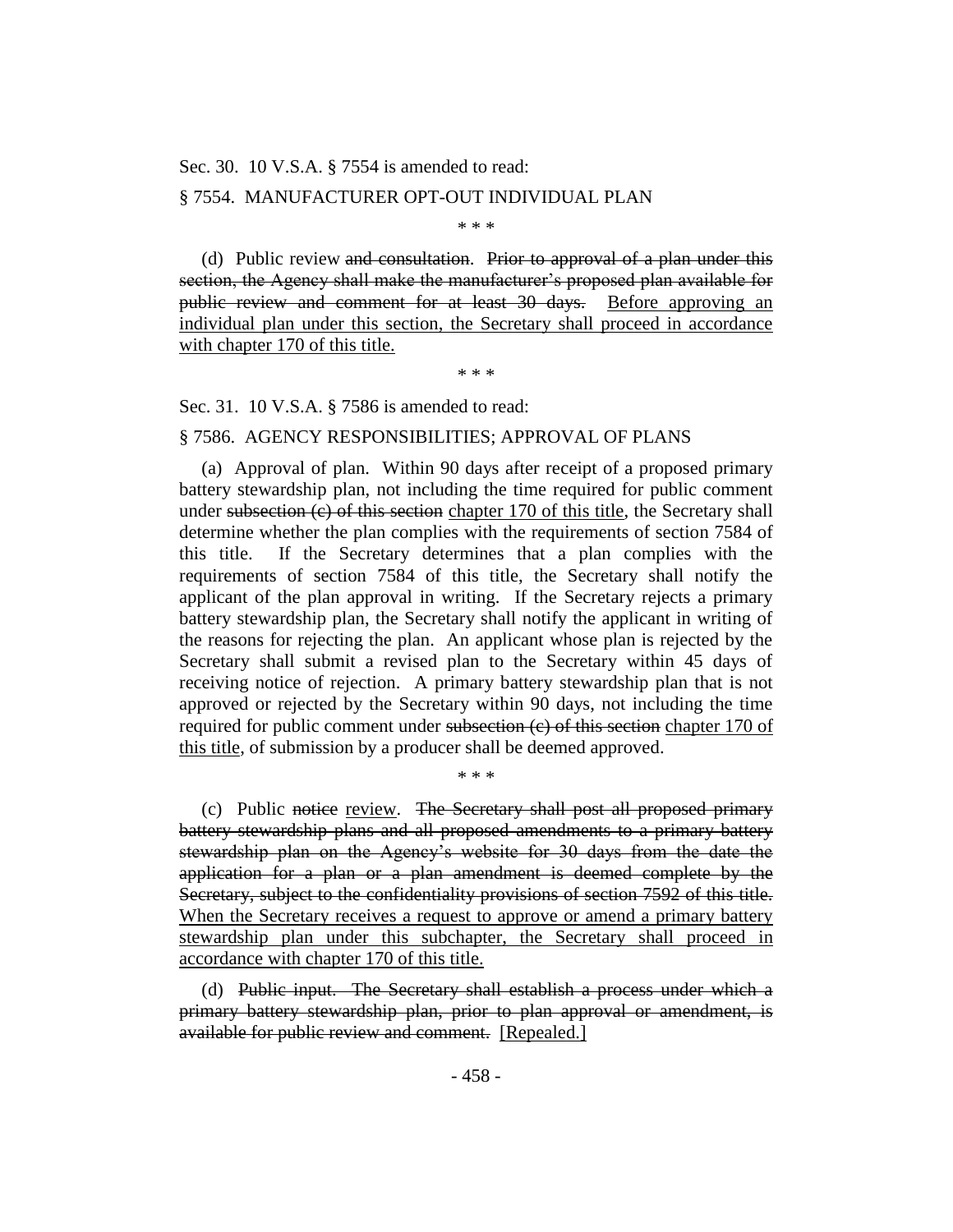Sec. 32. 29 V.S.A. § 405 is amended to read:

#### § 405. INVESTIGATION AND DETERMINATION OF PUBLIC GOOD

(a) Written notice of each application shall be given by the department to abutting property owners, the selectmen of the town in which the proposed encroachment is located, and other persons as it considers appropriate. The notice shall provide a brief description of the proposed encroachment and the address where complete information about it may be obtained. Notice shall provide not less than 10 days for the filing of written comments by any interested persons. Upon receipt within the notice period of a request from a municipality, or 25 or more persons in interest, the department shall hold a public information meeting. Notice of the meeting shall be provided to anyone required to receive notice by this subsection, to all persons who have filed written comments within the notice period, and to other persons as the department considers appropriate. When an application is filed under this chapter, the Department shall proceed in accordance with 10 V.S.A. chapter 170.

\* \* \*

(c) The department shall give written notice to the applicant, the municipality in which the encroachment is located, the abutting property owners and other persons considered appropriate, of the action taken in approving a permit or denying the application. Notice shall be given within five days of taking action. The notice shall explain the reasons for the action and shall include findings as to the effect of the encroachment on each element of the public good set forth in subsection (b) of this section. The action of approving or denying an application shall not be effective until 10 days after the department's Department's notice of action.

\* \* \* Act 250 Jurisdictional Determinations \* \* \*

#### Sec. 33. 10 V.S.A. § 6007 is amended to read:

## § 6007. ACT 250 DISCLOSURE STATEMENT; JURISDICTIONAL DETERMINATION

\* \* \*

(c) With respect to the partition or division of land, or with respect to an activity which might or might not constitute development, any person may submit to the district coordinator an "Act 250 Disclosure Statement" and other information required by the rules of the Board, and may request a jurisdictional opinion from the district coordinator concerning the applicability of this chapter. If a requestor wishes a final determination to be rendered on the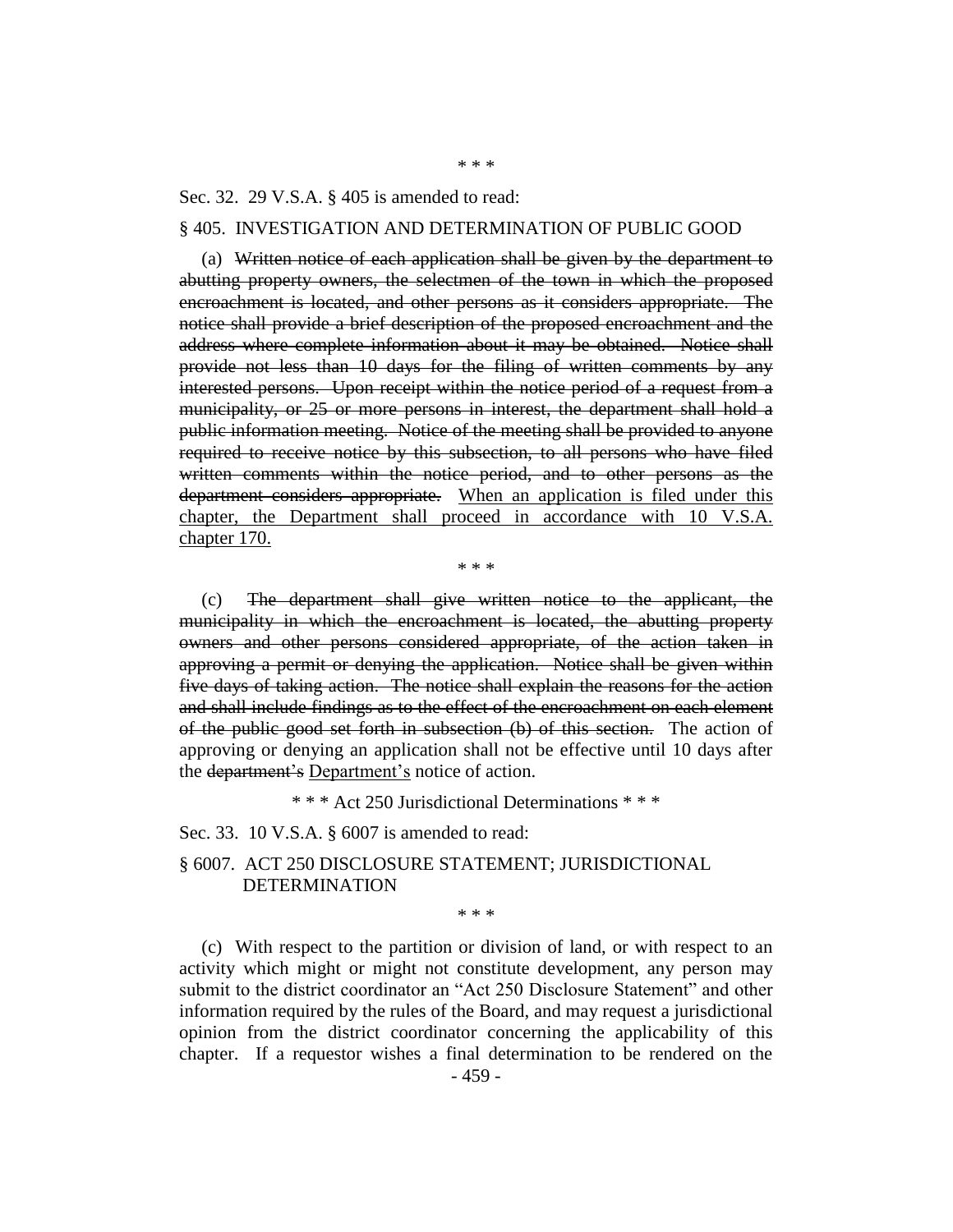question, the district coordinator, at the expense of the requestor and in accordance with rules of the Board, shall publish notice of the issuance of the opinion in a local newspaper generally circulating in the area where the land which is the subject of the opinion is located, and shall serve the opinion on all persons listed in subdivisions  $6085(c)(1)(A)$  through (D) of this title. In addition, the requestor who is seeking a final determination shall consult with the district coordinator and obtain approval of a subdivision  $6085(c)(1)(E)$  list of persons who shall be notified by the district coordinator because they are adjoining property owners or other persons who would be likely to be able to demonstrate a particularized interest protected by this chapter that may be affected by an act or decision by a District Commission.

(d) A person who seeks review of a jurisdictional opinion issued by a district coordinator may request consideration by the Board of the issues addressed in the opinion.

(1) If the opinion was served on the person when issued, the person's request under this subsection shall be submitted to the Board within 30 days of the opinion's issuance.

(2) If the opinion was not served on the person when issued, the request shall be submitted to the Board:

(A) within 30 days from the date on which the opinion was served on the requestor; or

(B) at any time, if the opinion is never served on the requestor.

(3) The Board shall give notice of the request.

(A) The Board shall serve the notice on all persons listed in subdivisions  $6085(c)(1)(A)$  (D) of this title and post the notice on its website.

(B) If the request pertains to a jurisdictional opinion for which a final determination was requested under subsection (c) of this section, the Board shall:

(i) serve the notice on all persons on the approved subdivision  $6085(c)(1)(E)$  list; and

(ii) publish at the expense of the requestor the notice in a local newspaper having general circulation in the area where the land which is the subject of the request is located.

(4) An act or decision of the Board under this subsection may be appealed to the Environmental Division pursuant to chapter 220 of this title. [Repealed.]

Sec. 34. 10 V.S.A. § 6089 is amended to read: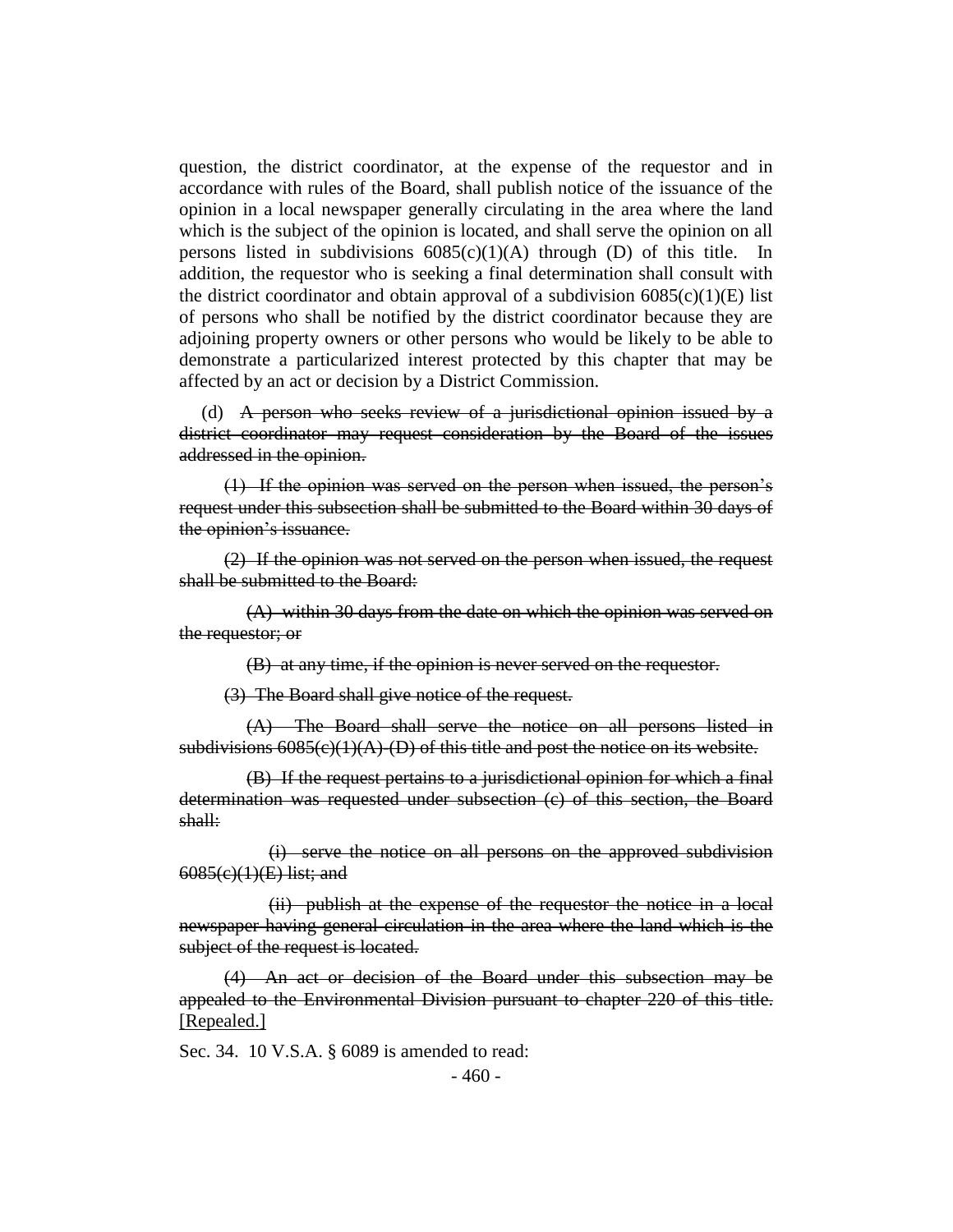#### § 6089. APPEALS

Appeals of any act or decision of a District Commission under this chapter or the Natural Resources Board a district coordinator under subsection 6007(d) 6007(c) of this title shall be made to the Environmental Division in accordance with chapter 220 of this title. For the purpose of this section, a decision of the Chair of a District Commission under section 6001e of this title on whether action has been taken to circumvent the requirements of this chapter shall be considered an act or decision of the District Commission.

Sec. 35. 10 V.S.A § 8503(b) is amended to read:

(b) This chapter shall govern:

(1) all appeals from an act or decision of a District Commission under chapter 151 of this title, excluding appeals of application fee refund requests;

(2) appeals from an act or decision of the Natural Resources Board a district coordinator under subsection <del>6007(d)</del> 6007(c) of this title;

(3) appeals from findings of fact and conclusions of law issued by the Natural Resources Board in its review of a designated growth center for conformance with the criteria of subsection 6086(a) of this title, pursuant to authority granted at 24 V.S.A. § 2793c(f).

Sec. 36. 10 V.S.A. § 8504(a) is amended to read:

(a) Act 250 and Agency appeals. Within 30 days of the date of the act or decision, any person aggrieved by an act or decision of the Secretary, the Natural Resources Board, or a District Commission, or a district coordinator under the provisions of law listed in section 8503 of this title, or any party by right, may appeal to the Environmental Division, except for an act or decision of the Secretary under subdivision  $6086b(3)(E)$  of this title or governed by section 8506 of this title.

Sec. 37. 10 V.S.A. § 8504(e) is amended to read:

(e) Act 250 jurisdictional determinations by the Natural Resources Board a district coordinator.

(1) The appellant shall provide notice of the filing of an appeal to each person entitled to notice under subdivisions  $6085(c)(1)(A)$  through (D) of this title and, to each person on an approved subdivision  $6085(c)(1)(E)$  list, and to the Natural Resources Board.

(2) Failure to appeal within the time required under subsection (a) of this section shall render the decision of the Board district coordinator under subsection  $\frac{6007}{d}$  6007(c) of this title the final determination regarding jurisdiction under chapter 151 of this title unless the underlying jurisdictional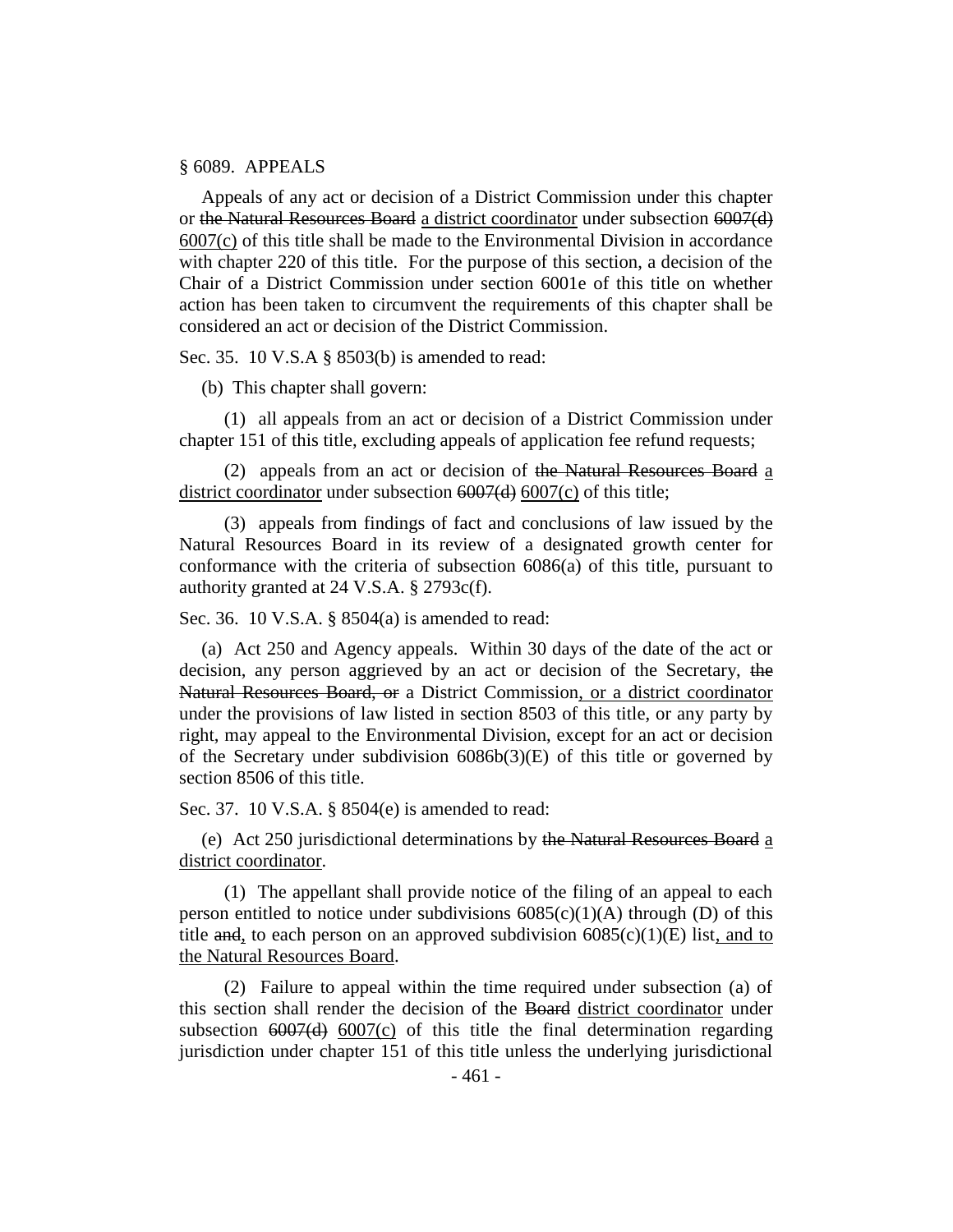opinion issued by the district coordinator was not properly served on persons listed in subdivisions  $6085(c)(1)(A)$  through (D) of this title and on persons on a subdivision  $6085(c)(1)(E)$  list approved under subsection  $6007(c)$  of this title.

\* \* \* Effective Dates \* \* \*

#### Sec. 38. EFFECTIVE DATES

This act shall take effect on January 1, 2018, except that:

(1) Sec. 4 (bulletin; revision) and this section shall take effect on passage and Secs. 1 (standard procedures) and 3 (environmental notice bulletin) shall apply to the implementation of Sec. 4.

(2) On passage, the Secretary of Natural Resources shall have authority to adopt rules in accordance with Sec. 1.

(Committee vote: 5-0-0)

#### **Joint Resolution for Action**

#### **J.R.S. 43.**

Joint resolution providing for a Joint Assembly to vote on the retention of four Superior Judges.

**PENDING OUESTION:** Shall the Senate adopt the resolution?

Text of resolution:

#### *Resolved by the Senate and House of Representatives:*

That the two Houses meet in Joint Assembly on Thursday, March 17, 2016, at ten o'clock and thirty minutes in the forenoon to vote on the retention of four Superior Judges. In case the vote to retain said Judges shall not be made on that day, the two Houses shall meet in Joint Assembly at ten o'clock and thirty minutes in the forenoon on each succeeding day, Saturdays and Sundays excepted, and proceed until the above is completed.

#### **NOTICE CALENDAR**

## **Second Reading**

#### **Favorable with Recommendation of Amendment**

## **S. 180.**

An act relating to increasing General Fund appropriations to the Vermont State Colleges.

**Reported favorably with recommendation of amendment by Senator Cummings for the Committee on Education.**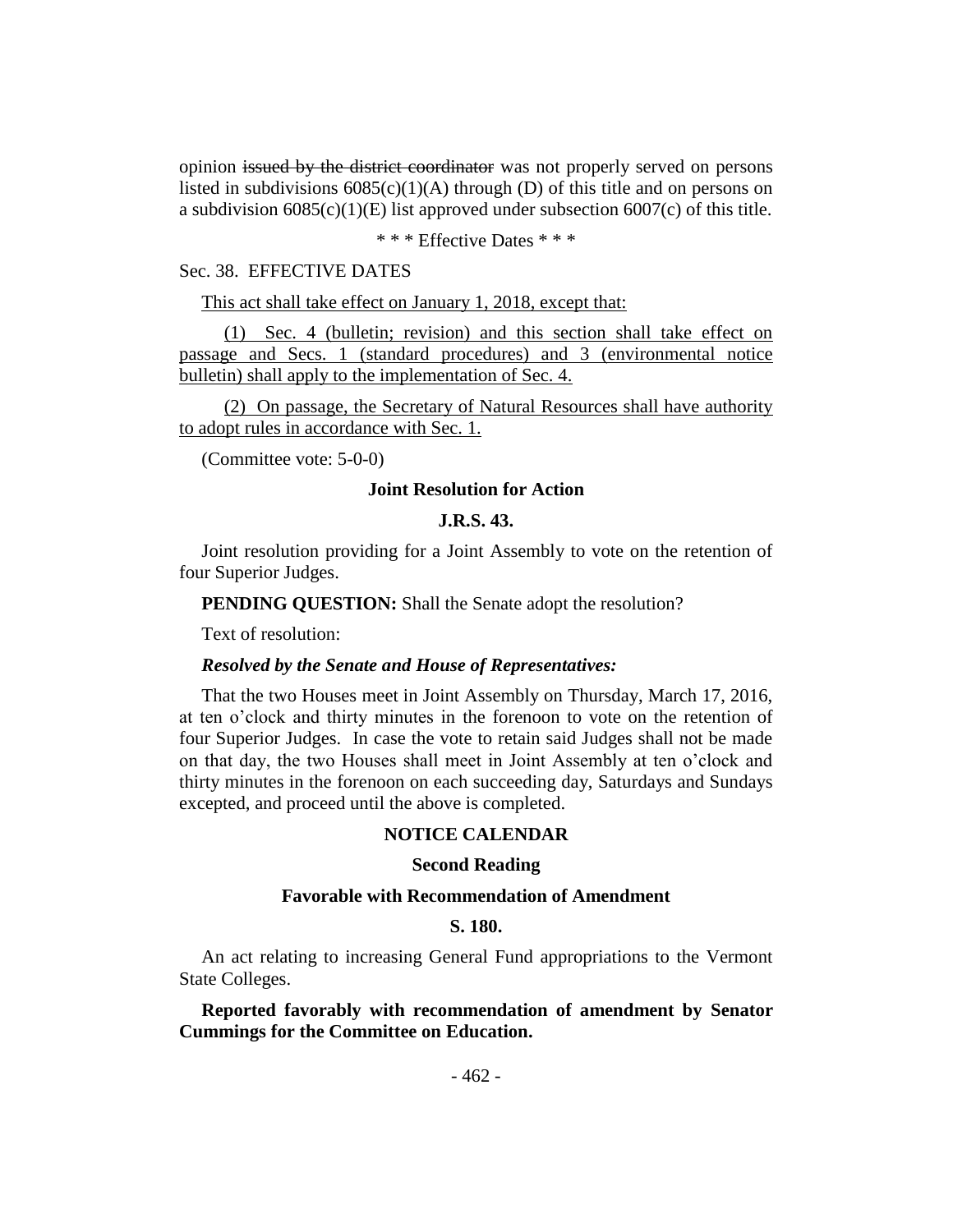The Committee recommends that the bill be amended by striking out all after the enacting clause and inserting in lieu thereof the following:

\* \* \* Annual Appropriation to Vermont State Colleges, University of Vermont and Vermont Student Assistance Corporation \* \* \*

Sec. 1. 16 V.S.A. § 2889 is added to read:

## § 2889. APPROPRIATION TO VERMONT STATE COLLEGES, UNIVERSITY OF VERMONT, AND VERMONT STUDENT ASSISTANCE **CORPORATION**

For each fiscal year, the amount appropriated from the General Fund to each of the Vermont State Colleges, the University of Vermont, and the Vermont Student Assistance Corporation, or any of their successors, shall be increased by no less than that fiscal year's percentage increase in the General Fund transfer to the Education Fund under subdivision 4025(a)(2) of this title; provided, however, that in calculating the fiscal year's percentage increase in the General Fund transfer to the Education Fund, any surplus amount or onetime payment or adjustment that forms part of the General Fund transfer shall be disregarded.

> \* \* \* Appropriation to Vermont State Colleges for Education and Training Services Program \* \* \*

Sec. 2. APPROPRIATION TO THE VERMONT STATE COLLEGES TO EXPAND EDUCATION AND TRAINING EVALUATION SERVICES PROGRAM

The sum of \$40,000.00 is appropriated from the Next Generation Initiative Fund created pursuant to 16 V.S.A. § 2887 to the Vermont State Colleges for the purpose of providing funding for the Colleges' Education and Training Evaluation Services Program. The Vermont State Colleges shall use the appropriation to evaluate or reevaluate educational and training programs for college credit at no cost or at a reduced cost to the programs being evaluated. The Vermont State Colleges shall identify training programs in the skilled trades, including the plumbing and electrical trades, to receive these evaluation services. The Vermont State Colleges shall, on or before January 15, 2017, issue a report to the House and Senate Committees on Education describing how the funds appropriated pursuant to this section have been spent, how any remaining funds appropriated pursuant to this section will be spent, and the number and nature of the programs evaluated or reevaluated and the results of the evaluations.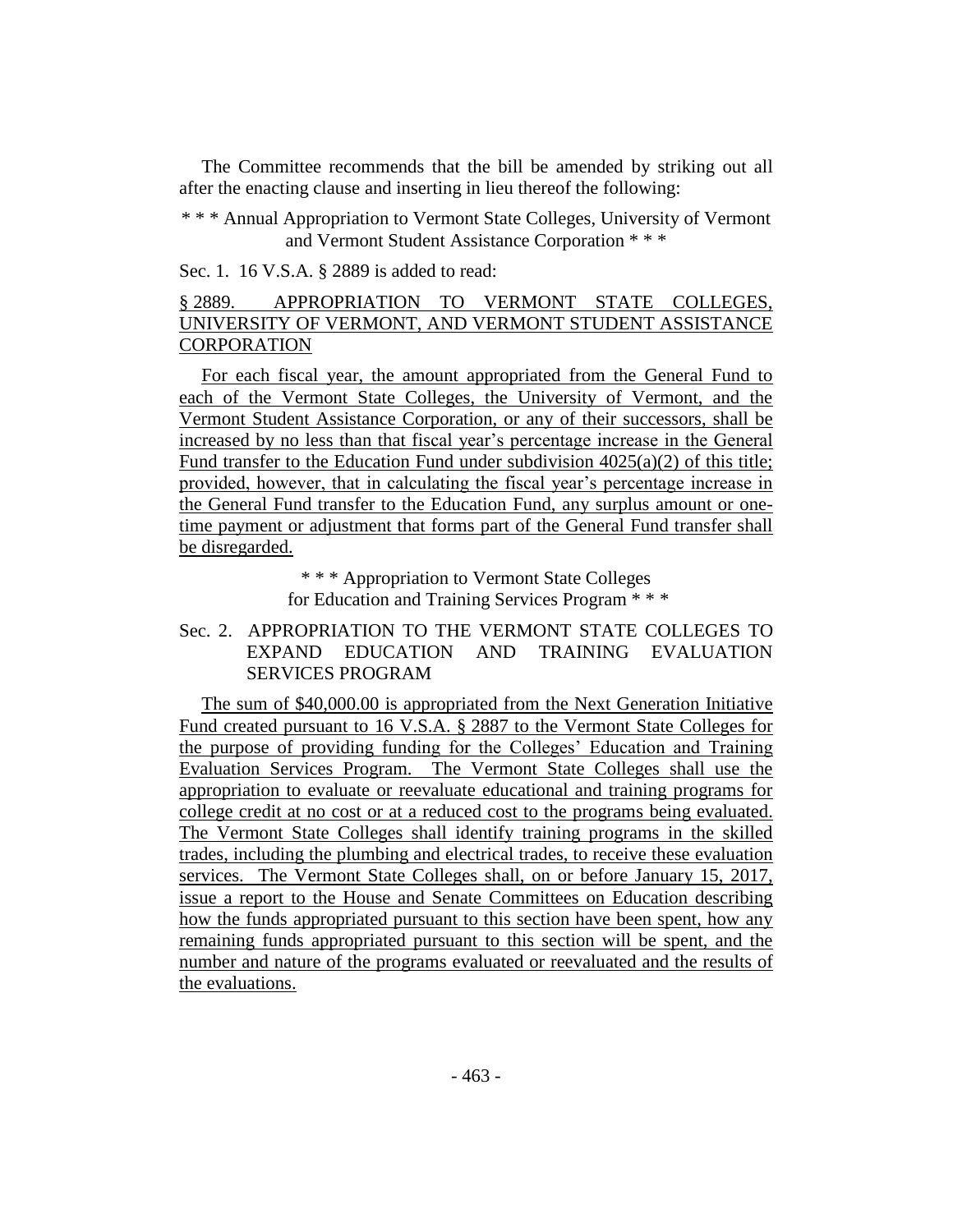## \* \* \* Appropriation to Vermont Higher Education Endowment Trust Fund \* \* \*

Sec. 3. 16 V.S.A. § 2885 is amended to read:

## § 2885. VERMONT HIGHER EDUCATION ENDOWMENT TRUST FUND

(a) A Vermont Higher Education Endowment Trust Fund is established in the office Office of the State Treasurer to comprise the following:

(1) appropriations made by the General Assembly;

(2) in any fiscal year in which a General Fund surplus exists and the General Fund Stabilization Reserve is funded to its required statutory level, funds raised by the estate tax levied under 32 V.S.A. chapter 190 that are more than 125 110 percent of the amount projected by the Emergency Board in the July annual forecast made pursuant to 32 V.S.A. § 305a; and

(3) contributions from any other sources.

\* \* \*

\* \* \* Man Up Program Continuation and Evaluation \* \* \*

## Sec. 4. APPROPRIATION TO CONTINUE AND EVALUATE THE MAN UP PROGRAM

(a) Appropriation. The sum of \$103,200.00 is appropriated from the Next Generation Initiative Fund created pursuant to 16 V.S.A. § 2887 to the Secretary of Administration for the purpose of continuing and evaluating the Man Up Program, which is a program sponsored by the Vermont State Colleges. The Secretary shall administer the funds in accordance with subsection (d) of this section. Any unused funds shall revert to the General Fund.

(b) Program. The Man Up Program provides outreach, supportive advising, and up to three free courses toward a college degree to young Vermont men who have graduated from high school but have not continued on to college. The Program includes college courses offered by the Vermont State Colleges and the University of Vermont. The Program is currently offered in Morrisville, Vermont. The purpose of the appropriation in this section is to provide funding to continue this program for an additional year.

(c) Students.

(1) A Vermont resident who has completed grade 12 and has received a high school diploma is eligible to participate in the Program if:

(A) the student: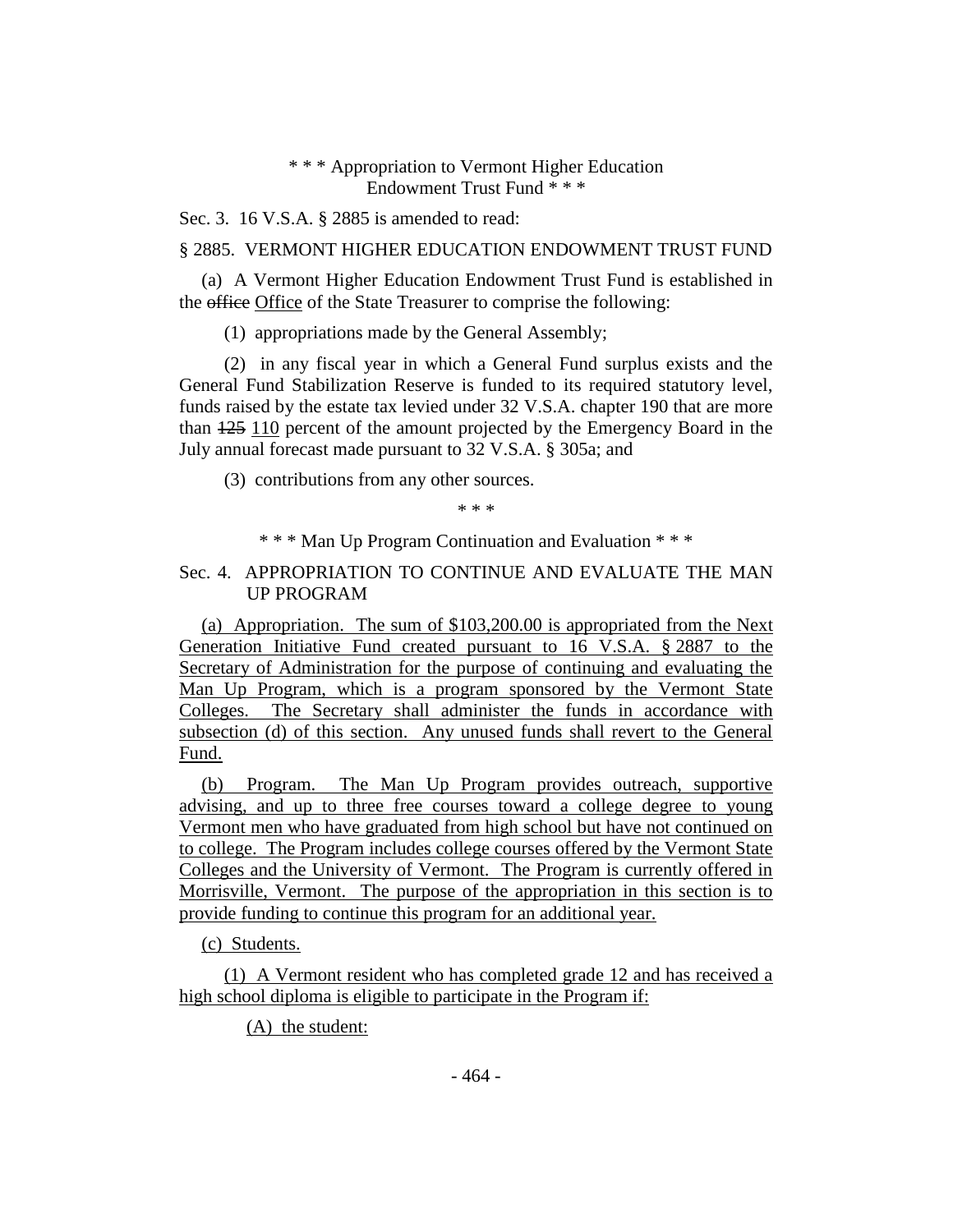(i) is a male between 18 and 25 years of age;

(ii) has completed the Governor's Career Readiness Program at the Community College of Vermont; and

(iii) has not previously completed a postsecondary course outside the Man Up Program; and

(B) the postsecondary institution has determined that the student is sufficiently prepared to succeed in a postsecondary course, which can be determined in part by the assessment tool or tools identified by the participating postsecondary institution.

(2) An eligible student may enroll in up to three courses for which neither the student nor the student's parent or guardian shall be required to pay tuition. A student is not required to enroll in three courses in one semester but shall enroll in a minimum of one course in each consecutive semester in order to remain eligible.

(d) Payments. The Vermont State Colleges shall receive, on or before July 31, 2016, a payment of \$60,000.00. This payment shall be used for one full-time staff member, who shall provide outreach and advisory services to eligible students. The Vermont State Colleges and the University of Vermont shall receive \$800.00 for each course in which an eligible student remains enrolled for more than 30 days. This payment shall be made within 45 days of the date of enrollment.

(e) Reporting. The Vermont State Colleges and the University of Vermont shall, on or before January 15, 2017, issue a report to the House and Senate Committees on Education describing the amount received pursuant to this section, the manner in which those funds were used, the number of students in the Program, the number and type of courses taken by the students, the success of the students in completing the courses, and the advantages and disadvantages of the Program. The Vermont State Colleges and the University of Vermont shall in their reports recommend whether the Program should be terminated, modified, or enhanced.

\* \* \* Complete College Program \* \* \*

## Sec. 5. COMPLETE COLLEGE PROGRAM

(a) Program creation. There is created the Complete College Program to enable more Vermonters, who are from families with low incomes and whose parents have not completed postsecondary education, to obtain a postsecondary degree and allow the University of Vermont and the Vermont State Colleges to improve their recruitment and support services for these students. The goal of the program is to improve graduation rates of these students, narrow the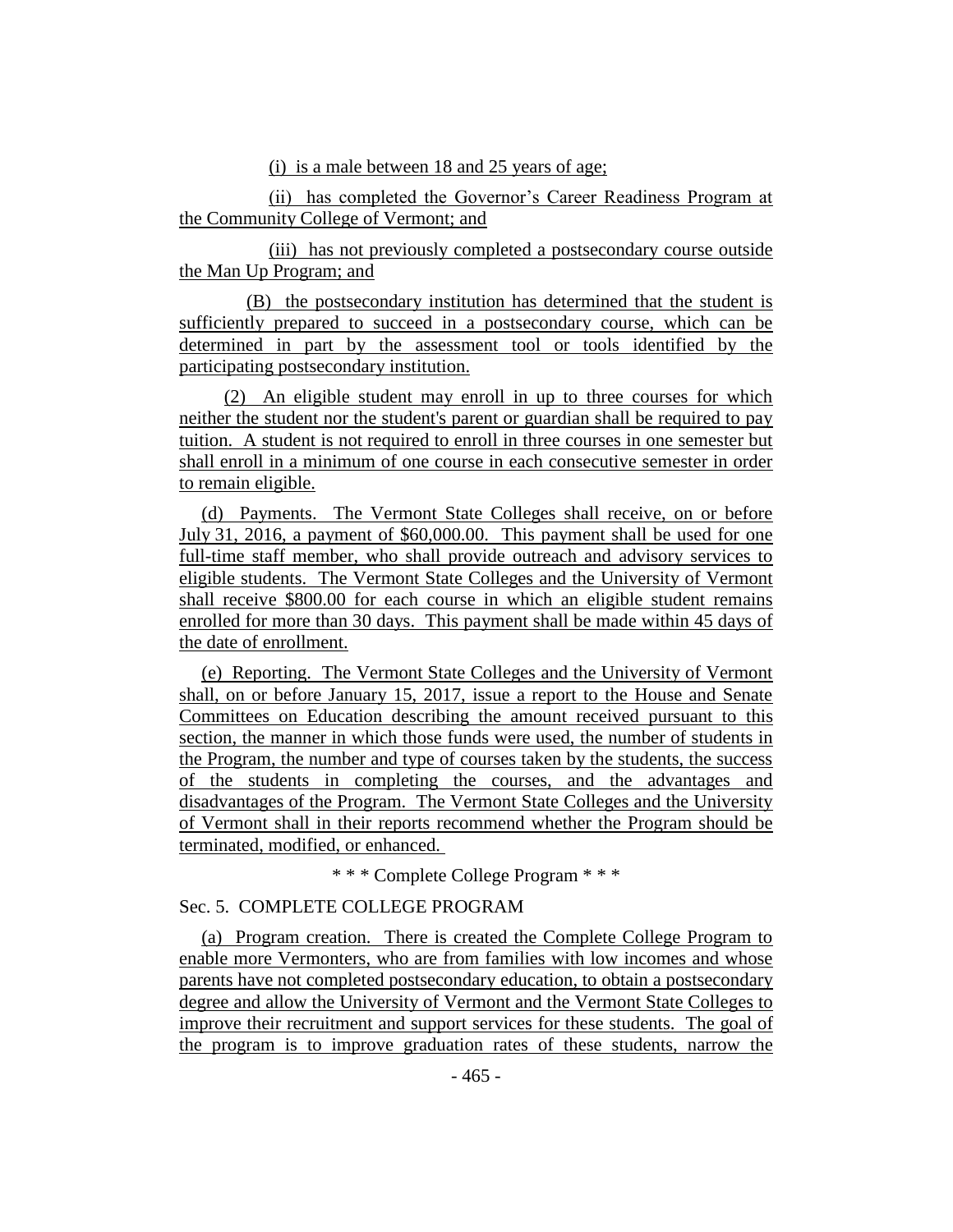inequality gap, reduce social services costs over time, and expand the State's workforce.

(b) Appropriation. The sum of \$3,000,000.00 is appropriated from the General Fund for fiscal year 2017 to the Secretary of Administration. The Secretary shall administer the funds in accordance with subsection (d) of this section. Any unused funds shall revert to the General Fund.

(c) Eligible students.

(1) A Vermont resident who has received a high school diploma or equivalency certificate is eligible to participate in the Program if:

(A) neither of the student's parents has obtained a bachelor's degree; and

(B) the student is eligible for a federal Pell grant.

(d) Amount of payments. The University of Vermont and the Vermont State Colleges shall receive, on or before June 30 of each year, a payment from the amount appropriated from the current fiscal year based on the number of eligible students, as defined in subsection (c) of this section, who graduated in the academic year ending on or before June 30 of that year. The amount paid shall be \$1,500.00 for each eligible student who was awarded an associate's degree in that academic year, and \$2,000.00 for each eligible student who was awarded a bachelor's degree in that academic year. In the event that the payments owed to the University of Vermont and the Vermont State Colleges exceed the amount of the appropriation from the current fiscal year, the payment per eligible student amounts set forth in this subdivision shall be reduced proportionally.

(e) Use of payments. The University of Vermont and the Vermont State Colleges shall use one-half of the payments received pursuant to this section to provide financial aid to eligible students, and shall use one-half of the payments received pursuant to this section to build support systems designed to allow first-generation students and students with low income to graduate from college in a timely fashion.

(f) The University of Vermont and the Vermont State Colleges shall, on or before October 1 of each year, issue a report to the House and Senate Committees on Education describing the amount received pursuant to this section from the prior fiscal year appropriation and the manner in which those funds were used.

Sec. 6. EFFECTIVE DATE

This act shall take effect on July 1, 2016.

(Committee vote: 5-0-1)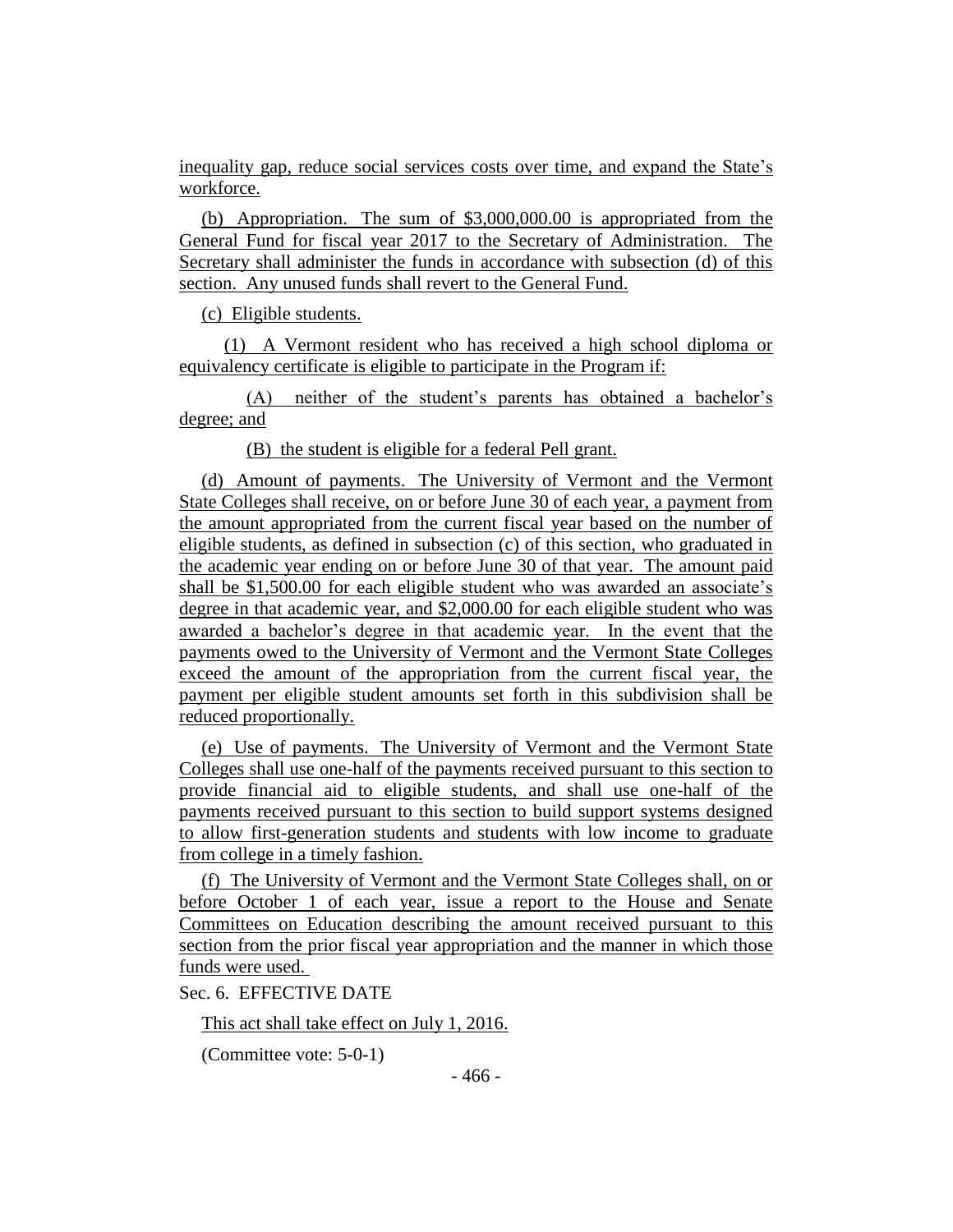An act relating to transfer of Exchange plan administration to health insurance carriers.

**Reported favorably with recommendation of amendment by Senator Lyons for the Committee on Finance.**

The Committee recommends that the bill be amended by striking out all after the enacting clause and inserting in lieu thereof the following:

Sec. 1. 33 V.S.A. § 1802 is amended to read:

§ 1802. DEFINITIONS

As used in this subchapter:

\* \* \*

(5) "Qualified employer":

(A) means an entity which employed an average of not more than 50 employees on working days during the preceding calendar year and which:

(i) has its principal place of business in this State and elects to provide coverage for its eligible employees through the Vermont Health Benefit Exchange, regardless of where an employee resides; or

(ii) elects to provide coverage through the Vermont Health Benefit Exchange for all of its eligible employees who are principally employed in this State;

(B) on and after January 1, 2016, shall include an entity which:

(i) employed an average of not more than 100 employees on working days during the preceding calendar year; and

(ii) meets the requirements of subdivisions  $(A)(i)$  and  $(A)(ii)$  of this subdivision (5);

(C) on and after January 1, 2018, shall include all employers meeting the requirements of subdivisions  $(A)(i)$  and  $(ii)$  of this subdivision  $(5)$ , regardless of size. [Repealed.]

\* \* \*

Sec. 2. 33 V.S.A. § 1804 is amended to read:

§ 1804. QUALIFIED EMPLOYERS

\* \* \*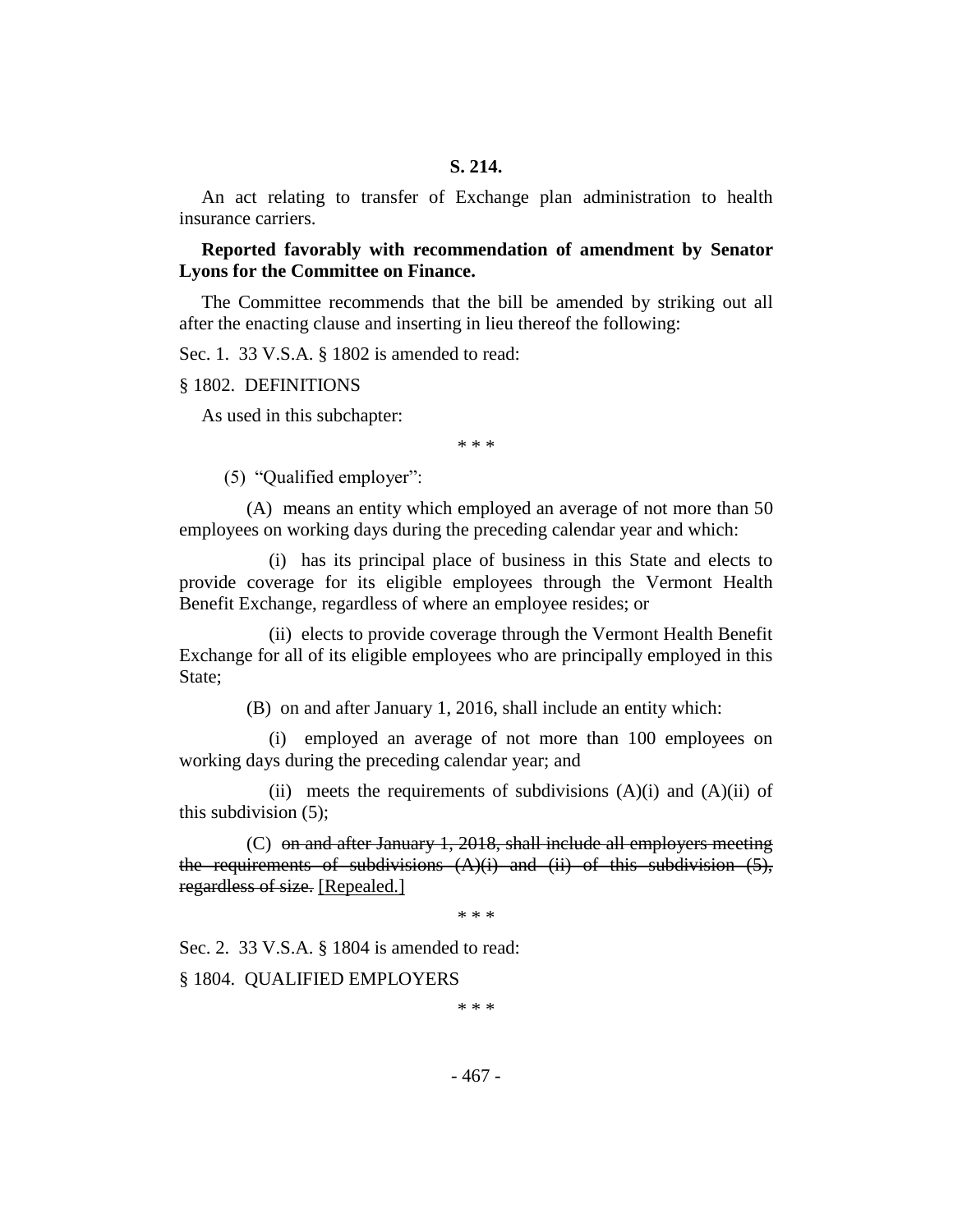(b)(1) From On and after January 1, 2016 until January 1, 2017, a qualified employer shall be an entity which employed an average of not more than 100 employees on working days during the preceding calendar year and the term "qualified employer" includes self-employed persons to the extent permitted under the Affordable Care Act. The number of employees shall be calculated using the method set forth in 26 U.S.C.  $\S$  4980H(c)(2).

(2) An employer with 100 or fewer employees that offers a qualified health benefit plan to its employees through the Vermont Health Benefit Exchange may continue to participate in the Exchange even if the employer's size grows beyond 100 employees as long as the employer continuously makes qualified health benefit plans in the Vermont Health Benefit Exchange available to its employees.

(c) On and after January 1, 2018, a qualified employer shall be an employer of any size which elects to make all of its full-time employees eligible for one or more qualified health plans offered in the Vermont Health Benefit Exchange, and the term "qualified employer" includes self-employed persons. A full-time employee shall be an employee who works more than 30 hours per week. [Repealed.]

And that after passage the title of the bill be amended to read: "An act relating to large group insurance"

(Committee vote: 5-0-2)

#### **S. 225.**

An act relating to miscellaneous changes to laws related to motor vehicles.

## **Reported favorably with recommendation of amendment by Senator Degree for the Committee on Transportation.**

The Committee recommends that the bill be amended by striking out all after the enacting clause and inserting in lieu thereof the following:

\* \* \* Dealers \* \* \*

Sec. 1. 23 V.S.A. § 4(8) is amended to read:

(8)(A)(i) "Dealer" means a person, partnership, corporation, or other entity engaged in the business of selling or exchanging new or used motor vehicles, snowmobiles, motorboats, or all-terrain vehicles. A dealer may, as part of or incidental to such business, repair such vehicles or motorboats, sell parts and accessories, or lease or rent such vehicles or motorboats. "Dealer" shall not include a finance or auction dealer or a transporter.

(ii)(I) For a dealer in new or used cars or motor trucks, "engaged in the business" means having sold or exchanged at least 12 cars or motor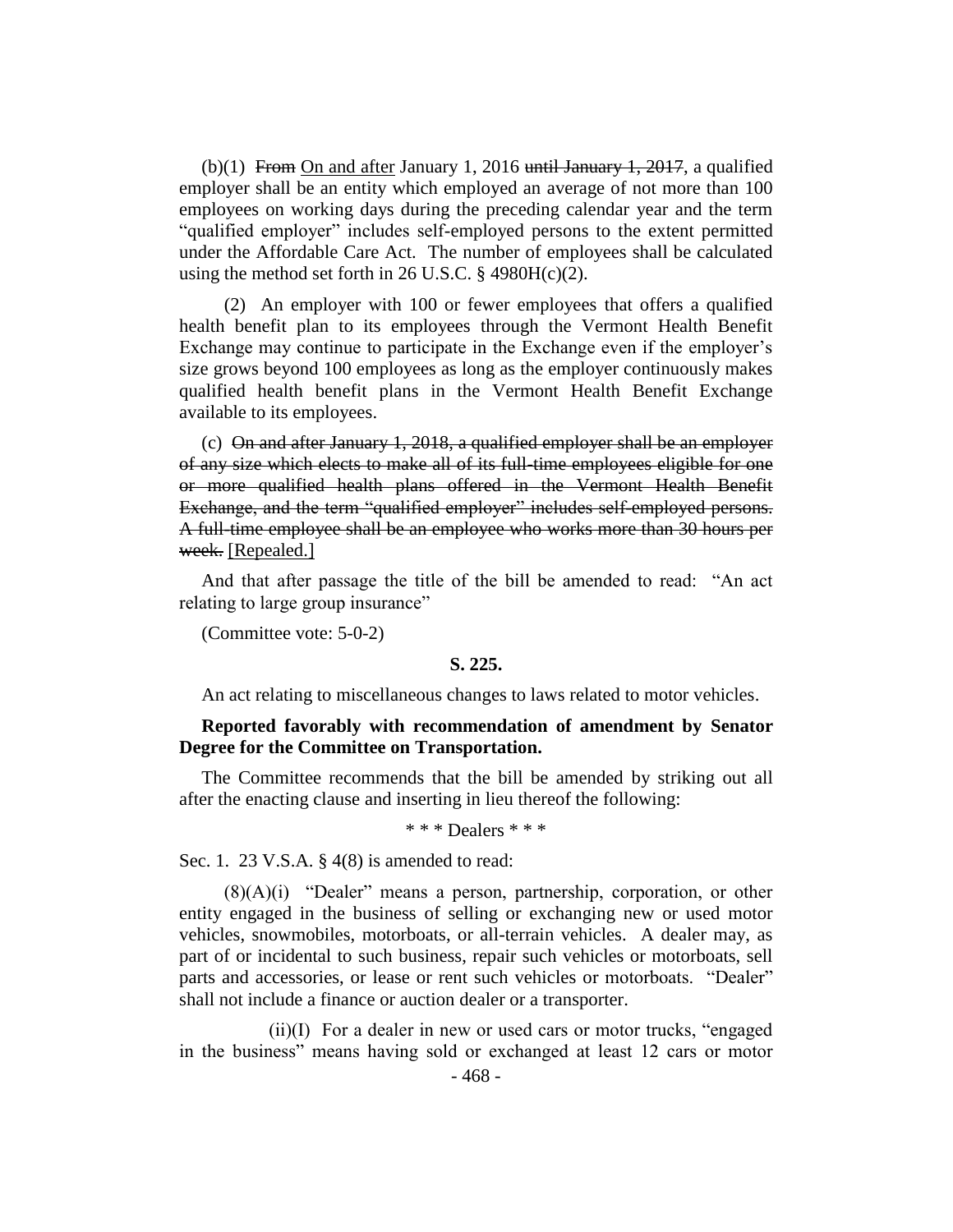trucks, or a combination thereof, in the immediately preceding year, or 24 in the two immediately preceding years.

(II) For a dealer in snowmobiles, motorboats, or all-terrain vehicles, "engaged in the business" means having sold or exchanged at least one snowmobile, motorboat, or all-terrain vehicle six snowmobiles, motorboats, or all-terrain vehicles, respectively, in the immediately preceding year or two 12 in the two immediately preceding years.

(III) For a dealer in trailers, semi-trailers, or trailer coaches, "engaged in the business" means having sold or exchanged at least one trailer, semi-trailer, or trailer each six trailers, semi-trailers, or trailer coaches, in the immediately preceding year or a combination of  $\theta$  and  $\theta$  and  $\theta$  and  $\theta$  in the two immediately preceding years. However, the sale or exchange of a trailer with a gross vehicle weight rating of 3,500 pounds or less shall be excluded under this subdivision  $(8)(A)(ii)(III)$ .

(IV) For a dealer in motorcycles or motor-driven cycles, "engaged in the business" means having sold or exchanged at least one motorcycle or motor-driven cycle six motorcycles or motor-driven cycles in the immediately preceding year or a combination of two 12 such vehicles in the two immediately preceding years.

\* \* \*

## Sec. 2. DEALER REGULATION REVIEW

(a) The Commissioner of Motor Vehicles shall review Vermont statutes, rules, and procedures regulating motor vehicle, snowmobile, motorboat, and all-terrain vehicle dealers, and review the regulation of such dealers by other states, to determine whether and how Vermont's regulation of dealers and associated motor vehicle laws should be amended to:

(1) enable vehicle and motorboat sales to thrive while protecting consumers from fraud or other illegal activities in the market for vehicles and motorboats; and

(2) protect the State's interest in collecting taxes, enforcing the law, and ensuring an orderly marketplace.

(b) In conducting his or her review, the Commissioner shall consult with new and used dealers or representatives of such dealers, or both, and other interested persons.

(c) The Commissioner shall review:

(1) required minimum hours and days of operation of dealers;

(2) physical location requirements of dealers;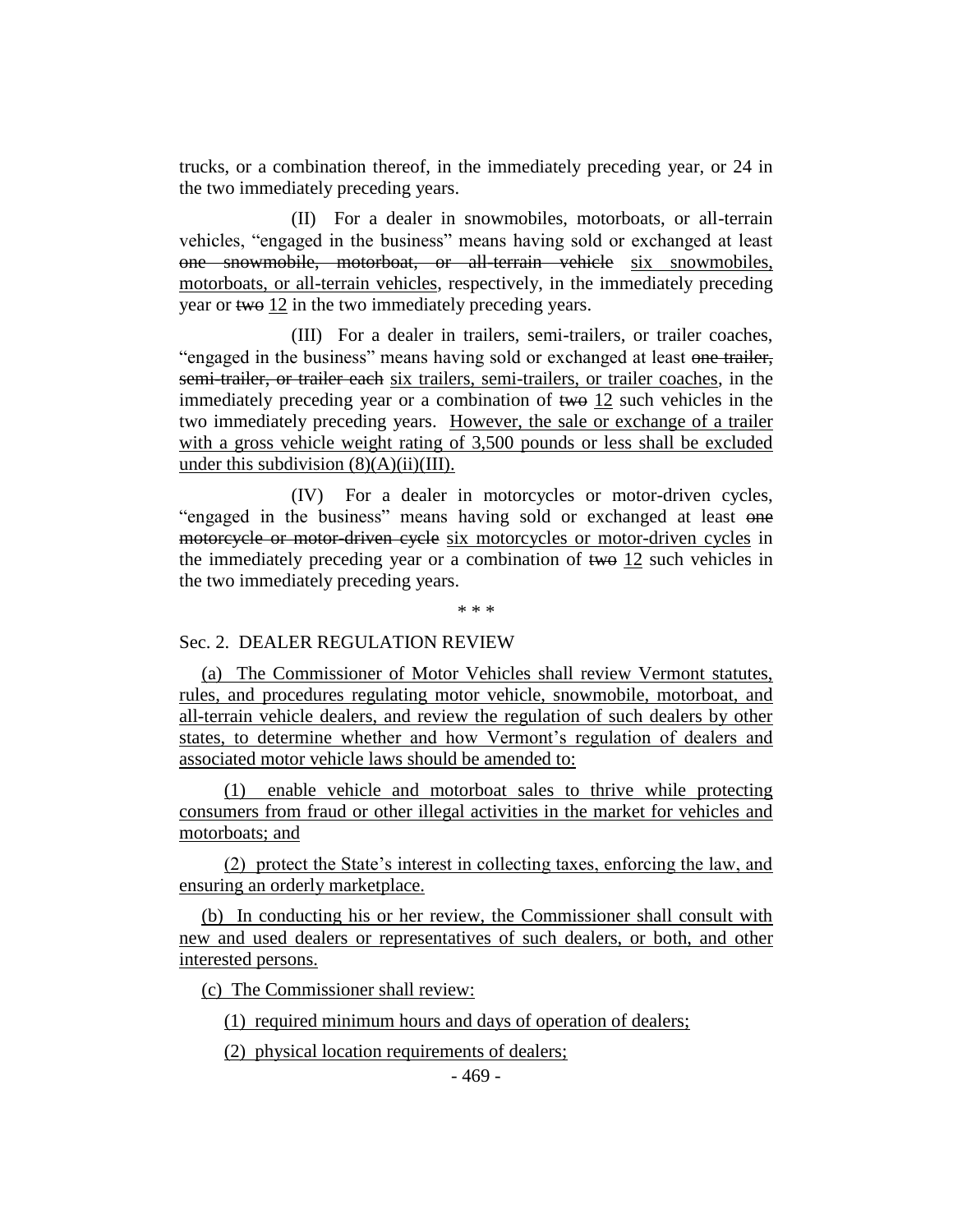(3) the required number of sales to qualify as a dealer and the types of sales and relationships among sellers that should count toward the sales threshold;

(4) the permitted uses of dealer plates;

(5) whether residents of other states should be allowed to register vehicles in Vermont;

(6) the effect any proposed change will have on fees and taxes that dealers collect and consumers pay;

(7) the effect any proposed changes will have on the ability of Vermont consumers and law enforcement to obtain information from a dealer selling vehicles or motorboats in Vermont; and

(8) other issues as may be necessary to accomplish the purpose of the review as described in subsection (a) of this section.

(d) On or before January 15, 2017, the Commissioner shall report his or her findings and recommendations to the Senate and House Committees on Transportation and submit proposed legislation as may be required to implement the recommendations.

\* \* \* Motor-Assisted Bicycles \* \* \*

Sec. 3. 23 V.S.A. § 4 is amended to read:

#### § 4. DEFINITIONS

Except as may be otherwise provided herein, and unless the context otherwise requires in statutes relating to motor vehicles and enforcement of the law regulating vehicles, as provided in this title and 20 V.S.A. part 5, the following definitions shall apply:

\* \* \*

(45)(A) "Motor-driven cycle" means any vehicle equipped with two or three wheels, a power source providing up to a maximum of two brake horsepower and having a maximum piston or rotor displacement of 50 cubic centimeters if a combustion engine is used, which will propel the vehicle, unassisted, at a speed not to exceed 30 miles per hour on a level road surface, and which is equipped with a power drive system that functions directly or automatically only, not requiring clutching or shifting by the operator after the drive system is engaged. As motor vehicles, motor-driven cycles shall be subject to the purchase and use tax imposed under 32 V.S.A. chapter 219 rather than to a general sales tax. An Neither an electric personal assistive mobility device nor a motor-assisted bicycle is not a motor-driven cycle.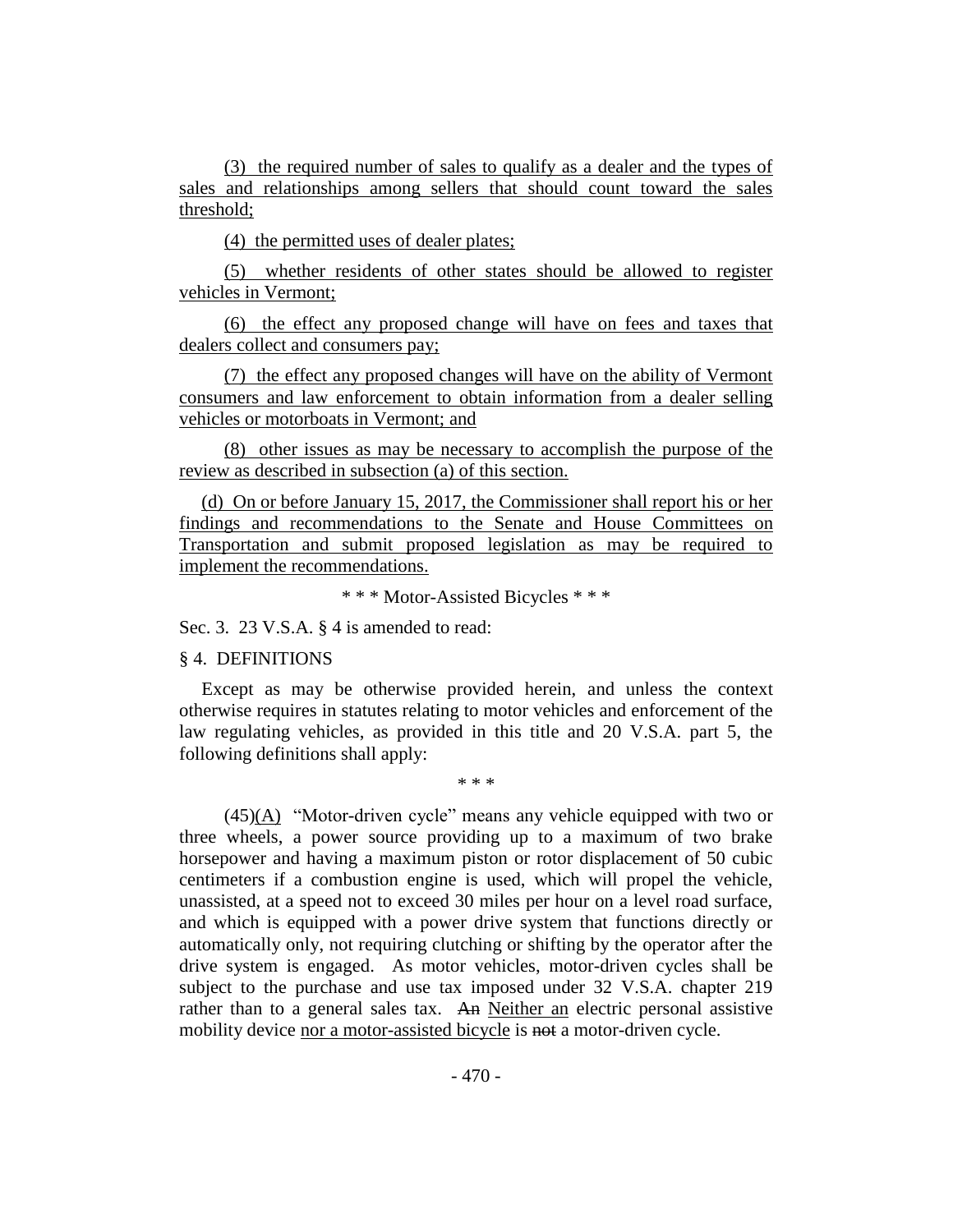(B) "Motor-assisted bicycle" means a bicycle or tricycle with fully operable pedals, that is equipped with a motor capable of generating a maximum power prescribed by the Commissioner or capable of producing a maximum top speed as prescribed by the Commissioner or both. Under Vermont law, motor-assisted bicycles shall be governed as bicycles as prescribed in section 1136 of this title.

\* \* \*

Sec. 4. 23 V.S.A. § 1136(d) is added to read:

(d) Motor-assisted bicycles shall be governed by Vermont laws applicable to bicycles, and operators of motor-assisted bicycles shall be subject to all of the rights and duties applicable to bicyclists under Vermont law. Motor-assisted bicycles shall be exempt from motor vehicle registration, licensing, and inspection requirements. Nothing in this subsection shall interfere with the existing right of municipalities to regulate the operation and use of motor-assisted bicycles in accordance with 24 V.S.A. § 2291(1) and (4).

\* \* \* Nondriver Identifications Cards; Data Elements \* \* \*

Sec. 5. 23 V.S.A. § 115 is amended to read:

#### § 115. NONDRIVER IDENTIFICATION CARDS

\* \* \*

(b) Every identification card shall expire, unless earlier canceled, on the fourth birthday of the applicant following the date of original issue, and may be renewed every four years upon payment of a \$20.00 \$24.00 fee. At least 30 days before an identification card will expire, the Commissioner shall either mail first class to the cardholder or send the cardholder electronically an application to renew the identification card.

\* \* \*

(i) An identification card issued under this subsection to an individual under the age of 30 shall include a magnetic strip that includes only the name, date of birth, height, and weight of the individual identified on the card initial or renewal applicant shall include data elements as prescribed in 6 C.F.R. § 37.19.

\* \* \*

\* \* \* Refund When Registration Plates Not Used \* \* \*

Sec. 6. 23 V.S.A. § 327 is amended to read:

§ 327. REFUND WHEN PLATES NOT USED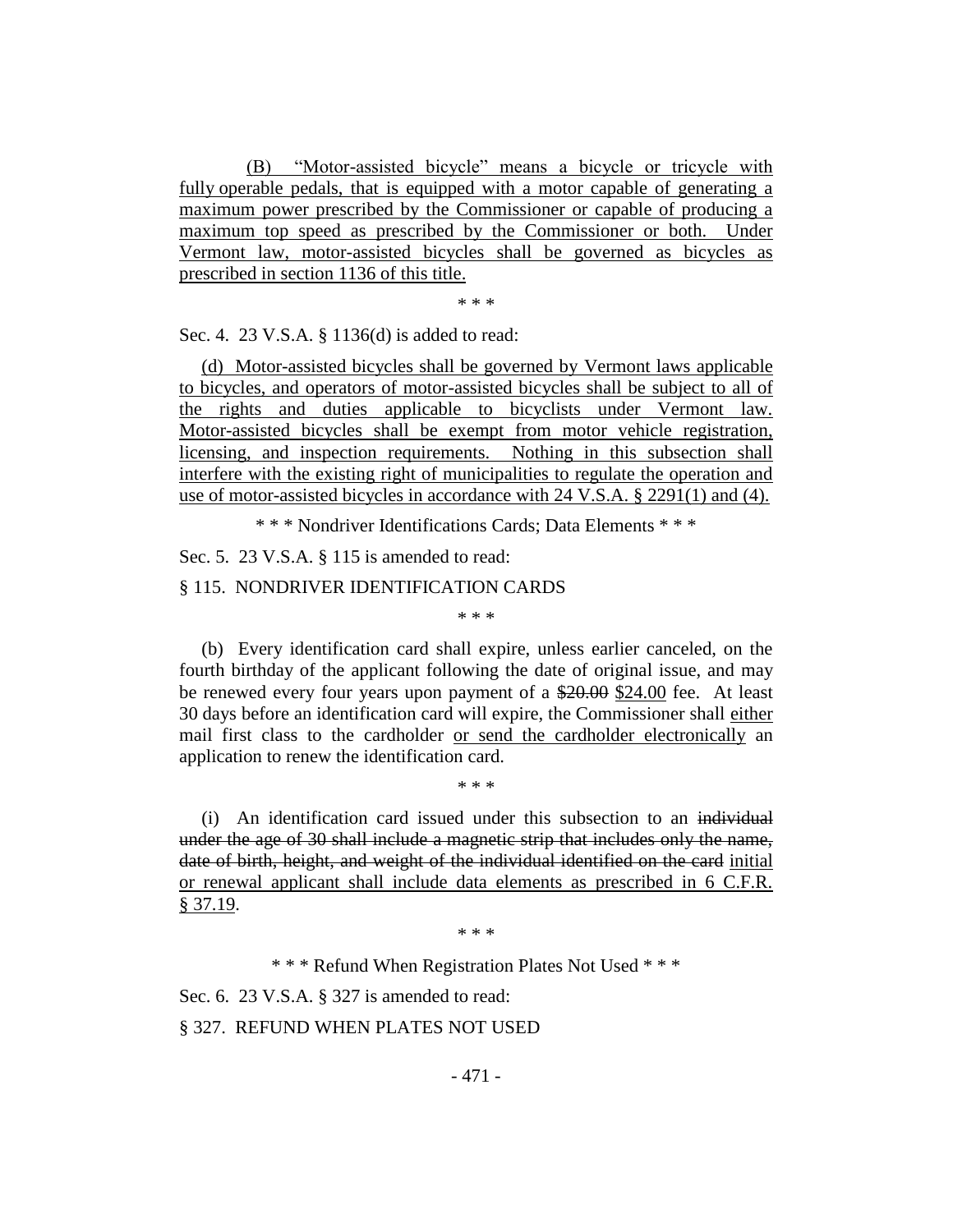Subject to the conditions set forth in subdivisions  $(1)$ ,  $(2)$ , and  $(3)$  of this section, the Commissioner may cancel the registration of a motor vehicle, snowmobile, or motor boat when the owner returns the number plates, if any, the validation sticker, if issued for that year, and the registration certificate to the Commissioner. Upon cancellation of the registration, the Commissioner shall notify the Commissioner of Finance and Management, who shall issue a refund as follows:

(1) For registrations which are cancelled prior to the beginning of the registration period, the refund is the full amount of the fee paid, less a fee of \$5.00. The validation stickers may be affixed to the plates.

(2) For registrations which are cancelled within 30 days of the date of issue, the refund is the full amount of the fee paid, less a charge of \$5.00. The owner of a motor vehicle must prove to the Commissioner's satisfaction that the number plates have not been used or attached to a motor vehicle, or that the current validation sticker has not been affixed to the plate or to the snowmobile or motorboat.

(3) For registrations which are cancelled prior to the beginning of the second year of a two-year registration period, the refund is one-half of the full amount of the two-year fee paid, less a charge of \$5.00. The validation stickers may be affixed to the plates.

\* \* \* Refunds of Overpayments \* \* \*

Sec. 7. 23 V.S.A. § 381(e) is amended to read:

(e) Whenever a payment is received that is less than, but within \$0.99 of, the required fee, the transaction shall be processed. The Commissioner may determine that action will not be taken to collect the missing portion of the fee. When Notwithstanding 32 V.S.A. § 509, when a payment up to \$1.00 \$5.00 greater than the required fee is received, the excess shall not be refunded.

\* \* \* Provisions Common to Registrations and Operator's Licenses \* \* \*

Sec. 8. 23 V.S.A. § 208 is added to read:

## § 208. RECIPROCAL RECOGNITION OF NONRESIDENT REGISTRATIONS, LICENSES, AND PERMITS, FOREIGN VISITORS

As determined by the Commissioner, and consistent with section 601 of this title, a motor vehicle owned by a nonresident shall be considered as registered and a nonresident operator shall be considered as licensed or permitted in this State if the nonresident owner or operator has complied with the laws of the foreign country or state of his or her residence relative to the registration of motor vehicles and the granting of operators' licenses or learner's permits.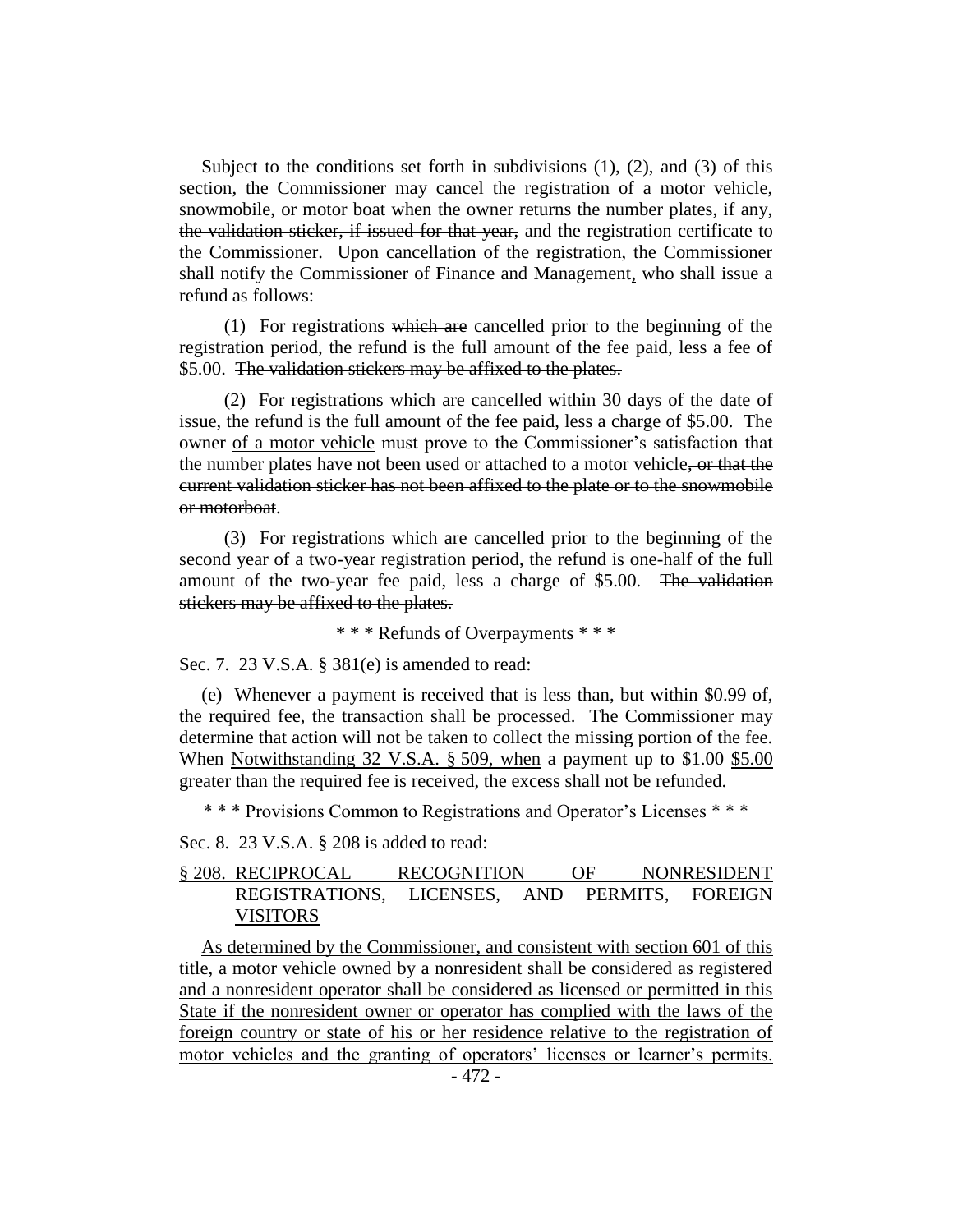However, these exemptions shall be operative only to the extent that under the laws of the foreign country or state of the owner's or operator's residence like exemptions and privileges are granted to owners of motor vehicles duly registered and to operators duly licensed or permitted under the laws of this State, except that if the owner or operator is a resident of a country not adjoining the United States, the exemptions shall be operative for a period of not more than 30 days for vacation purposes even if the country does not grant like privileges to residents of this State.

Sec. 9. 23 V.S.A. § 411 is amended to read:

#### § 411. RECIPROCAL PROVISIONS

As determined by the Commissioner, a motor vehicle owned by a nonresident shall be considered as registered and a nonresident operator shall be considered as licensed or permitted in this State if the nonresident owner or operator has complied with the laws of the foreign country or state of his or her residence relative to the registration of motor vehicles and the granting of operators' licenses or learner's permits. Any exemptions provided in this section shall, however, be operative as to an owner or operator of a motor vehicle only to the extent that under the laws of the foreign country or state of his or her residence like exemptions and privileges are granted to operators duly licensed or permitted and to owners of motor vehicles duly registered under the laws of this State. If the owner or operator is a resident of a country not adjoining the United States, such exemptions shall be operative for a period of 30 days for vacation purposes, notwithstanding that such country does not grant like privileges to residents of this State. [Repealed.]

## \* \* \* Operator's Licenses \* \* \*

Sec. 10. 23 V.S.A. § 601 is amended to read:

#### § 601. LICENSE REQUIRED

(a)(1) Except as otherwise provided by law, a resident shall not operate a motor vehicle on a highway in Vermont unless he or she holds a valid license issued by the State of Vermont. A new resident who has moved into the State from another jurisdiction and who holds a valid license to operate motor vehicles under section 411 208 of this title shall procure a Vermont license within 60 days of moving to the State. Except as provided in subsection 603(d) of this title, licenses shall not be issued to nonresidents.

(2) In addition to any other requirement of law, a nonresident as defined in section 4 of this title shall not operate a motor vehicle on a Vermont highway unless: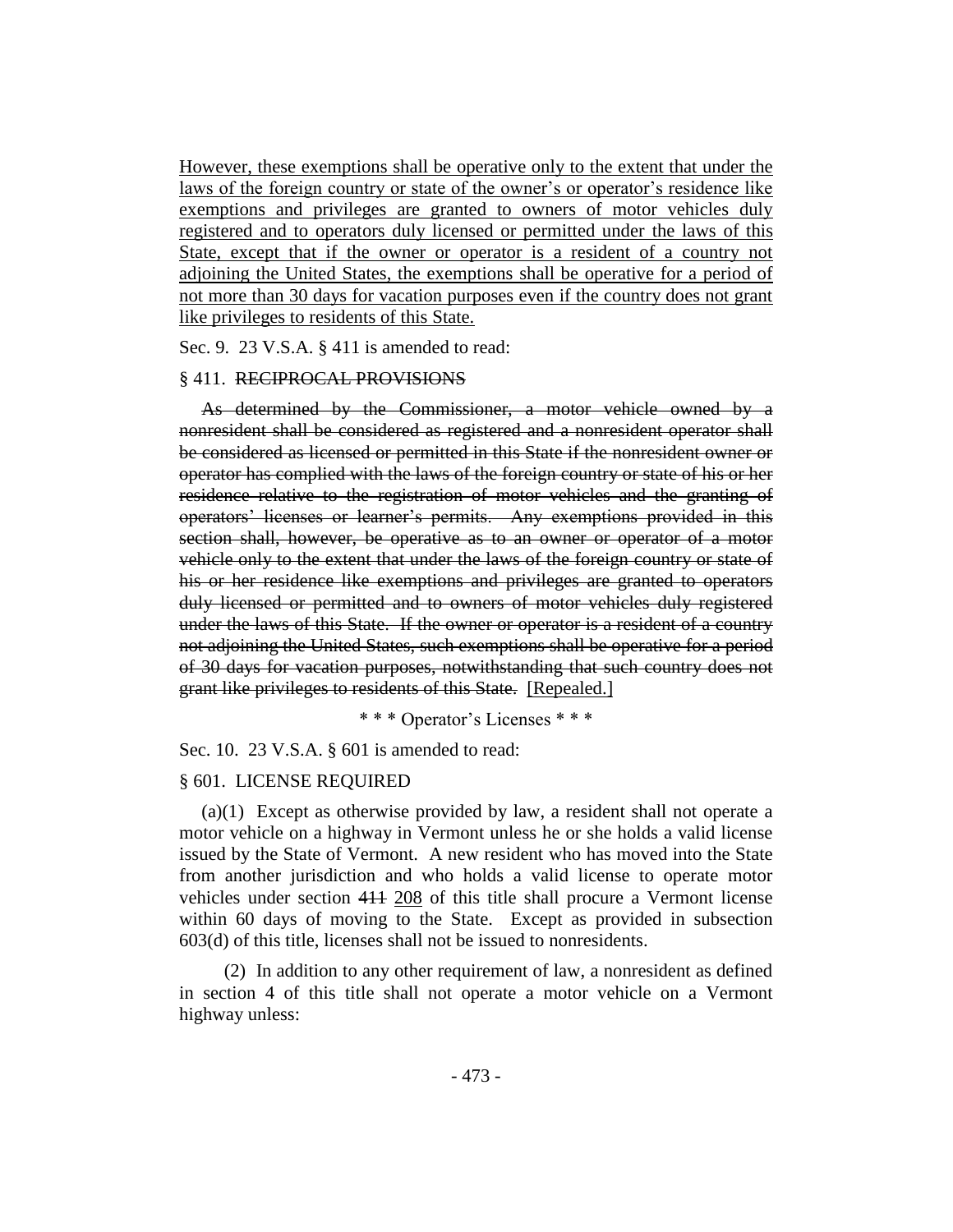(A) he or she holds a valid license or permit to operate a motor vehicle issued by another U.S. jurisdiction; or

(B) he or she holds a valid license or permit to operate a motor vehicle from a jurisdiction outside the United States and operates for a period of not more than 30 days for vacation purposes; or

(C) he or she holds a valid license or permit to operate a motor vehicle from a jurisdiction outside the United States and:

(i) is 18 or more years of age, is lawfully present in the United States, and has been in the United States for less than one year;

(ii) the jurisdiction that issued the license is a party to the 1949 Convention on Road Traffic or the 1943 Convention on the Regulation of Inter-American Motor Vehicle Traffic; and

(iii) he or she possesses an international driving permit.

\* \* \*

(c) At least 30 days before a license is scheduled to expire, the Commissioner shall either mail first class to the licensee or send the licensee electronically an application for renewal of the license. A person shall not operate a motor vehicle unless properly licensed.

\* \* \*

## Sec. 11. CONFORMING CHANGES

In 23 V.S.A. §§ 614 and 615, "section 411" is hereby replaced with "section 208."

\* \* \* Special Examinations; Conforming Changes \* \* \*

Sec. 12. 23 V.S.A. § 637 is amended to read:

#### § 637. EXAMINERS OF PHYSICAL AND MENTAL CONDITIONS

The Commissioner may designate physicians, certified physician assistants, licensed advance practice registered nurses, ophthalmologists, oculists, and optometrists properly registered and authorized to practice in this State or in an adjoining state as examiners of operators. The Commissioner may refer any matter relative to the issuing, suspending, or reinstating of licenses which concern that concerns the physical or mental condition or eyesight of any applicant for or holder of a license or any petitioner for reinstatement to, and require the applicant or other person to be examined by, such examiner in the vicinity of the person's residence as he or she determines to be qualified to examine and report. Such examiner shall report to the Commissioner the true and actual result of examinations made by him or her together with his or her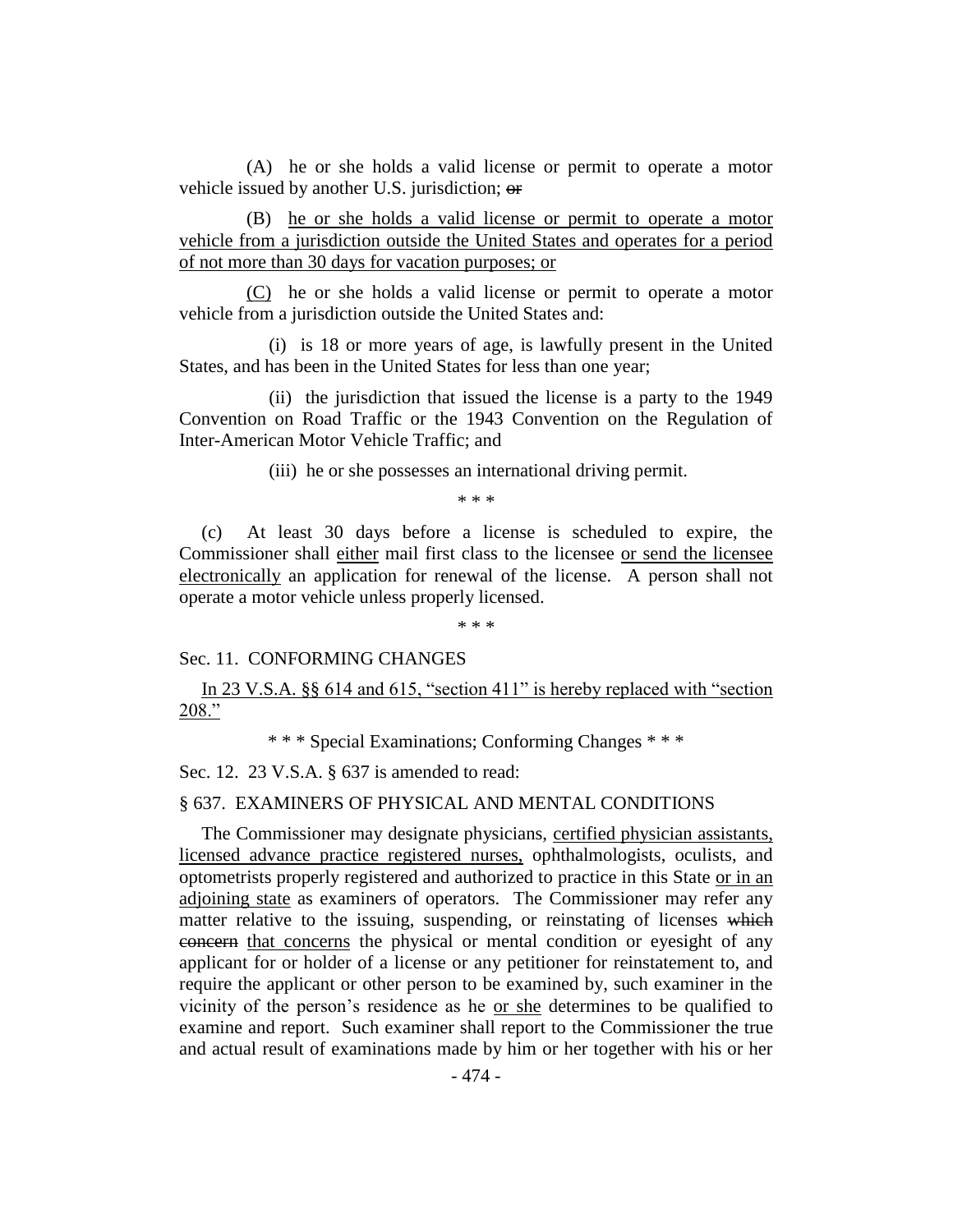decision as to whether the person examined should be granted or allowed to retain an operator's license or permitted to operate a motor vehicle.

#### Sec. 13. 23 V.S.A. § 638 is amended to read:

## § 638. DISSATISFACTION WITH PHYSICAL AND MENTAL EXAMINATION

If any person is dissatisfied with the result of an examination given by any one examiner, as provided in section 637 of this title, he or she may apply to the Commissioner for and shall be granted an examination by two physicians, ophthalmologists, oculists, or optometrists selected from a list of examiners approved by the Commissioner, and their decision shall be final. The Commissioner may designate the area of specialization from which the examiners are to be selected in each case, but in no event shall he or she limit the choice of an examiner to any one individual within the profession from which he or she is to be chosen. [Repealed.]

Sec. 14. 23 V.S.A. § 639 is amended to read:

#### § 639. FEES FOR PHYSICAL AND MENTAL EXAMINATIONS

The compensation of the examiners provided in sections section 637 and 638 of this title shall be paid by the person examined.

\* \* \* School Bus Operators \* \* \*

Sec. 15. 23 V.S.A. § 1282(d) is amended to read:

 $(d)(1)$  A No less often than every two years, and before the start of a school year, a person licensed by the Department of Motor Vehicles to assume the duty of transporting school pupils in either a Type I or Type II school bus shall annually before the commencement of the school year furnish his or her the employer, where he or she is employed who employs him or her as a school bus driver, the following:

 $(A)$  a certificate signed by a licensed physician,  $\Theta$  a certified physician assistant, or a nurse practitioner in accordance with written protocols, certifying that he or she the licensee is, as far as can be determined by reasonable inquiry and examination, mentally and physically competent to perform his or her duties, and that he or she meets or exceeds the minimum hearing standards, based on voice testing, as prescribed by the Commissioner; and

(B) a certificate signed by a properly registered and authorized medical doctor, ophthalmologist, optometrist, or nurse practitioner certifying that he or she meets or exceeds the minimum vision standards as prescribed by the Commissioner.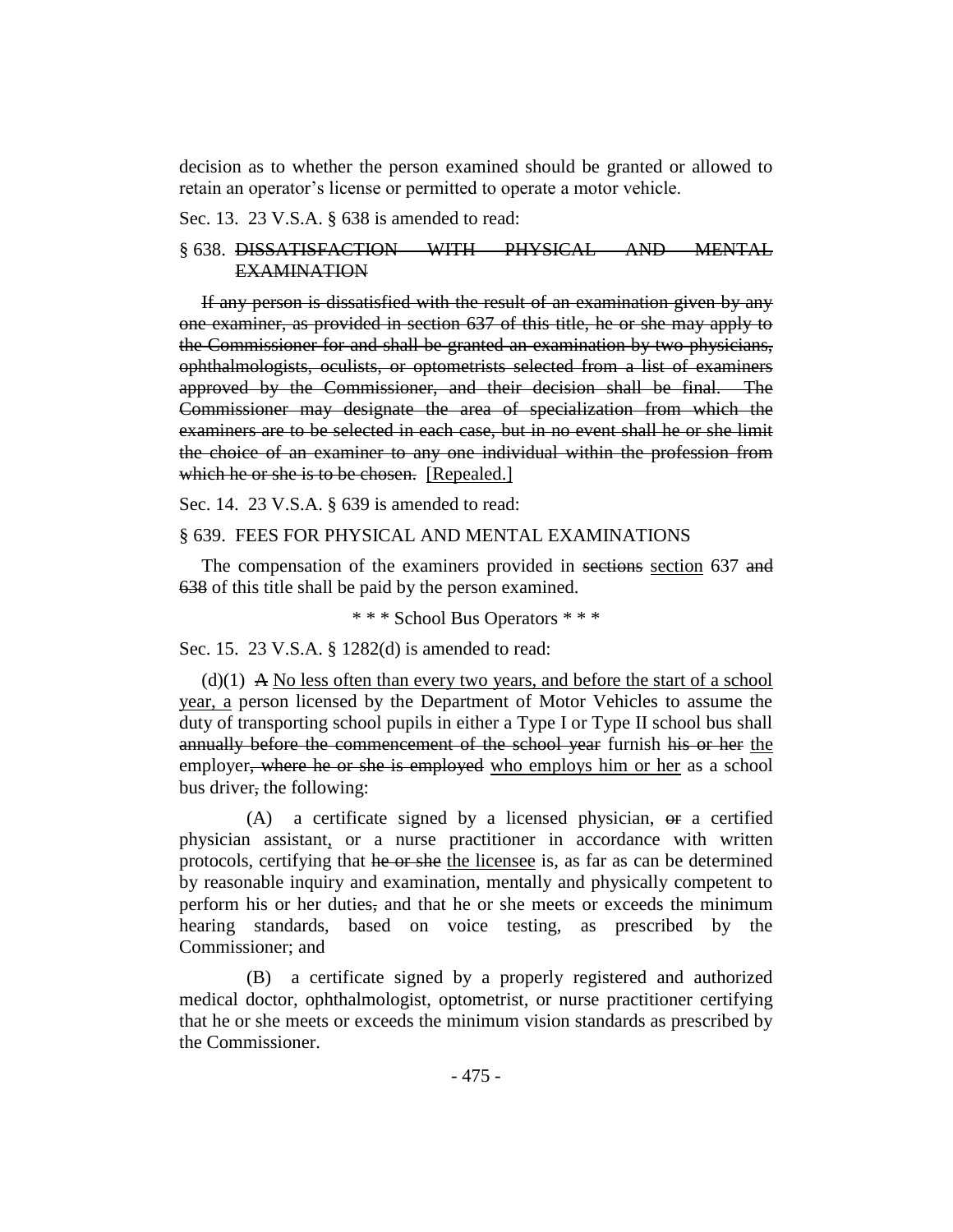(2) Upon receipt of a certificate required by this subsection which indicates that the school bus driver is not mentally or physically competent or does not meet the minimum hearing or vision standards, the employer shall immediately notify the Commissioner.

(3) The certificates required under this subsection may be valid for up to two years from the examination.

\* \* \* Overweight and Overdimension Vehicles \* \* \*

Sec. 16. 23 V.S.A. § 1391a(d) is amended to read:

(d) Fines imposed for violations of this section shall be deposited in the Transportation Fund, unless the fines are the result of enforcement actions on a town highway by an enforcement officer employed by or under contract with the municipality, in which case the fine shall be paid to the municipality, except for a \$6.00 the administrative charge for each case <u>authorized under</u> 13 V.S.A. § 7251, which shall be retained by the State.

Sec. 17. 23 V.S.A. § 1400(d) is amended to read:

(d) The Commissioner may enter into contracts with an electronic permitting service that will allow the service to issue single trip permits to a commercial motor vehicle operator, on behalf of the Department of Motor Vehicles. The permitting service shall be authorized to issue single trip permits for travel to and from a Vermont facility by commercial motor vehicles which are not greater than 72 feet in length on routes that have been approved by the Agency of Transportation. The permitting service may assess, collect, and retain an additional administrative fee which shall be paid by the commercial motor vehicle carrier. [Repealed.]

\* \* \* Motor Vehicle Titles \* \* \*

Sec. 18. 23 V.S.A. § 2001 is amended to read:

§ 2001. DEFINITIONS

Except when the context otherwise requires, as used in this chapter:

\* \* \*

(13) "Salvaged motor vehicle" means a motor vehicle which has been purchased or otherwise acquired as salvage; scrapped, dismantled, or destroyed,; or declared a total loss by an insurance company.

\* \* \*

(17) "Salvage certificate of title" means a title that is stamped or otherwise branded to indicate that the vehicle described thereon is a salvaged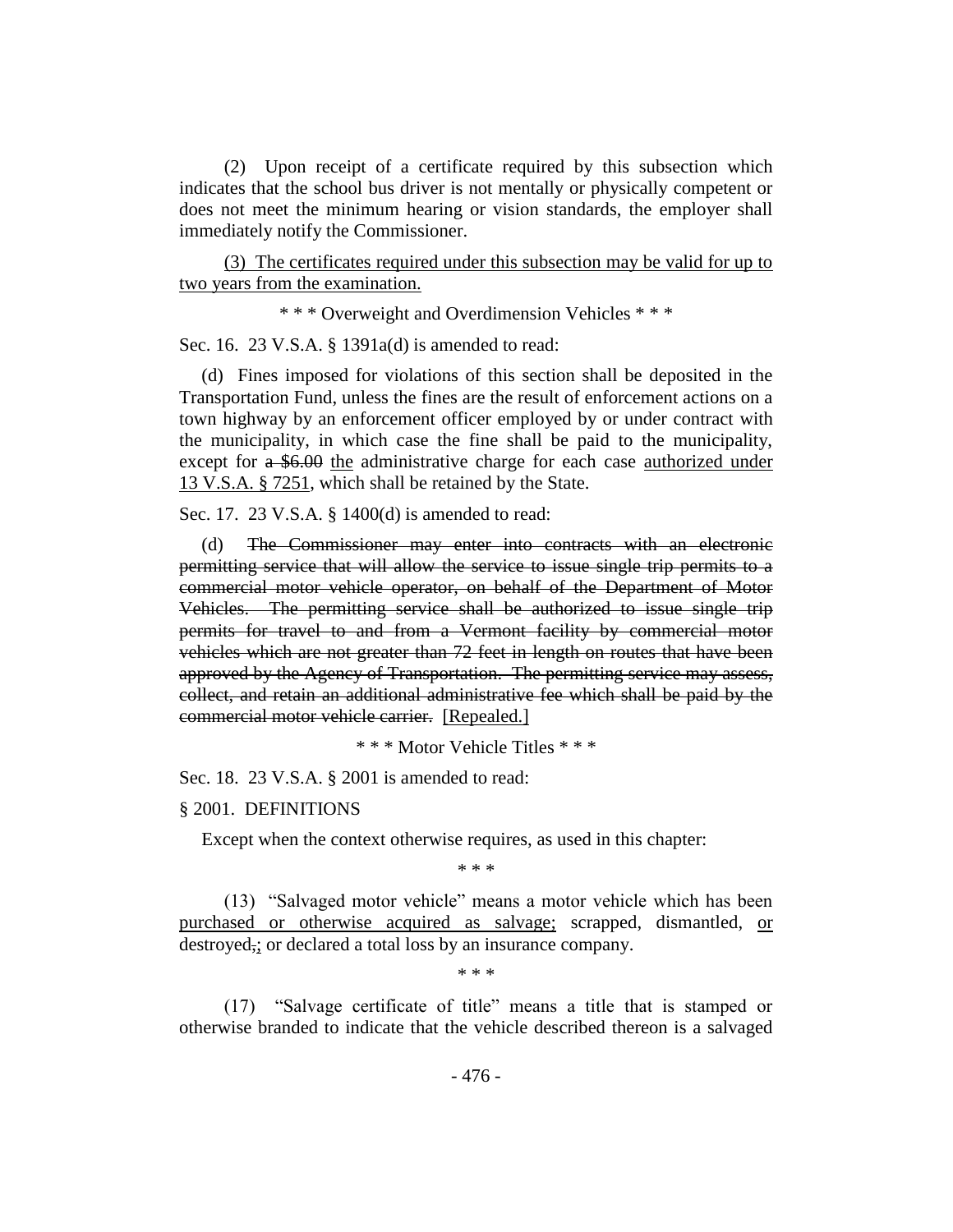motor vehicle or has been scrapped, dismantled, destroyed, or declared a total loss by an insurance company, or both.

\* \* \*

Sec. 19. 23 V.S.A. § 2019 is amended to read:

#### § 2019. MAILING OR DELIVERING CERTIFICATE

The certificate of title shall be mailed or personally delivered, upon proper identification of the individual, to the first lienholder named in it or, if none, to the owner. However, a person is entitled to a personal delivery of only one title in a single day and of no more than three titles in a calendar month.

Sec. 20. 23 V.S.A. § 2091 is amended to read:

## § 2091. DISMANTLING OR DESTRUCTION OF VEHICLE SALVAGE CERTIFICATES OF TITLE; FORWARDING OF PLATES AND TITLES OF CRUSHED VEHICLES

(a) Except for vehicles for which no certificate of title is required pursuant to section 2012 of this title and for vehicles which are more than 15 years old, any person who purchases or in any manner acquires a vehicle as salvage; any person who scraps, dismantles, or destroys a motor vehicle,; or any insurance company or representative thereof who declares a motor vehicle to be a total loss, shall make application apply to the Commissioner for a salvage certificate of title within 15 days of the time the vehicle is purchased or otherwise acquired as salvage<sub> $\tau$ </sub>; is scrapped, dismantled, or destroyed $\tau$ ; or is declared a total loss. However, an insurance company or representative thereof proceeding under subsection (c) of this section may apply outside this 15-day window to the extent necessary to comply with the requirements of that subsection.

(b) The Except as provided in subsection (c) of this section, the application shall be accompanied by:

(1) any certificate of title; and

(2) any other information or documents that the Commissioner may reasonably require to establish ownership of the vehicle and the existence or nonexistence of any security interest in the vehicle.

(c)(1) An insurer required to obtain a salvage certificate of title under this section for a vehicle declared a total loss, or a representative of the insurer, may obtain the title without satisfying the requirements of subsection (b) of this section if the application for the salvage certificate of title is accompanied by:

(A) the required fee;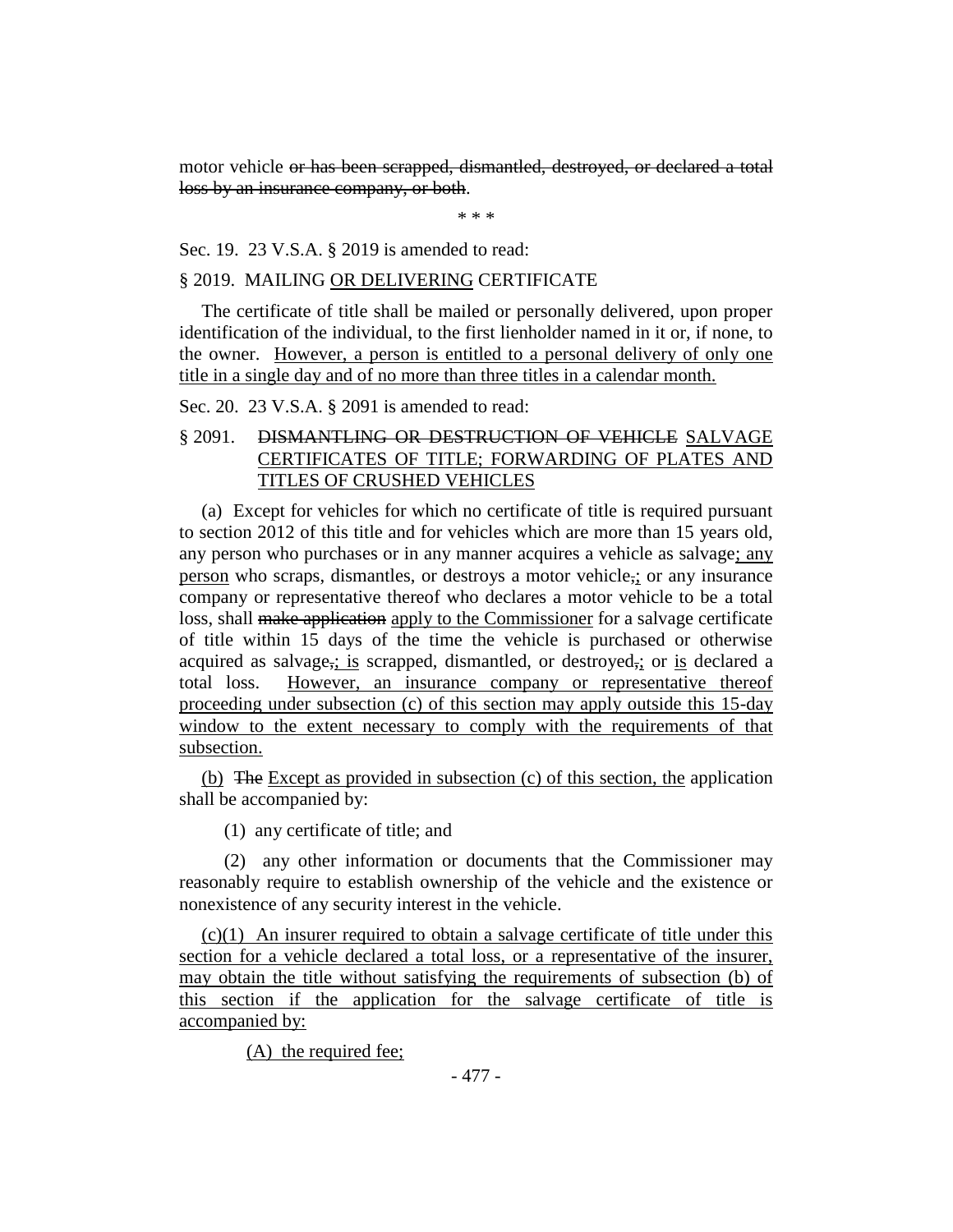(B) evidence that the insurer has made payment for the total loss of the vehicle, and evidence that the payment was made to any lienholder identified in the records of certificates of title of the Department and to the vehicle owner, if applicable; and

(C) a copy of the insurer's written request for the certificate of title sent at least 30 days prior to the application to the vehicle owner and to any lienholder identified in the records of certificates of title of the Department, proof that the request was sent by certified mail or was delivered by a courier service that provides proof of delivery, and copies of any responses from the vehicle owner or lienholder.

(2) If the Commissioner issues a salvage certificate of title to an eligible person under this subsection, the title shall be issued free and clear of all liens.

 $(b)(d)$  When Except for vehicles for which no certificate of title is required under this chapter, when a vehicle is destroyed by crushing for scrap, the person causing the destruction shall immediately mail or deliver to the Commissioner the certificate of title<del>, if any,</del> endorsed "crushed" and signed by the person, accompanied by the original plate showing the original vehicle identification number. The plate shall not be removed until such time as the vehicle is crushed.

 $\left(\frac{e}{e}\right)$  This section shall not apply to, and salvage certificates of title shall not be required for, unrecovered stolen vehicles or vehicles stolen and recovered in an undamaged condition, provided that the original vehicle identification number plate has not been removed, altered, or destroyed and the number thereon is identical with that on the original title certificate.

\* \* \* Abandoned Motor Vehicles \* \* \*

Sec. 21. 23 V.S.A. chapter 21, subchapter 7 is amended to read:

Subchapter 7. Abandoned Motor Vehicles

#### § 2151. ABANDONED MOTOR VEHICLES; DEFINED DEFINITIONS

 $(a)(1)$  For the purposes of As used in this subchapter, an "abandoned motor vehicle" means:

(1)(A) "Abandoned motor vehicle" means:

(i) a motor vehicle that has remained on public or private property or on or along a highway for more than 48 hours without the consent of the owner or person in control of the property for more than 48 hours, and has a valid registration plate or public vehicle identification number which has not been removed, destroyed, or altered; or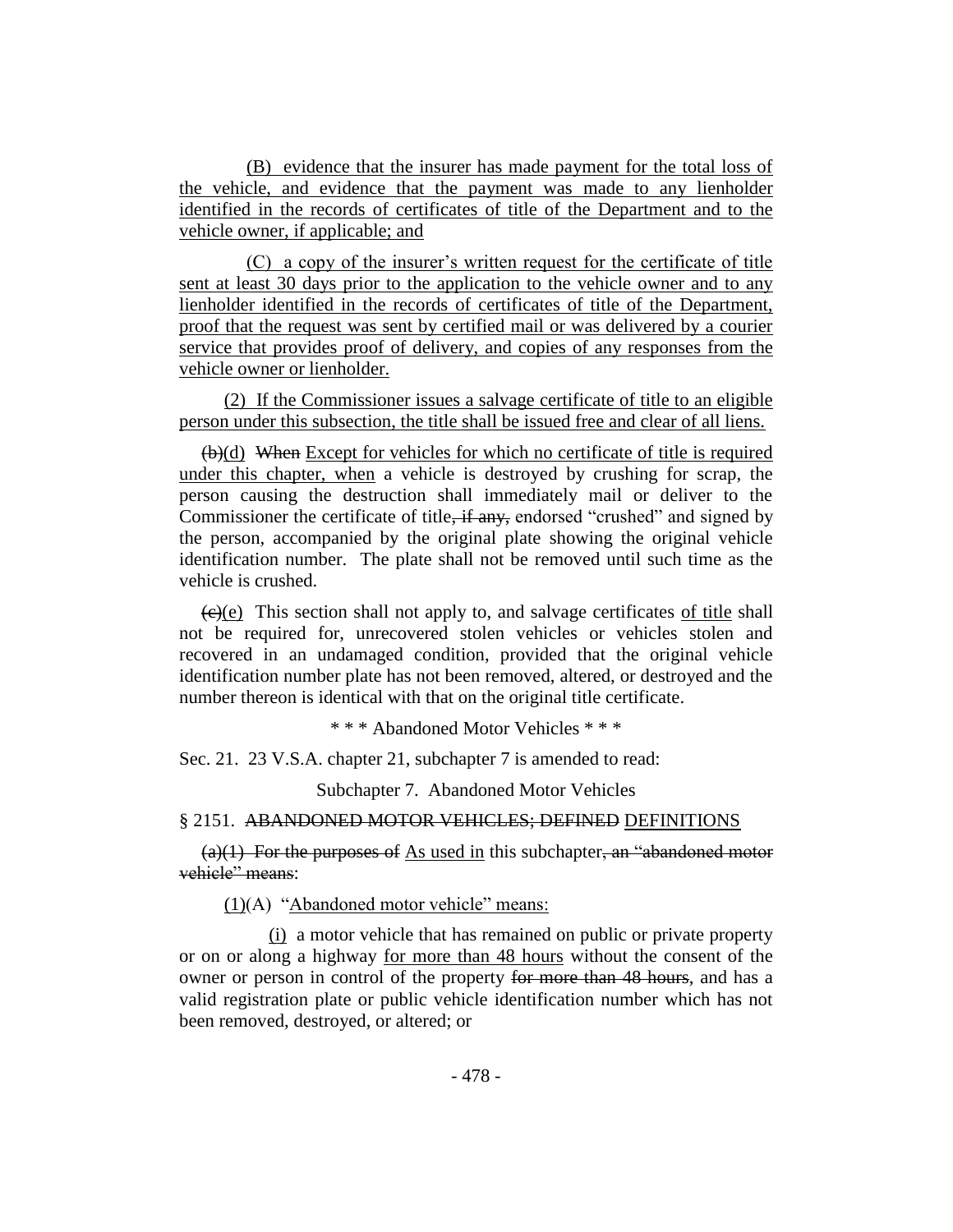$(B)(ii)$  a motor vehicle that has remained on public or private property or on or along a highway without the consent of the owner or person in control of the property for any period of time if the vehicle does not have a valid registration plate or the public vehicle identification number has been removed, destroyed, or altered.

(B) "Abandoned motor vehicle" does not include a vehicle or other equipment used or to be used in construction or in the operation or maintenance of highways or public utility facilities, which is left in a manner which does not interfere with the normal movement of traffic.

(2) "Landowner" means a person who owns or leases or otherwise has authority to control use of real property.

(3) For purposes of this subsection, "public "Public vehicle identification number" means the public vehicle identification number which is usually visible through the windshield and attached to the driver's side of the dashboard, instrument panel, or windshield pillar post or on the doorjamb on the driver's side of the vehicle.

(b) Construction equipment. A vehicle or other equipment used or to be used in construction or in the operation or maintenance of highways or public utility facilities, which is left in a manner which does not interfere with the normal movement of traffic, shall not be considered to be an abandoned motor vehicle.

## § 2152. AUTHORIZED REMOVAL OF ABANDONED MOTOR VEHICLES

(a) Public property. A law enforcement officer is authorized to remove or cause removal of an abandoned motor vehicle from public property, and may contact a towing service for its removal of such motor vehicle, based upon personal observation by the officer that the vehicle is an abandoned motor vehicle.

(b) Private property.

(1) A law enforcement officer is authorized to remove or cause removal of an abandoned motor vehicle from private property, and may contact a towing service for its removal from private property of such vehicle, based upon complaint of the owner or agent of the property the request of the landowner on which whose property the vehicle is located that the and information indicating that the vehicle is an abandoned motor vehicle.

(2) An owner or agent of an owner A landowner of private property is authorized to remove or cause removal of an abandoned motor vehicle from that property or to any other place on any property of the landowner, and may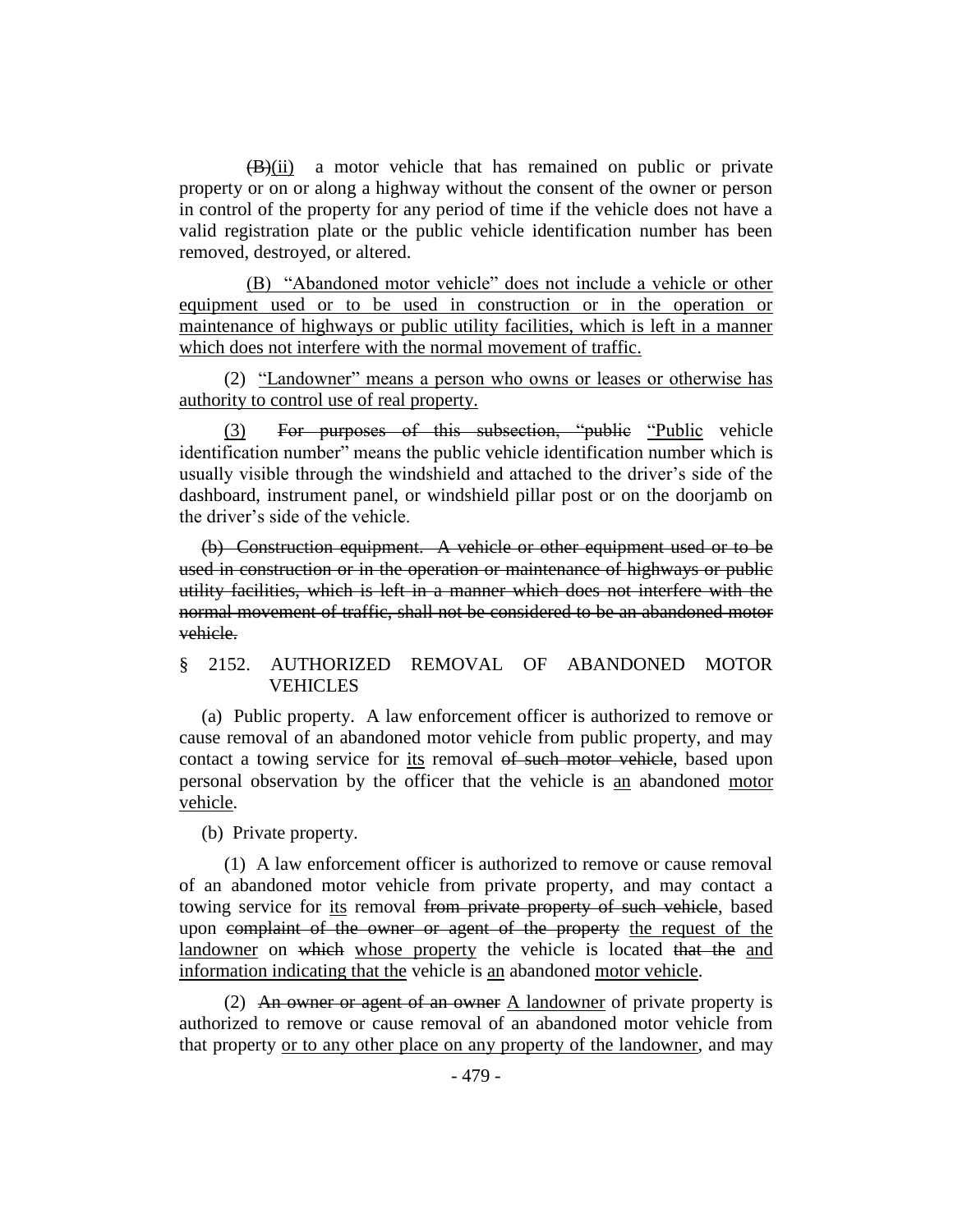contact a towing service for its removal from that property of an abandoned vehicle. If an owner or agent of an owner A landowner who removes or causes removal of an abandoned motor vehicle<del>, the owner or agent</del> shall immediately notify the police agency in the jurisdiction from which the vehicle is removed. Notification shall include identification of and provide the registration plate number, the public vehicle identification number, if available, and the make, model, and color of the vehicle. The owner or agent of an owner of property upon which a motor vehicle is abandoned landowner may remove the vehicle from the place where it is discovered to any other place on any property owned by him or her, or cause the vehicle to be removed by a towing service under the provisions of this subsection, without incurring any civil liability to the owner of the abandoned vehicle.

#### § 2153. ABANDONED MOTOR VEHICLE CERTIFICATION

(a) Within 30 days of removal of the vehicle, a towing service which has removed an abandoned motor vehicle A landowner on whose property an abandoned motor vehicle is located shall apply to the Department for an abandoned motor vehicle certification on forms supplied by the Department of Motor Vehicles within 30 days of the date the vehicle was discovered on or brought to the property unless the vehicle has been removed from the property. An abandoned motor vehicle certification form shall indicate the date of removal, that the abandoned motor vehicle was discovered or brought to the property; the make, color, model, and location found, and of the vehicle; the name, address, and phone telephone number of the towing service, landowner; and a certification of the public vehicle identification number, if any, to be recorded by a law enforcement officer. This subsection shall not be construed as creating a private right of action against the landowner.

(b) Upon receipt of an abandoned motor vehicle certification form, the Commissioner of Motor Vehicles shall attempt to identify and notify the owner of the vehicle as required by section 2154 of this title. If no owner can be determined by the Commissioner within the time period allowed by section 2154 of this title, the Commissioner shall issue a certificate of abandoned motor vehicle with appropriate title or salvage title, or both, and the vehicle may be disposed of in the manner set forth in section 2156 of this title.

## § 2154. IDENTIFICATION AND RECLAMATION OF ABANDONED MOTOR VEHICLES

(a) The Department of Motor Vehicles shall make a reasonable attempt to locate an owner of an abandoned motor vehicle.

(1) If the abandoned motor vehicle is not identifiable by its registration plates or public vehicle identification number, and if no owner can be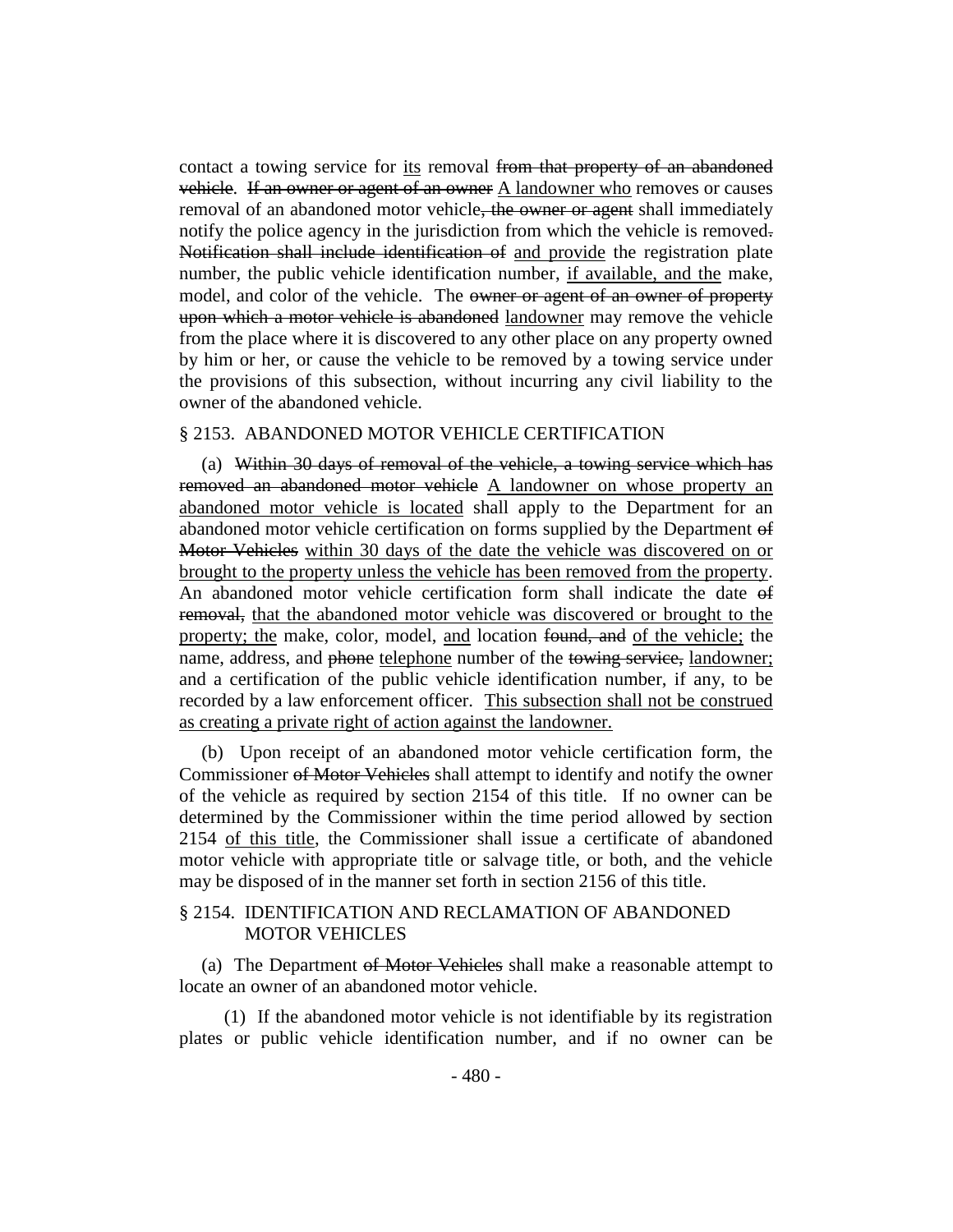determined within 21 days of the date of receipt of the abandoned motor vehicle certification form, the Commissioner of Motor Vehicles shall issue a certificate of abandoned motor vehicle with an appropriate title or salvage title.

(2) If the abandoned motor vehicle is identifiable by its registration plates or public vehicle identification number, the Department of Motor Vehicles shall, within three business days of receipt of the form for certification of abandoned motor vehicle, send notice to the last known registered owner and lienholder of the vehicle. The notice shall be sent by certified mail, return receipt requested, and shall advise the last known registered owner of the motor vehicle's location and a telephone number where additional information about the motor vehicle may be obtained. If the receipt is not returned to the Department within seven business days, the Commissioner shall, by first class mail, send a second notice. Within 21 days of sending the second notice, the last known registered owner or lienholder may reclaim and retrieve the motor vehicle by presenting to the Department of Motor Vehicles satisfactory evidence of ownership, and paying or arranging to pay any fees or charges authorized by section 2155 of this title. If the last known registered owner or lienholder fails or refuses to reclaim the motor vehicle within 21 days of the second mailing, the Commissioner of Motor Vehicles shall issue a certificate of abandoned motor vehicle with appropriate title or salvage title.

(b) An owner or lienholder may reclaim an abandoned motor vehicle by presenting to the Department of Motor Vehicles satisfactory evidence of ownership, and paying or reimbursing, or making arrangements to pay or reimburse, the towing agency, the Department of Motor Vehicles, or the owner or agent of private property landowner, as the case may be, any towing fee or storage charges permitted under section 2155 of this title.

## § 2155. FEES AND CHARGES

(a) Towing fees. For towing an abandoned motor vehicle from private property, a towing service may charge a reasonable fee to be paid by the vehicle owner or agent of the owner landowner of the private property.

(b) Storage charges. In addition to any towing fee, an owner or lienholder reclaiming an abandoned motor vehicle may be charged and shall pay a fee for the costs of storage of the vehicle, except that no fee may be charged for storage for any period preceding the date upon which the form for abandoned motor vehicle certification is sent by the towing service to the Department of Motor Vehicles.

\* \* \*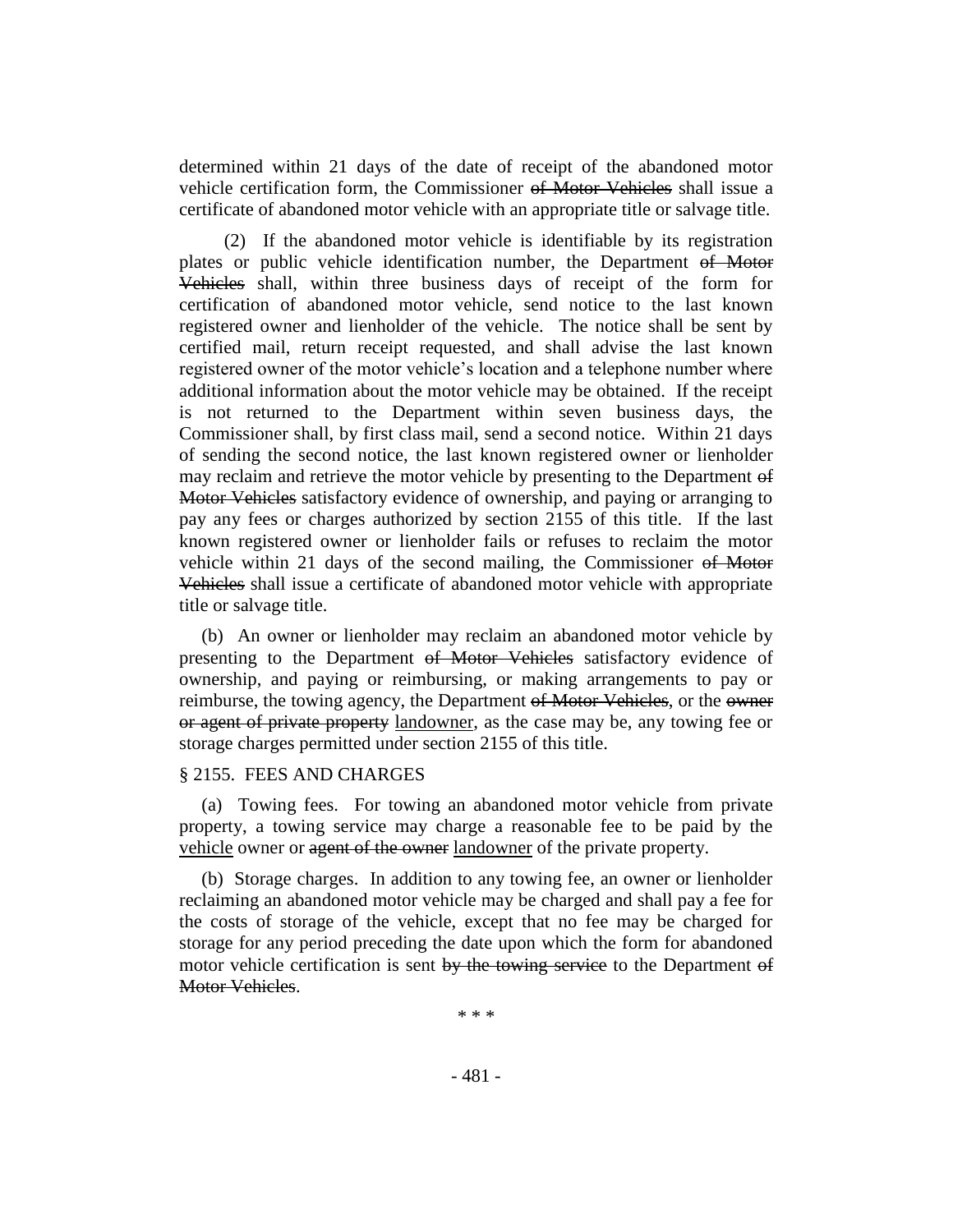\* \* \* Repeals and Conforming Change \* \* \*

Sec. 22. REPEALS

The following sections are repealed:

(1) 23 V.S.A. § 366 (log-haulers; registration).

(2) 23 V.S.A. § 382 (diesel-powered pleasure cars; registration).

(3) 23 V.S.A. § 423 (negotiating and entering into an interstate compact regarding truck license fees).

(4) 23 V.S.A. § 605 (unsatisfied judgment; suspension).

Sec. 23. 23 V.S.A. § 369 is amended to read:

#### § 369. TRACTORS OTHER THAN FARM TRACTORS

The annual fee for registration of a tractor, except log-haulers on snow roads and farm tractors as otherwise provided in this chapter, shall be based on the actual weight of such tractor at the same rate as that provided for trucks of like weight under the provisions of this chapter. The minimum fee for registering any tractor shall be \$20.00.

Sec. 24. 23 V.S.A. § 603(a)(2) is amended to read:

(2) The Commissioner may, however, in his or her discretion, refuse to issue a license to any person whenever he or she is satisfied from information given him or her by credible persons, and upon investigation, that the person is mentally or physically unfit, or because of his or her habits, or record as to accidents or convictions, is unsafe to be trusted with the operation of motor vehicles. A person refused a license, under the provisions of this subsection or section 605 of this title, shall be entitled to hearing as provided in sections 105–107 of this title.

Sec. 25. 18 V.S.A. § 1772(13) is amended to read:

(13) "Motor vehicle" means every vehicle intended primarily for use and operation on the public highways and shall include snowmobiles, allterrain vehicles, and farm tractors and other machinery used in the production, harvesting, and care of farm products all vehicles propelled or drawn by power other than muscular power, including snowmobiles, motorcycles, all-terrain vehicles, farm tractors, vehicles running only upon stationary rails or tracks, motorized highway building equipment, road making appliances, or tracked vehicles or electric personal assistive mobility devices.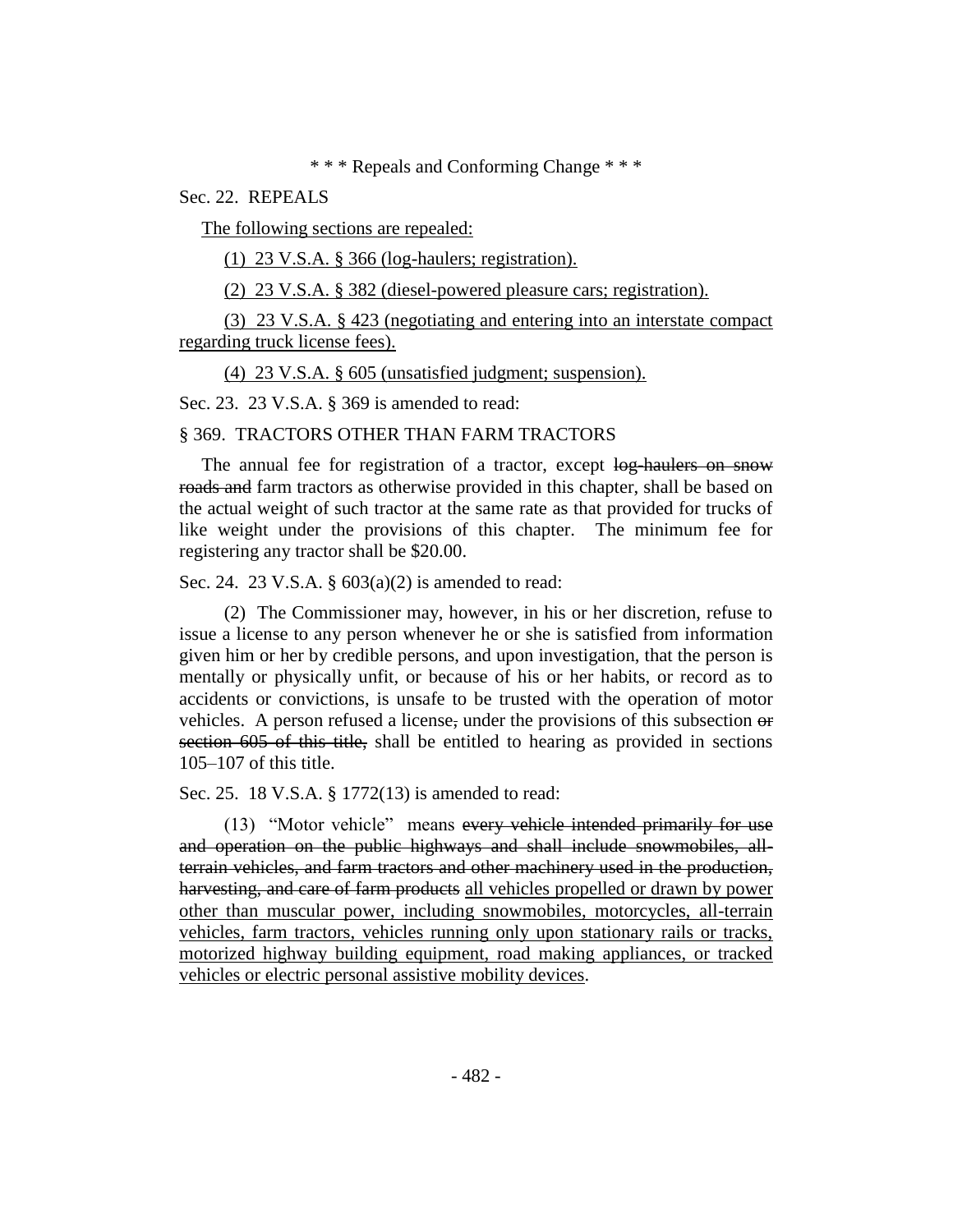\* \* \* Effective Dates \* \* \*

#### Sec. 26. EFFECTIVE DATES

(a) This section and Sec. 25 shall take effect on passage.

(b) All other sections shall take effect on July 1, 2016.

(Committee vote: 5-0-0)

#### **CONFIRMATIONS**

The following appointments will be considered by the Senate, as a group, under suspension of the Rules, as moved by the President *pro tempore,* for confirmation together and without debate, by consent thereby given by the Senate. However, upon request of any senator, any appointment may be singled out and acted upon separately by the Senate, with consideration given to the report of the Committee to which the appointment was referred, and with full debate; and further, all appointments for the positions of Secretaries of Agencies, Commissioners of Departments, Judges, Magistrates, and members of the Public Service Board shall be fully and separately acted upon.

Kirstin Schoonover of Huntington – Superior Court Judge – By Sen. Benning for the Committee on Judiciary. (2/25/16)

Brian Valentine of Huntington – Magistrate Division Judge – By Sen. Nitka for the Committee on Judiciary. (3/9/16)

Mary Morrissey of Jericho – Superior Court Judge – By Sen. Ashe for the Committee on Judiciary. (3/9/16)

#### **FOR INFORMATION ONLY**

#### **CROSS OVER DATES**

The Joint Rules Committee established the following Crossover deadlines:

(1) All **Senate/House** bills must be reported out of the last committee of reference (including the Committees on Appropriations and Finance/Ways and Means, except as provided below in (2) and the exceptions listed below) on or before **Friday, March 11, 2016**, and filed with the Secretary/Clerk so they may be placed on the Calendar for Notice the next legislative day.

(2) All **Senate/House** bills referred pursuant to Senate Rule 31 or House Rule 35(a) to the Committees on Appropriations and Finance/Ways and Means must be reported out by the last of those committees on or before **Friday, March 18, 2016**, and filed with the Secretary/Clerk so they may be placed on the Calendar for Notice the next legislative day.